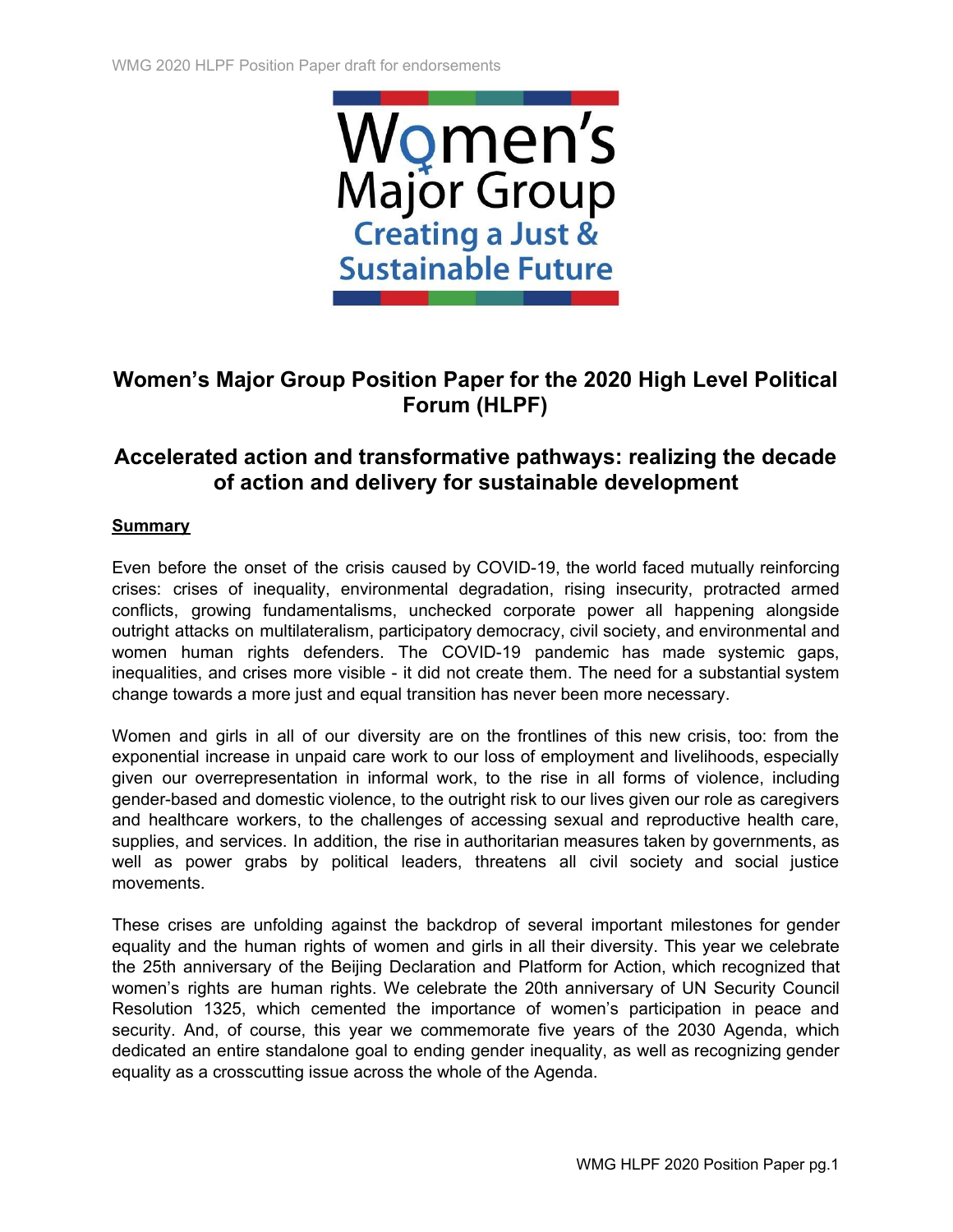These agreements would not have been possible without the work of dedicated movements. Without empowered and well-resourced feminist, women's and girl-led movements at the table, policies ignore their gendered impacts. Without these movements the dominant thinking that has led us to this moment of crisis will continue unchallenged and unabated, and progress to achieve the 2030 Agenda will continue to stagnate, if not deteriorate.

In order not to lose the gains and the promises of these anniversaries we commemorate, feminist, women's, girl-led and social movements globally must be resourced, protected, and respected. Resourcing, protecting and respecting our movements not only is the right thing to do, but it will also drive inclusive, accelerated action by creating the public pressure that generates political will and accountability, as well as creating inclusive justice-oriented policies. Feminist and women's and girls' rights advocates have continuously questioned "business as usual" and have pushed for more just and egalitarian visions of the world. Drawing on our tools of analysis policy makers will be able to envision new ways of doing things that respond to the needs and the rights of those most left behind.

Since the first High Level Political Forum in 2016, the Women's Major Group has consistently demanded that:

- Governments meaningfully include women and girls in all their diversity in the decision-making, implementation, review and follow up of the Sustainable Development Goals (SDGs) at all levels;
- Governments place gender equality and the human rights of women and girls in all their diversity in the center of SDG policymaking, implementation, and follow-up and review;
- Governments and other relevant bodies, including the UN, invest in the collection, analysis, and dissemination of gender data, including data that is sufficiently disaggregated, as well as recognizing, valuing and utilizing civil society generated data and remaining responsive to emerging trends that enable people-centered decision-making;
- Governments protect and enhance civil society space, and protect the lives of environmental and women human rights defenders;
- Governments hold non-state actors accountable for human rights violations, including against environmental and women human rights defenders
- Governments and other actors, including the private philanthropic community, adequately finance feminist, women's and girl-led movements, as well as the gendered implementation and follow-up and review of the 2030 Agenda; and
- We all work collectively to dismantle fundamentalisms and systems of oppression including patriarchy to neoliberal capitalism to militarism.

Given the central role that feminist, women's and girl-led movements play in driving systemic changes, governments and other actors should take these recommendations seriously, in order to accelerate action for the achievement of the 2030 Agenda and uphold their human rights obligations.

### **1. Introduction**

The year 2020 contains landmark anniversaries for feminist, women's, and girl-led movements. In this year we will celebrate the 25th anniversary of the Beijing Declaration and Platform for Action, which recognized that women's rights are human rights, the 20th anniversary of UN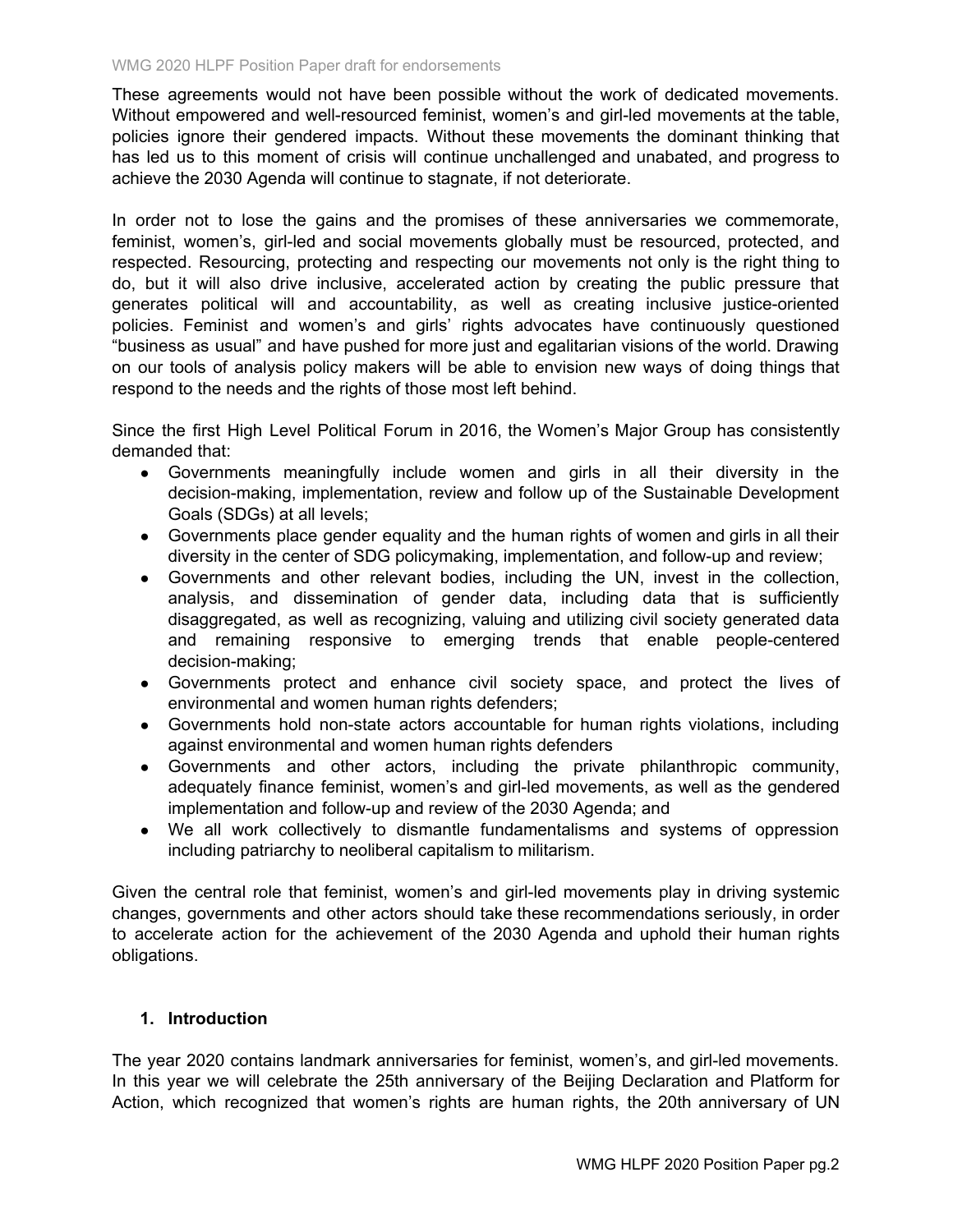Security Council Resolution 1325, which cemented the importance of women's participation in peace and security, and five years of the 2030 Agenda, which dedicated an entire standalone goal to ending gender inequality.

As a community, we have much to celebrate. Since 1995 women's political representation has doubled; the global maternal mortality rate has fallen significantly; and the largest number of girls ever is in school.<sup>1</sup>

And yet these celebrations come against the backdrop of mutually reinforcing crises: crises of inequality, environmental degradation, rising insecurity, protracted armed conflicts, growing fundamentalisms, all happening alongside outright attacks on multilateralism, participatory democracy, civil society, and environmental and women human rights defenders.

The COVID-19 pandemic is not only a crisis itself but its effects have also exposed and deepened all of the inequalities and injustices we have been fighting to eliminate across the three pillars of sustainable development. Feminist activists have, and continue to, raise these systemic and structural issues in various policy spaces including at the High Level Political Forum (HLPF).

In the wake of the COVID-19 pandemic, we must act on the calls to reassess the way in which humans have been living, which has been to the detriment of nature, animals, and human society. The COVID-19 crisis has shown us that we can no longer ignore the degradation of the environment, loss of biodiversity, including animal extinctions, and glaring social inequalities and marginalization, which endanger human existence.

The good news is that women and girls in all of our diversity can lead the way out of these crises for the simple reason that feminist, women's, and girl-led movements drive the actions needed for structural and systemic changes in solidarity with other justice movements.

Accelerated action, one part of the theme for this year's HLPF, comes from political will. Feminist, women's, and girl-led movements that are supported, resourced, respected and protected, are crucial to driving this political will, and for ensuring accountability that political will translates into action.

Accelerated action for sustainable development will come when women's and girl-led movements, especially at the local level, exert their power alongside other justice movements and demand that States respect, protect, and fulfill human rights. Achieving gender equality and the 2030 Agenda can only be possible through such an inclusive and democratic approach.

But what should this action look like? Here we should also turn to feminist and women's, and girls' rights movements whose practices and analytical tools point the way to transformative pathways, the other part of this year's HLPF theme. Feminist and women's and girls' rights advocates have continuously questioned "business as usual" and have pushed for more just and egalitarian visions of the world. Drawing on our tools of analysis - such as intersectionality -

<sup>1</sup> Secretary-General. Review and appraisal of the implementation of the Beijing Declaration and Platform for Action and the outcomes of the twenty-third special session of the General Assembly. (E/CN.6/2020/3).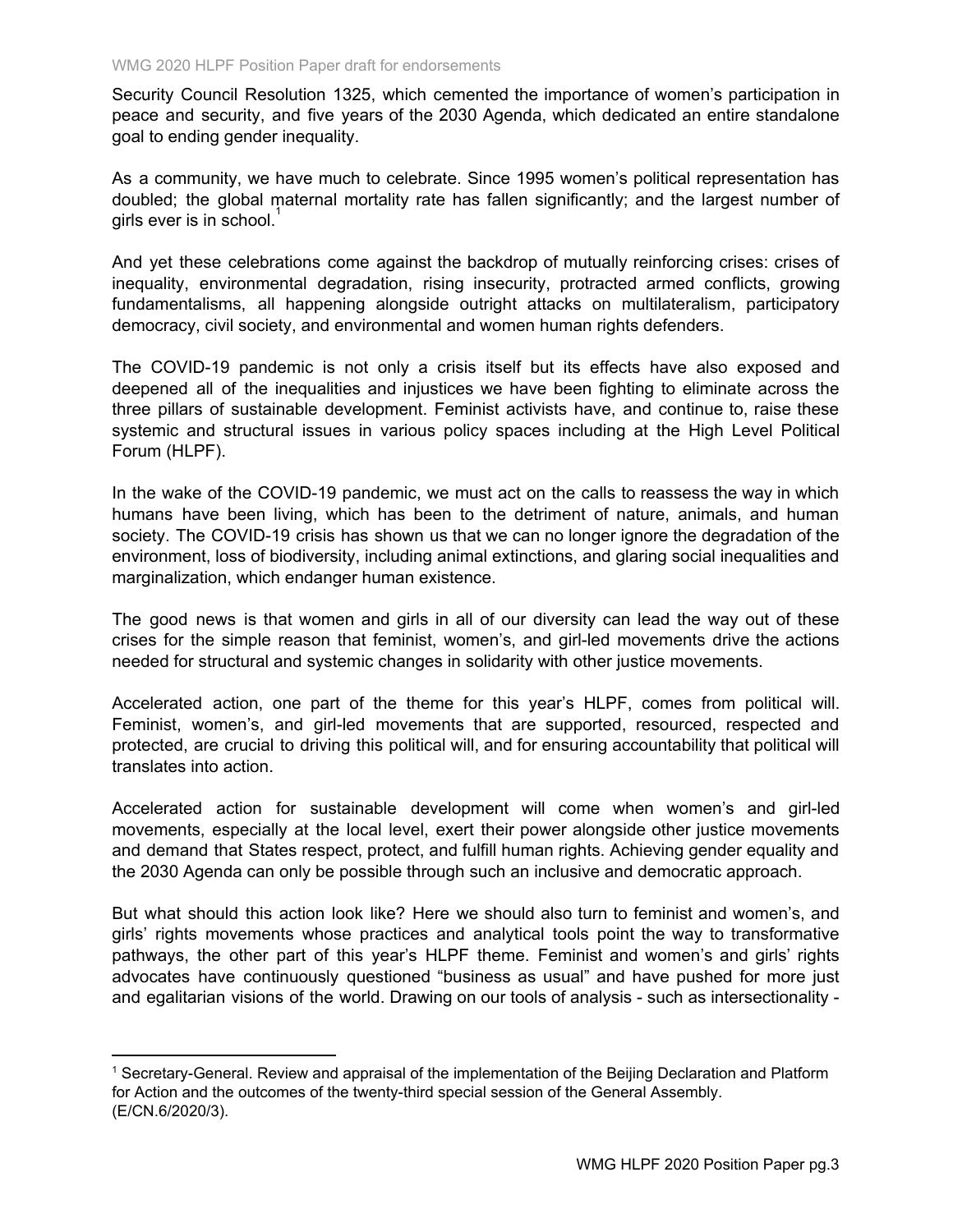policy makers will be able to design and implement policies in new ways that respond to the needs and the rights of those most left behind.

Without the equal participation of empowered feminist, women's, and girl-led movements at the table, policies ignore gendered impacts; the dominant thinking that has led us to this moment of crisis continues unchallenged and unabated; and progress to achieve the 2030 Agenda will continue to stagnate or, even worse, decline. Now more than ever we need accelerated action based on bottom-up, rights-based, and community-driven approaches to development that are carried out through multilateral and multi-stakeholder partnerships.

# **2. Understanding accelerated action and transformative pathways**

Intersectional feminist analysis can unlock the transformative potential of the 2030 Agenda and show new pathways for accelerated action. Intersectional analysis and action question power structures based on patriarchy, capitalism, racism, and other forms of oppression, leading to more inclusive approaches, which is the only way to address inequities and fulfil the goal of the 2030 Agenda to *leave no one behind*.

Black feminists pioneered intersectional analysis, which requires us to take into account the specificities and compounding nature of our identities, as well as structural inequalities. Fulfilling the promise of leaving no one behind requires an intersectional approach. Marginalization and discrimination exacerbate one another pushing people farther behind. Without understanding this most basic fact, the most well-meaning policies will fail to reach those most in need.

In addition to understanding the intersecting nature of identities and structural barriers, feminist, women's, and girl-led movements understand the interconnectedness of issues and sectors. In building cross-movement solidarity and actions, our movements live up to the promise of the 2030 Agenda.

To achieve the 2030 Agenda, governments at all levels will have to adopt the inclusive, transformative thinking of justice-oriented movements and organizing, including that of feminist, women's, and girl-led movements, in order to move out of siloed policy making processes. The 2030 Agenda itself specifies that the individual goals are interrelated and interconnected and must also be considered alongside other human rights and development obligations.

In practice this means that:

- We cannot end the environmental and climate crises without ending about violence against women and girls or the extractive economic system.
- We cannot guarantee decent work and economic development without addressing about human trafficking, the crisis of care, the gendered division of labor, ageism, and patriarchy.
- We cannot create sustainable and resilient cities and communities, without remedying sexual violence and the destruction of biodiversity, forests, and other natural resources.
- We cannot ensure healthy lives and wellbeing, without guaranteeing the bodily and sexual autonomy of women and girls in all their diversity or the integrity of our natural environmental systems*.*
- We cannot secure sustainable peace without the full and meaningful inclusion of women and girls who have experienced war and conflict at the peace tables and in all conflict resolution and peace building processes.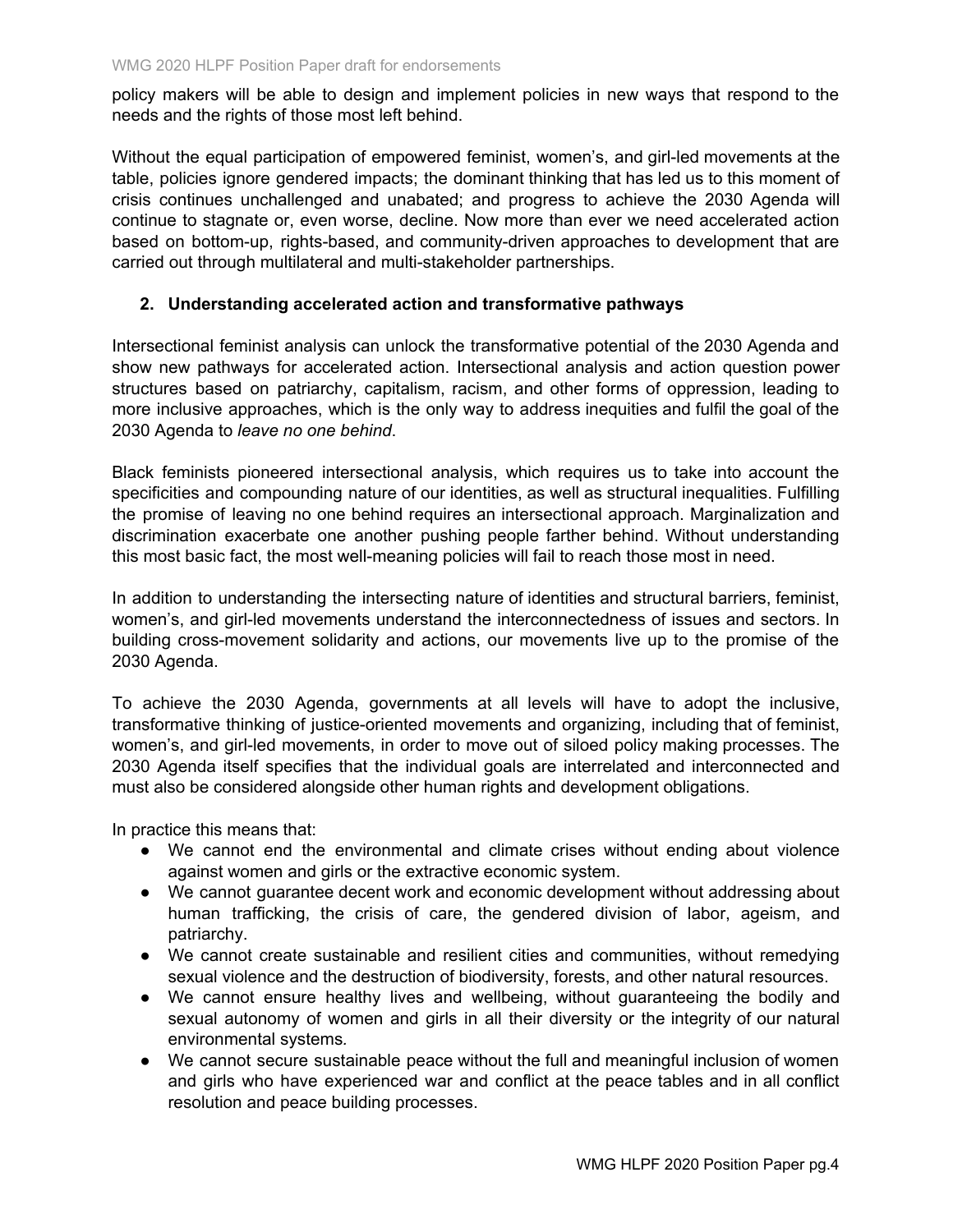To achieve the 2030 Agenda in the next decade, governments will have to understand and act on this understanding.

Feminists and women's rights activists question what is accepted as the natural order. We question not only the social norms that circumscribe our lives and potentials, but also the political and economic systems that prioritize competition over cooperation, exploitation over conservation, and profit over co-existence.

In other words, feminists and women's rights activists understand power and the politics of power. In order to create change, you have to understand power and how it operates. Sustainable development is not a wholly technical undertaking in which an innovation or an increase in supply will remedy all problems. Building a new school will not improve educational attainment for girls, for example, if communities do not value girls' education, prevent them from leaving their homes, or force them into marriages.

Moreover, sustainable development can only succeed when there is a large-scale social dialogue about the implementation, monitoring, and follow-up of the 2030 Agenda. Persons and groups impacted by policies must be change agents themselves participating fully in the development of policies that affect them.

Feminist, women's, and girl-led movements, alongside other social justice movements, have pushed societies to discuss and confront topics once considered taboo, advancing safe space for conversations leading to progressive policy change. For example, improvements in laws to end violence against women and girls, came from advocacy led by autonomous feminist and women's rights movements. Many of these topics, including gender-based violence, have now become part of the 2030 Agenda, as a direct result of our advocacy.

The Sustainable Development Goals (SDGs) can never be achieved without addressing systemic barriers that WMG has highlighted for years, including neoliberal capitalism, unjust financial, trade and investment agreements, corporate power, land and resource grabbing, patriarchy, fundamentalisms, militarism and conflict, and the resurgence of authoritarian governance.

To do this requires wise, compassionate, and visionary leaders, policies rooted in human rights, and a massive increase in political will to transform the oppressive systems that have been built on inequalities. Feminist, women's, and girl-led movements, alongside other social justice movements, are up to the task and will continue demanding that our governments are as well.

### **3. Global Sustainable Development Report**

The 2019 Global Sustainable Development Report (GSDR) suffers from the same technocratic thinking that ignores power and systemic barriers in favor of actions that leave power structures unchallenged. Though not quite business-as-usual, the GSDR does not live up to the "systemic transformation" it acknowledges we require. The GSDR could have outlined "systemic transformation" had it used the tools of feminist analysis described above.

### *Economic System*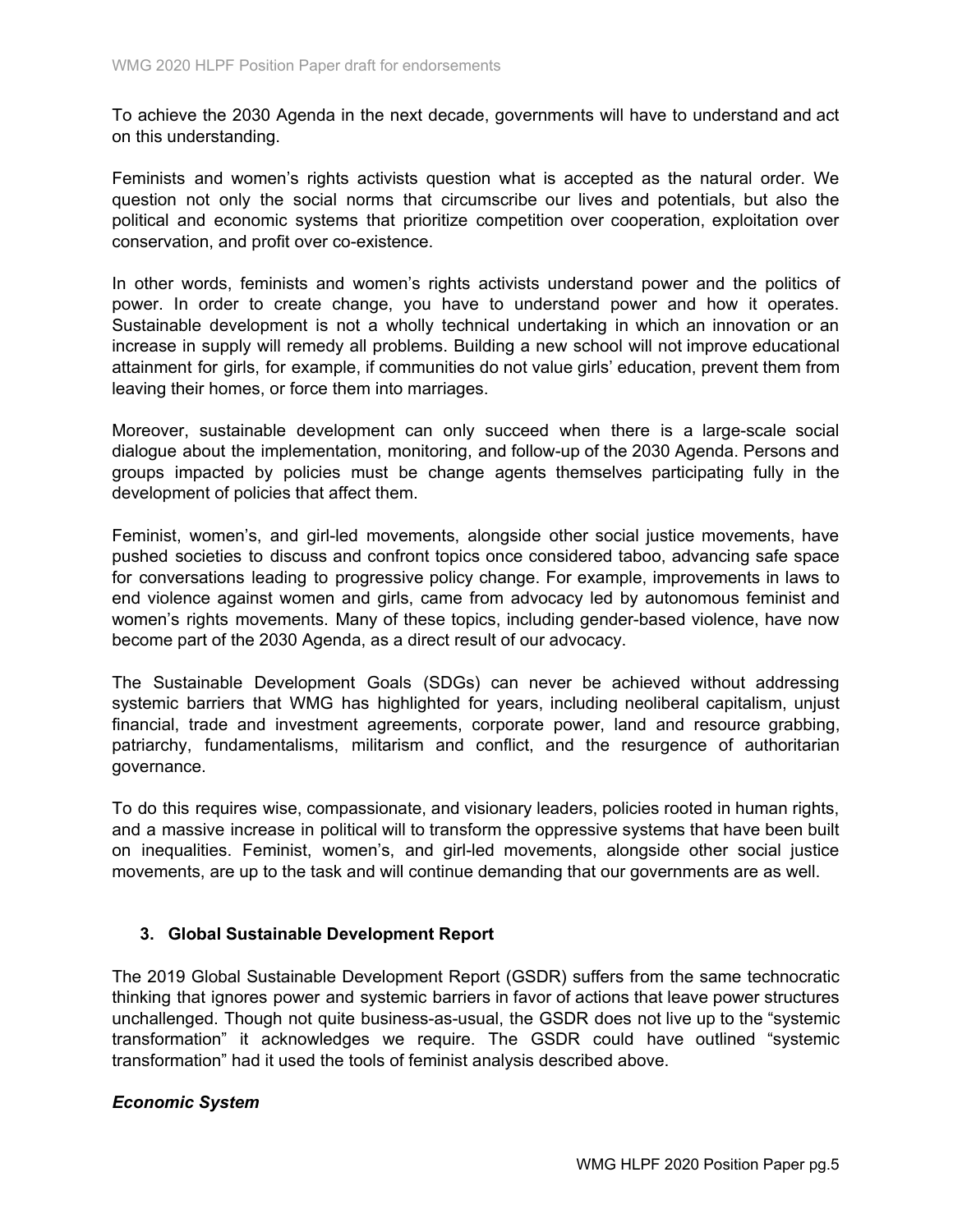The GSDR strongly critiques some growing inequalities within and between countries, as well as some elements of the current economic system, including the reliance on flawed measures, such as GDP that ignore negative externalities and encourage economic growth and consumption at all costs. The focus on the environmental costs of current economic models of growth and consumption is a welcome contribution to other ongoing efforts and campaigns on these issues. However, the GSDR's criticism ignores the human cost and exploitation the current economic system requires and causes.

Despite the initial criticisms, the GSDR's recommendations in the Call to Action will not remedy these problems since they focus on investments rather than fundamentally re-envisioning economic systems and modes of production. Despite the premise of challenging growth and the dominant, destructive paradigm associated with the pursuit of growing GDP, the report's Call to Action fails to follow its critiques to their natural outcomes and put forward substantive actions to move away from the market-driven model of development.

Instead of transformative action, the report focuses on the private sector and public-private partnerships (PPP). The report encourages the private sector to contribute more funds to a wide array of endeavors, including through PPPs, but completely fails to address the need to regulate the private sector, hold it accountable for its human rights violations, and tax it appropriately. More funding from the private sector will not lead to sustainable development if corporations continue to go unregulated, avoid their tax obligations, and violate human rights.

While the report's Call to Action briefly addresses tax avoidance, the report should have included a comprehensive analysis recognizing the ways that tax loopholes and incentives - that serve as corporate giveaways - systemically deprive the public sector of resources, enable environmental destruction, encourage the exploitation of communities in a race-to-the-bottom, and, as a result, increase inequality.

### *Corporate Capture*

The power of the corporate sector can be seen everywhere from inadequate climate policy to agricultural monopolies to research funding where 61% of funding for research and development comes from the corporate sector. $\overline{z}$ 

The report invokes the private sector throughout the report as an important partner in achieving sustainable development, sometimes on par with civil society, and sometimes without reference to civil society. At times it posits the private sector as a benign or helpful partner in various activities and at others a source of great inequality and degradation. For example, in the section on the global environmental commons, the report claims that transnational corporations can be a valuable partner with the scientific community in managing the global environmental commons. One sentence later, the report acknowledges that these partnerships may "risk reinforcing inequitable corporatist governance structures of the global commons."<sup>3</sup>

This discordant approach to the private sector - where it is both a valuable partner and also a bad actor - dulls any critique of its role in perpetuating and deepening inequality, environmental

<sup>2</sup> Independent Group of Scientists appointed by the Secretary-General, *Global Sustainable Development Report 2019: The Future is Now* – *Science for Achieving Sustainable Development,* (United Nations, New York, 2019). Page 118.

<sup>3</sup> Ibid., p. 103.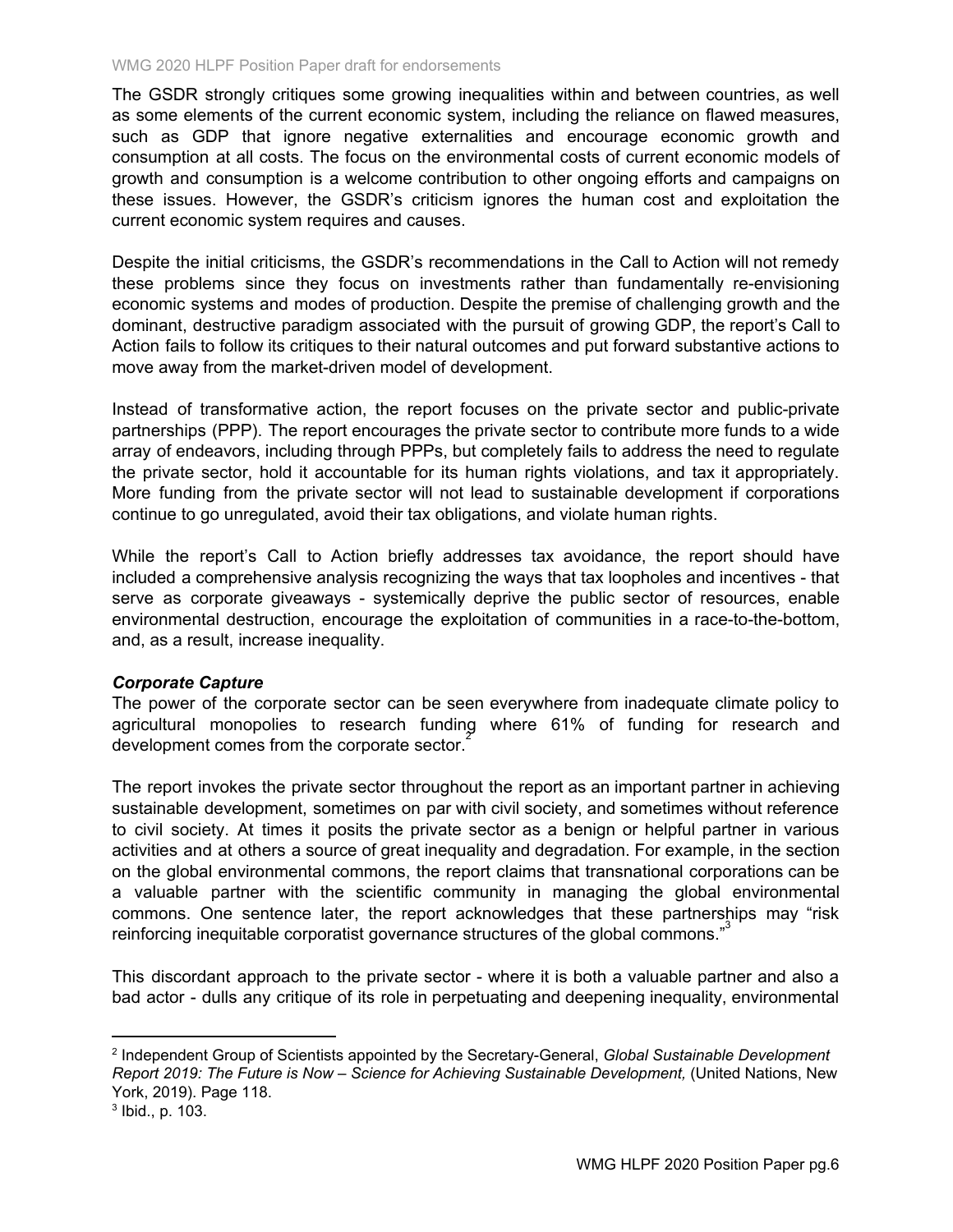degradation, and the perversion of democratic norms and policymaking, and weakens calls for accountability.

The report misses a crucial opportunity to bolster support for trade unions. Globally, trade unions serve as a powerful counterweight to corporate power and monopolies and play an important role in bringing about a more just and equitable economic order. The GSDR recognizes their past role in improving working conditions, but then notes that a new coalition including employers and governments may be necessary because of the decline of participation in trade unions.<sup>4</sup> The report fails to understand and address the reasons for this decline, including concerted actions by governments and the private sector - the new actors the report claims we need - to undermine and weaken trade unions.

In line with the report's ambivalent approach to the private sector, it fails to adequately criticize the privatization of public goods and services, such as health and education. The report fails to acknowledge that PPPs, as a partnership model applied to the delivery of public goods and services, have actually been exploitative, profiteering, and denied people universal, safe, affordable, and accessible public services. From the very beginning of the post-2015 negotiations, the Women's Major Group (WMG) has continuously raised the alarm when it comes to PPPs, but our warnings go unheeded, damaging households, communities, and countries globally.

The economic crisis caused by COVID-19 has the potential to further intensify corporate power. This may happen because smaller companies do not have the capital reserves to survive the crisis or because government bailouts benefit large corporations disproportionately. Some companies, such as Amazon, will benefit from altered consumption patterns and emerge stronger from the crisis without concerted government regulation and action.

### *Dismantling Patriarchy*

A glaring oversight within the report is the failure to integrate gender meaningfully in its analyses and recommendations. The report's four levers of change should have included a fifth element: gender equality. The report acknowledges some forms of gender inequality and also recognizes that gender inequality "limits the opportunities and capabilities of half the world's population" but offers no transformational insight, analysis, or action for eliminating gender inequality. 5

By failing to understand the ways in which gender operates, the analysis neglects crucial areas and is blind to the ways in which the oppression of women and girls in all their diversity perpetuates our unequal systems. For example, the GSDR's critique of current economic systems ignores the ways in which these systems rely upon the unpaid care labor of women and girls. The GSDR fails to appreciate that when public services are inadequate, women and girls in all our diversity use our bodies, labor, energy, and time to fill the gaps.

The report's focus on women and girls as a mostly vulnerable, homogenous population and the reduction of gender-specific concerns to STEM and cookstoves reproduces the same failed development thinking that ignores patriarchy as a system entrenched in all aspects of our lives in the hope that simple, technical fixes will erase centuries of subjugation.

<sup>4</sup> Ibid., p. 60.

<sup>&</sup>lt;sup>5</sup> Ibid., p. xxii.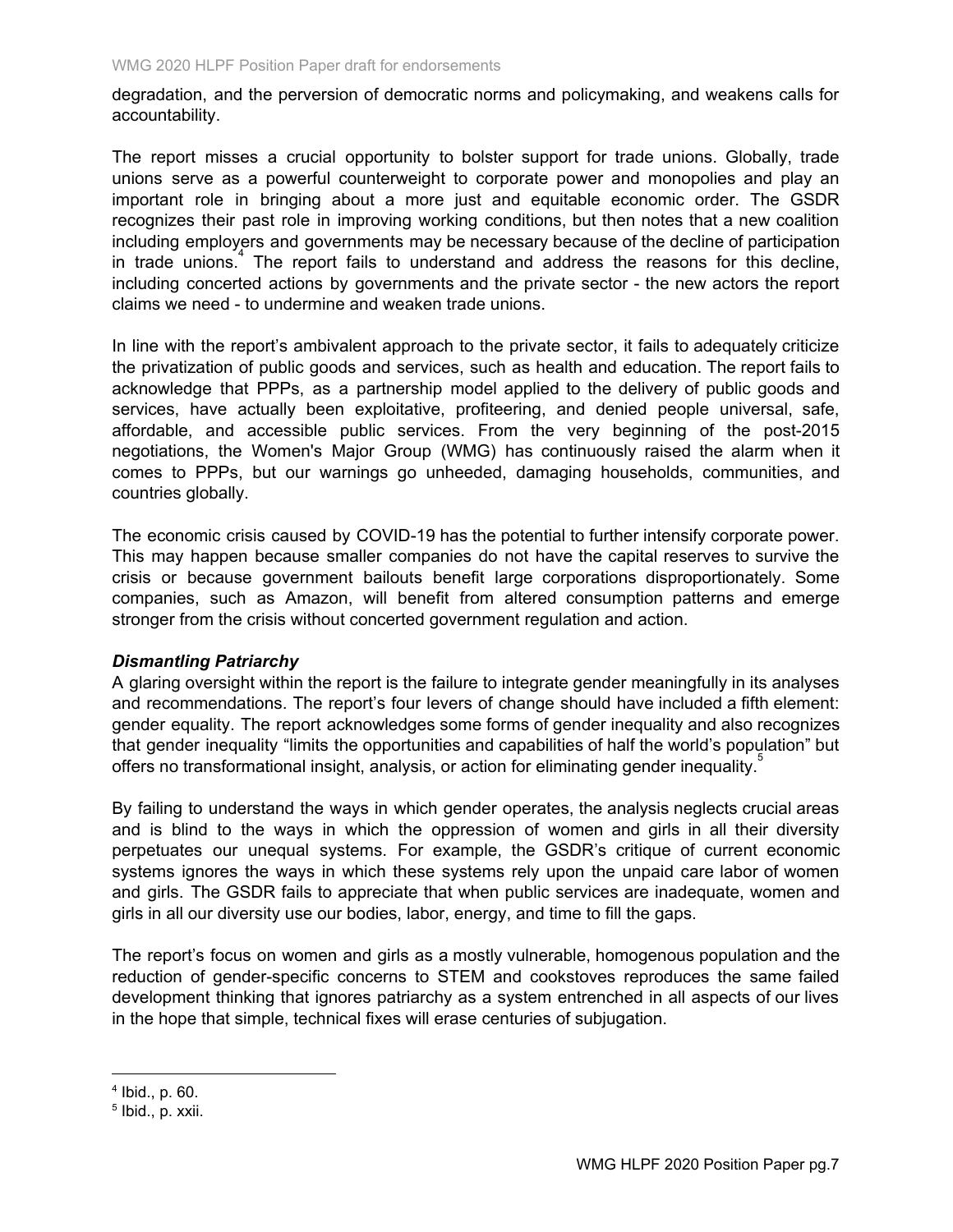Then there are the issues that technology will not fix. Without dismantling patriarchy, we will never achieve gender equality and thus sustainable development - no matter how many technical advances are made. For example, restricting access to abortion is a fundamental restriction on the autonomy of women and girls and will not be solved by more scientific research. Violence against LBTI+ women and gender non-conforming people will not be eliminated through a technological innovation. Failing to understand the specific barriers that keep girls out of school - including barriers related to caste, ethnicity, race, and armed conflict make the recommendations on universal access to education inadequate.

Similarly, framing the reduction of "group inequalities including between women and men" within a recommendation focused on the rule of law and anti-discrimination implies that achieving equal opportunities is simply a matter of enforcement, not concerted and systematic efforts to reshape economic and social institutions, patterns, and mores to dismantle patriarchy.<sup>6</sup>

Gender equality should have been recognized as one of the levers that will spell the difference between sustainable development and a world where inequalities and injustices persist. It will only be through the dedicated organizing of women and girls in all our diversity that we will end patriarchy and achieve gender equality. The report's failure to understand and acknowledge this is one of its greatest weaknesses.

### *Human Rights*

From the beginning of the report, the GSDR presents the non-binding nature of the 2030 Agenda as a positive asset: "Governance by goals holds great potential, but success will depend on a number of institutional factors, including how States act on their commitments to the 2030 Agenda and how they strengthen related global governance arrangements and translate global ambitions into their national, subnational and local contexts."<sup>7</sup> This approach fails to recognize that embedding the 2030 Agenda within the international human rights system would do these very things: require governments to take action, participate in mandatory, regular global reporting, and domesticate their commitments.

This central oversight and political miscalculation extends to the entirety of the report. Overall, the GSDR engages with human rights only in passing with a few references to human rights throughout the report, including notable absences in critical sections discussing the governance and individual and collective action levers. For example, throughout the report, the GSDR recommends engaging directly affected communities in policy planning processes, pointing out that engaging affected communities increases the sustainability of policies.<sup>8</sup> The GSDR presents participation as a positive, voluntary benefit rather than a human rights obligation.

The report uses this same approach when it discusses civic space. For example: "A safe civic space is critical, if governments are to benefit from the full and active participation of its citizens – a key source of creativity and innovation that achieving the Sustainable Development Goals will require."<sup>9</sup> While it is true that robust civil society enhances the credibility and effectiveness of government, framing civic space as a positive boon to governments rather than a legally-binding obligation contributes to the undermining of a human rights system already under attack.

<sup>6</sup> Ibid., p. 128.

<sup>7</sup> Ibid., p. 29.

<sup>8</sup> Ibid., p. 34.

<sup>&</sup>lt;sup>9</sup> Ibid., p. 30.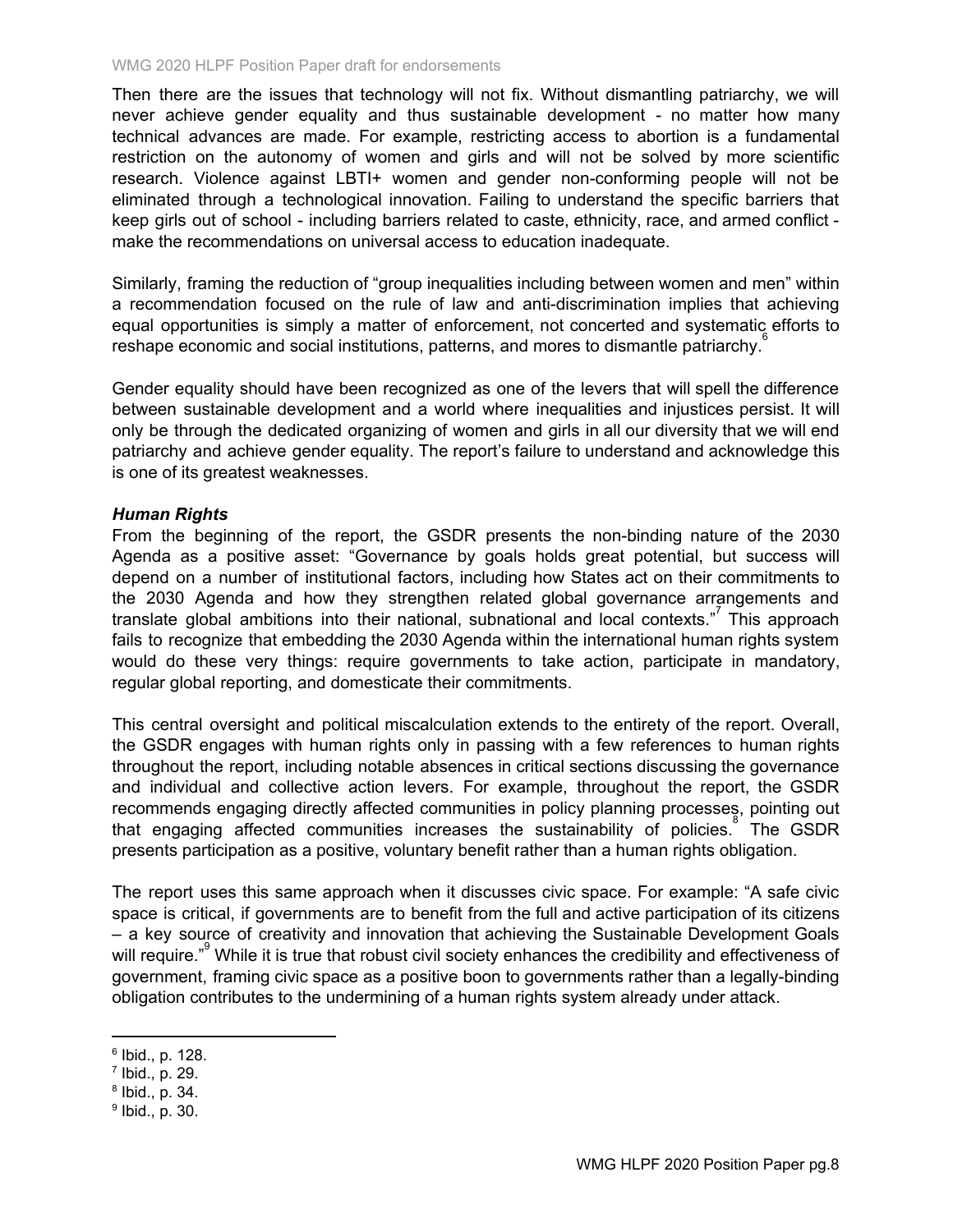Violations of human rights - whether it is the murder of environmental defenders like Berta Caceres, the displacement of communities in Myanmar for building a 'Special Economic Zone', or judicial harassment of indigenous activists in Thailand - are all canaries in the coal mine that indicate the alarming negative trends that inhibit the achievement of the 2030 Agenda.

Since the negotiations to create the 2030 Agenda, the WMG has consistently demanded that respect for human rights be at its center. In the years since the adoption of the Agenda, the WMG has advocated for stronger institutional connections between the 2030 Agenda and the international human rights architecture in order to enhance the effectiveness of the 2030 Agenda and to bring accountability to the follow-up and review of the SDGs. The GSDR's erasure of human rights and preference for voluntary action is a significant weakness that undermines its overall impact and effectiveness as a tool for policy planning and implementation.

### *Authoritarianism and Nationalism*

The state of human rights and democracy is central to the achievement of the 2030 Agenda. Indeed, the GSDR understands this implicitly, given that one of its levers is governance. However, the report fails to address directly the issues of human rights, as discussed above, and the twin forces of authoritarianism and nationalism.

Authoritarian governments threaten their citizens and civil society, and also directly threaten the achievement of the 2030 Agenda both domestically and internationally. These governments allow or even work hand-in-hand with commercial interests to exploit natural resources; dismantle critical regulations that protect workers, consumers, and the environment; and intimidate, harass, and kill environmental and women human rights defenders. Moreover, these regimes undermine multilateralism and the global solidarity and cooperation that is needed to tackle the cross-border crises facing the world.

To distract from their own policies, minimize opposition, and unite populations through fear, these governments demonize civil society groups, activists, and environmental and human rights defenders. In addition, these governments frequently attack first women and girls in all their diversity, LGBTI+ people, and other marginalized groups. Besides being in direct contradiction to several of the SDGs, as well as their general spirit, development without the participation and leadership of the most affected will always be inadequate, unresponsive, and, ultimately, a failure.

If the quality of democracy is poor and there is impunity for human rights violations, there will not be a real commitment to realizing the 2030 Agenda, as undemocratic and authoritarian institutions and leaders have no obligation for accountability or respect for service to the public.

### *Land and Resource Grabbing*

The report presents the alarming statistic that, since 2000, land totaling an area the size of Spain has been purchased within Africa by outside interests in order to ensure the food security of non-Africans. The report further notes that this creates "power imbalances between those who can afford to buy land and those who cannot and reduces access to land for local people, who face the risk of evictions."<sup>10</sup>

<sup>10</sup> Ibid., p. 97.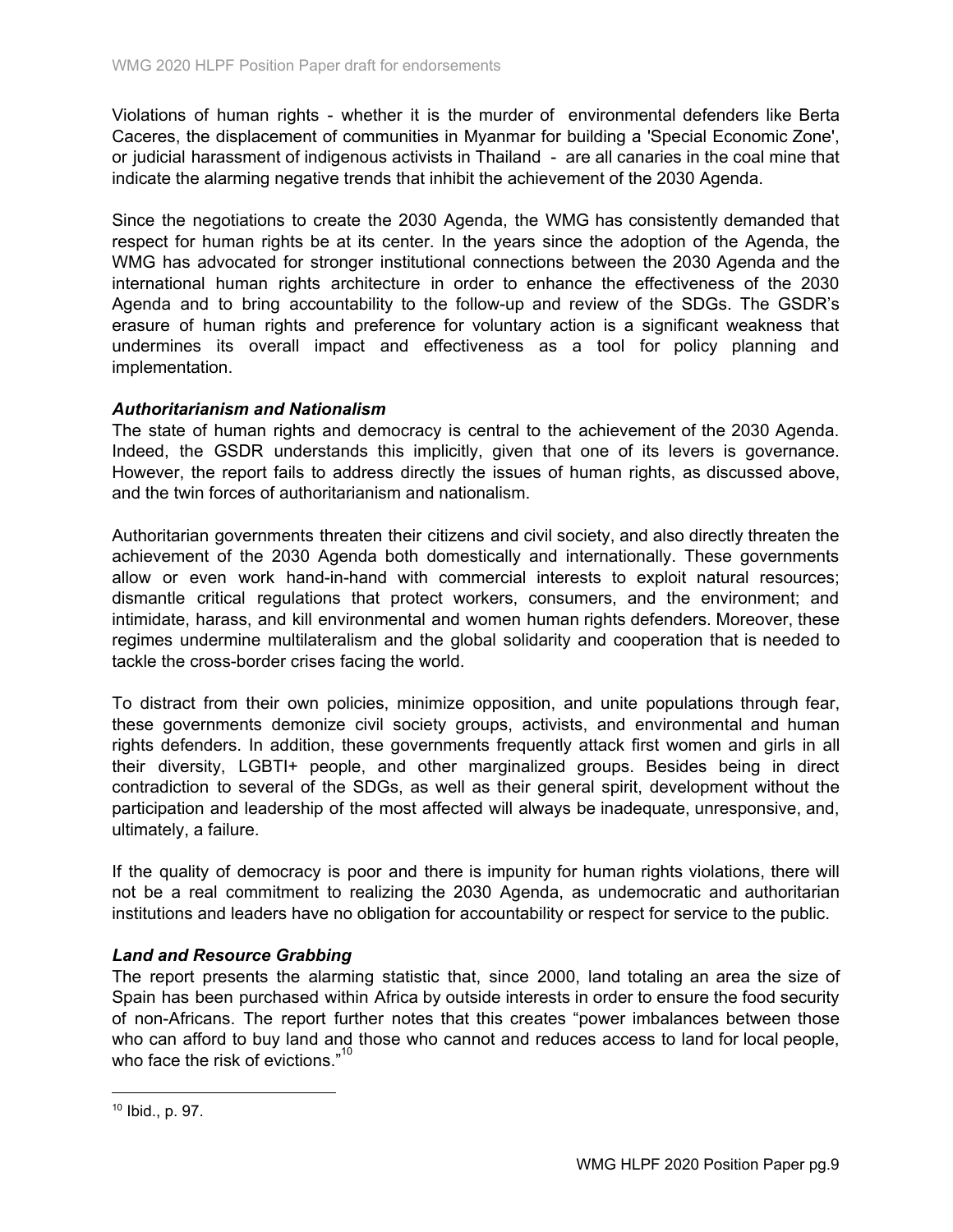The report is wrong though. These large-scale land acquisitions do not create the power imbalances. Instead the acquisitions proceed because of long-standing historical power imbalances that enable neocolonial practices such as this.

The report does not acknowledge other ways in which land and resources have been captured and stolen, such as through large-scale development projects that displace populations or forcibly evict them from land they have managed, cultivated, or lived on for generations.

The GSDR, while providing us with some crucial tools towards the accelerated achievement of the 2030 Agenda, also overlooks many other systemic issues that hinder sustainable development and deepen existing inequalities. Going forward, we should utilize the GSDR as an entry point into the discussions of these systemic issues, but take it further by integrating the above mentioned perspectives and analyses. A cross-cutting gender equality perspective has to inform all the actions for the 2030 Agenda going forward.

### **4. Updating on Implementation of the SDGs**

From the first HLPF paper the Women's Major Group (WMG) submitted, we have effectively illustrated and made clear the gendered elements of the individual Goals. Even during the years of the negotiations leading to the 2030 Agenda, the WMG elucidated the ways in which gendered norms differentially, disproportionately, and negatively impact women and girls in all their diversity across the economic, environmental, and social pillars of sustainable development.

Though we have been illustrating these gendered impacts for decades, we must repeat them continuously because the lessons have yet to be integrated consistently and substantively into policy frameworks, planning, and programs of work.

Below are general overviews of the gender dimensions of the SDGs, as well as our recommendations to ensure that the systems based on inequalities are transformed into just and equitable ones, ensuring access and enjoyment of human rights for all. To understand the local particularities, women, girls, and gender non-conforming people should always be engaged and consulted directly. We are the experts of our own lives.

### **SDG 1: End poverty in all its forms everywhere**

The positive story told about the era of the Millennium Development Goals is the global decline in extreme poverty. Progress for women and girls, however, lagged behind that for men and boys. Given the current crisis caused by the COVID-19 pandemic, we are in danger of reversing gains in this area. Some forecasts suggest that the current COVID-19 crisis may result in the first increase in global poverty levels in more than 20 years, pushing 49 million people into extreme poverty in 2020 alone.<sup>11</sup> From prior epidemics, we know that existing inequalities tend

<sup>&</sup>lt;sup>11</sup> Mahler, Daniel, et al. "The impact of COVID-19 (Coronavirus) on global poverty: Why Sub-Saharan Africa might be the region hardest hit."

[https://blogs.worldbank.org/opendata/impact-covid-19-coronavirus-global-poverty-why-sub-saharan-africa](https://blogs.worldbank.org/opendata/impact-covid-19-coronavirus-global-poverty-why-sub-saharan-africa-might-be-region-hardest) [-might-be-region-hardest](https://blogs.worldbank.org/opendata/impact-covid-19-coronavirus-global-poverty-why-sub-saharan-africa-might-be-region-hardest). Accessed 4 May 2020.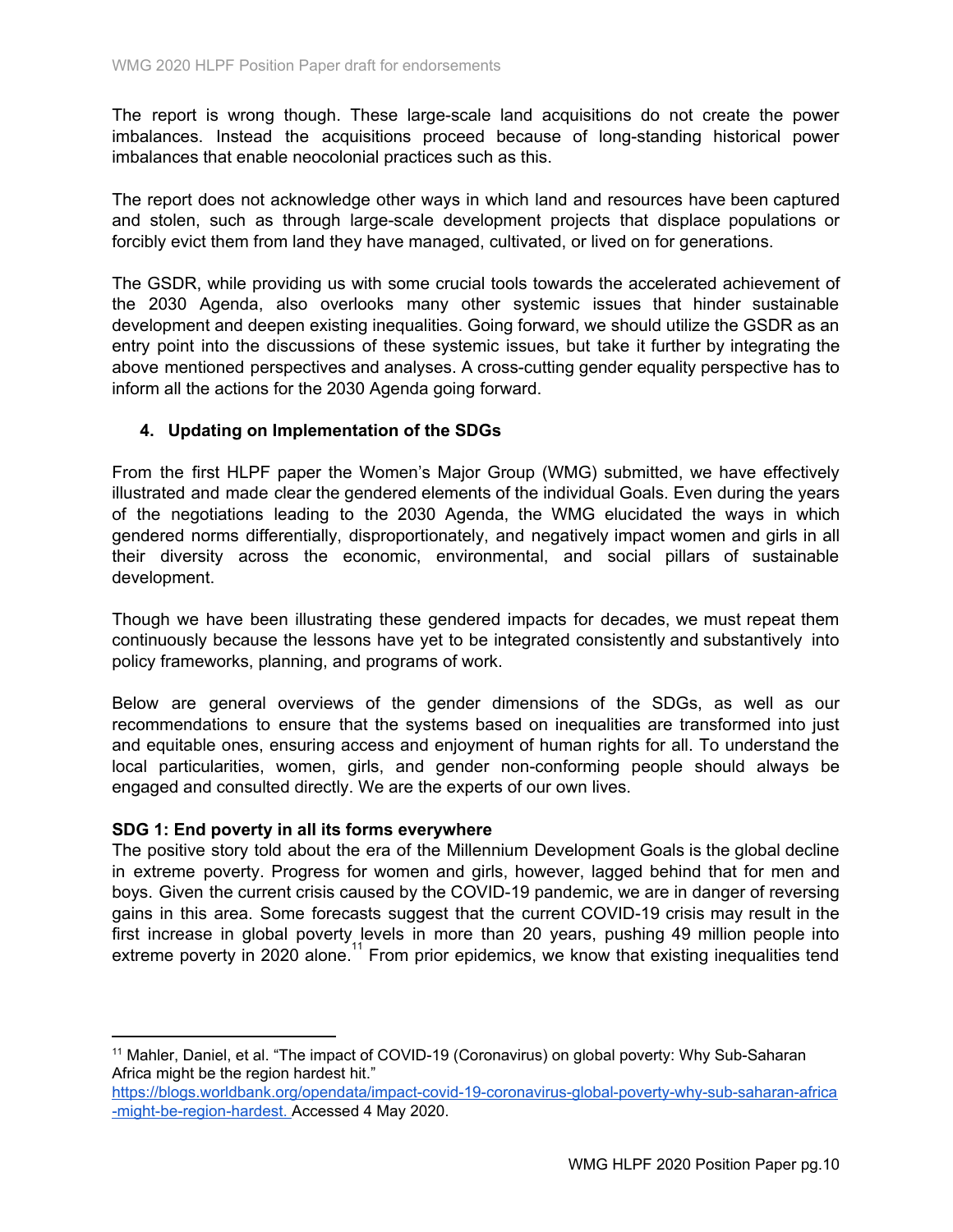to be exacerbated, which suggests that we will see girls and women even more at risk than before.

More women than men live in poverty, especially during their peak childbearing years. Women and girls around the world are 4% more likely than men and boys to live in extreme poverty and the risk rises for women aged 25-34 as 25% of women in this age range are more likely to be living in extreme poverty.<sup>13</sup> Poverty also affects children disproportionately. One out of five children live in extreme poverty. 14

### *Measures of Poverty*

Many of the current measures of poverty available for analysis obscure the reality of women's and girls' lives. For example, the use of household data surveys to measure poverty hides the reality of inequalities within the family. Moreover, aggregate measures of poverty conceal the differentials within countries and communities. With sufficient investment and political will, new measures, such as the individual deprivation measure, can show these important differences to enable targeted actions and policies.

There is a need to look at poverty beyond income deprivation since income deprivation alone is not poverty. In fact, poverty is multidimensional and can be measured from health, education, and standard of living aspects in addition to monetary aspects.<sup>15</sup> Through the Multidimensional Poverty Index Measure, it can be inferred that the poor are largely represented by women and girls and marginalized populations, as these two populations are often disproportionately deprived of education, assets, capital, gainful employment, decision making, and holding positions of power. 16

### *Social protection*

Developing and resourcing gender-responsive social protection systems is central to combating poverty for women and girls in all their diversity across the life course. Countries have a variety of obligations for creating and resourcing adequate social protection programs, including and beyond the 2030 Agenda. Multiple legally binding human rights treaties require States to take action to progressively realize the right to social protection without discrimination or retrogression.

We have seen progress in this area with 70% of Member States introducing or strengthening social protection programs in the past five years.<sup>17</sup> These efforts have not been sufficient, however. According to the International Labor Organization (ILO), 55% of the world's population

<sup>&</sup>lt;sup>12</sup> UNFPA. COVID-19 Frequently Asked Questions. <https://www.unfpa.org/covid-19-FAQs>. Accessed 4 May 2020.

<sup>&</sup>lt;sup>13</sup> UN Women. Gender Equality After Beijing (2020). Page 4, 8, and 9. See also Progress on Sustainable Development Goals: The Gender Snapshot 2019 UN Women page 2 and page 6.

<sup>14</sup> World Economic Forum and UN SDG Charts 2019-2020.

<sup>15</sup> Multidimensional Poverty Index (MPI).

<http://hdr.undp.org/en/content/multidimensional-poverty-index-mpi>.

<sup>&</sup>lt;sup>16</sup> ARROW. (2014). "Linking Poverty, Food Sovereignty and Security, and Sexual and Reproductive Health and Rights."

<sup>&</sup>lt;sup>17</sup> Secretary-General (2020). Paragraph 5.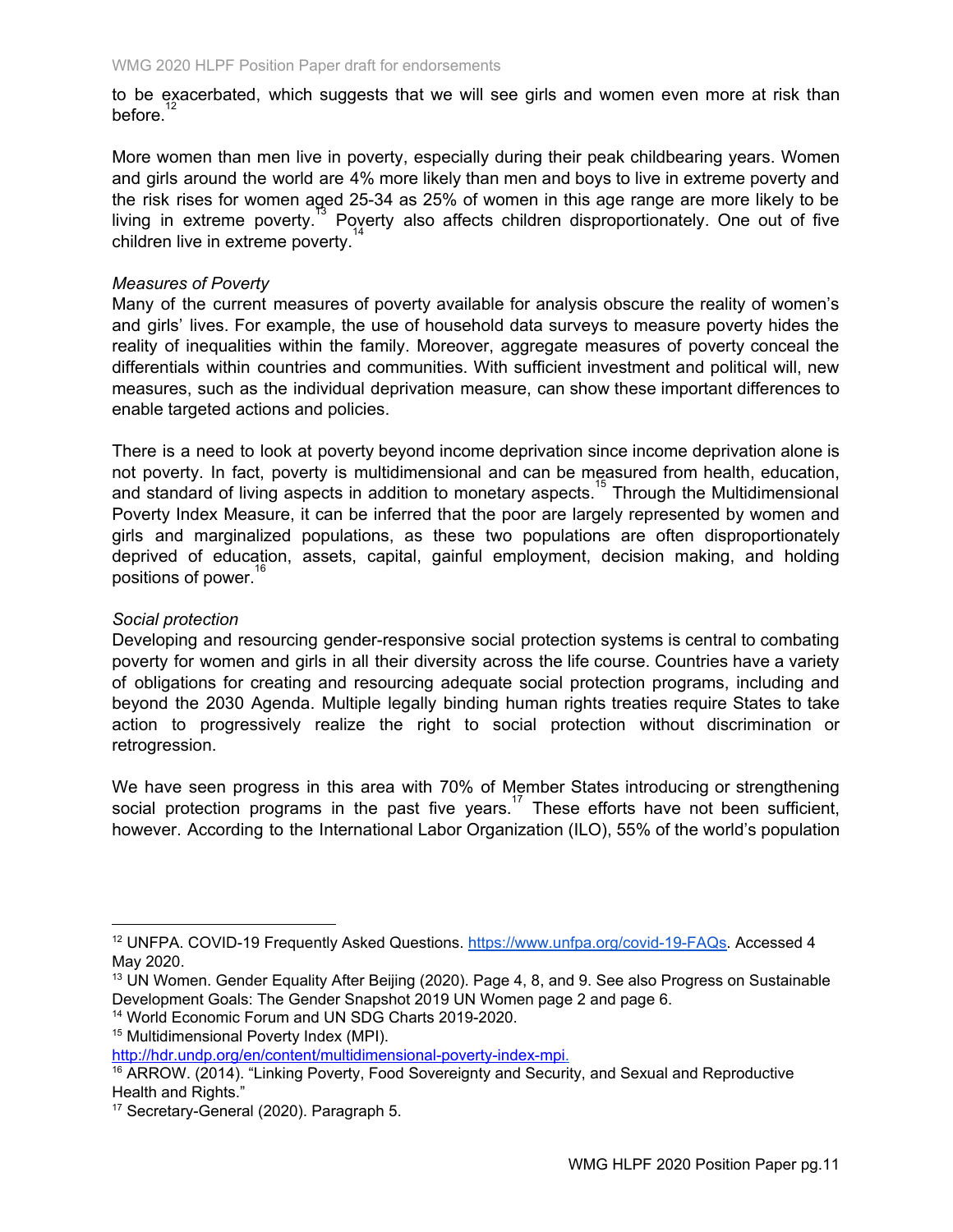are not protected by social protection while the remaining 45% are covered by at least one social benefit.<sup>18</sup>

Comprehensive social protection systems must also include those who are in informal sectors of the economy, including those in unpaid care work, which are disproportionately women, and help populations adapt to the negative impact of economic crises, humanitarian emergencies, and the climate crisis. Moreover, it is imperative that health schemes under social protection systems take into account the comprehensive needs of women and girls in all their diversity, including sexual and reproductive health services.

### *Austerity*

Austerity measures continue to threaten the gains that have been made in reducing poverty among women and girls, and present a direct violation of the principle of non-retrogression. Yet, few governments seek to understand the gendered impacts of austerity. With the economic impact of the COVID-19 pandemic slowing economic growth globally, we may be entering another period of increased austerity. This would be catastrophic for women and girls in all their diversity.

In the Secretary-General's report for the 2020 Commission on the Status of Women, he clearly stated: "Fiscal austerity has consistently produced regressive outcomes, especially for low-income women, given their greater reliance on public services and transfers, their role as default care providers when services are eroded, and their strong presence as front-line public sector workers that have been subjected to cuts."

As women make up a large share of workers in the industries hit hardest by the COVID-19 crisis, $^{20}$  hold less wealth than men, $^{21}$  and often have more difficulty finding re-employment after layoffs, they are particularly vulnerable to austerity measures. Governments should learn the lesson of previous waves of austerity measures and pursue alternative processes that will not place the burden directly on the shoulders of women and girls.

### *Conflict and militarization*

Armed conflict and militarized political economies contribute to poverty by shifting money towards weapons and military expenditure, forcibly displacing communities, creating structural damage to vital infrastructure and social protection systems, and harming people's health and wellbeing.

Post-conflict economic reconstruction programs often exacerbate these problems by promoting growth-centric economic recovery models, imposing austerity measures, and prioritizing recouping investor confidence over strengthening social safety nets. As a result, these programs widen endemic structural inequalities, including gendered inequalities.

<sup>18</sup> International Labor Organization.

[https://www.ilo.org/global/about-the-ilo/newsroom/news/WCMS\\_601903/lang--en/index.htm.](https://www.ilo.org/global/about-the-ilo/newsroom/news/WCMS_601903/lang--en/index.htm) Accessed 10 May 2020.

<sup>&</sup>lt;sup>19</sup> Secretary-General (2020). Paragraph 18.

<sup>20</sup> OECD calculations based on data from ILO ILOSTAT.

<https://voxeu.org/article/covid-19-employment-and-women-oecd-countries>. Accessed 4 May 2020. <sup>21</sup> OECD. "Women at the core of the fight against COVID-19 crisis."

[https://read.oecd-ilibrary.org/view/?ref=127\\_127000-awfnqj80me&title=Women-at-the-core-of-the-fight-ag](https://read.oecd-ilibrary.org/view/?ref=127_127000-awfnqj80me&title=Women-at-the-core-of-the-fight-against-COVID-19-crisis) [ainst-COVID-19-crisis.](https://read.oecd-ilibrary.org/view/?ref=127_127000-awfnqj80me&title=Women-at-the-core-of-the-fight-against-COVID-19-crisis) Accessed 4 May 2020.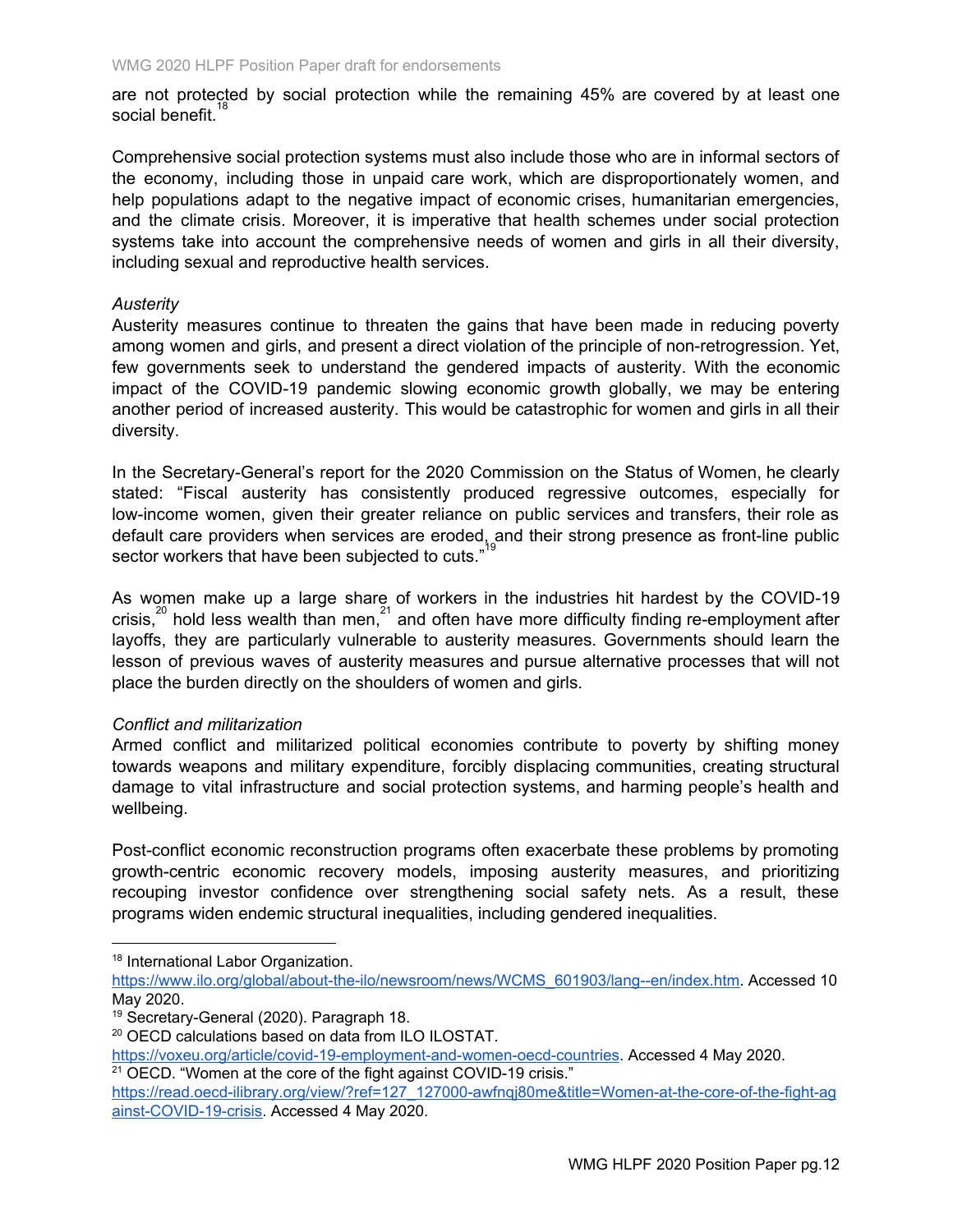# **Recommendations**

We recommend that governments at the national and sub-national levels:

### *COVID-19*

• Respond swiftly to the COVID-19 crisis with gender responsive stimulus plans that target the most vulnerable first and that address under-employment and unemployment and provide income support and emergency cash payment programs.

### *Economic Empowerment*

● Create an enabling environment for women's economic empowerment, including through removal of laws and policies inhibiting women's land ownership, inheritance, and access to financial institutions.

### *Social Protection*

- Adequately finance and, where necessary, create gender transformative social protection systems that include protections for those working in the informal sector and landless farmers, and are targeted to the most vulnerable.
- Avoid reductions in spending on non-contributory social protection mechanisms.
- Remove discrimination against gender non-binary people in accessing social protection programs.

### *Austerity Measures*

● Do not enact austerity measures, including in the context of recovery from the COVID-19 pandemic, including cuts to social protection programs and public services, especially education, health, and care services, which disproportionately impact women and girls.

### *Data and Measures of Poverty*

- Invest in and use livelihood indices, such as the Multidimensional Poverty Index, that capture poverty beyond income deprivation.
- Encourage sex- and age-disaggregated data collection to inform the design of gender-responsive policies and programs and the monitoring and evaluation of their impact on women and girls in all their diversity.

### *Participation and leadership*

- Involve feminist, women's, and girl-led organizations, workers' associations, and other civil society groups that represent girls and women in the design and assessment of macroeconomic policies and social protection mechanisms.
- Recognize the expertise of women in their communities and resource the community-based programs they create. Provide opportunities for local-to-local dialogues to scale up these successful programs.

### **SDG 2: End hunger, achieve food security and improved nutrition and promote sustainable agriculture**

### *Gendered dimensions*

Hunger and malnutrition in all its forms have gender and age dimensions, and are closely linked to health outcomes, including sexual and reproductive health. Globally, 60% of the chronically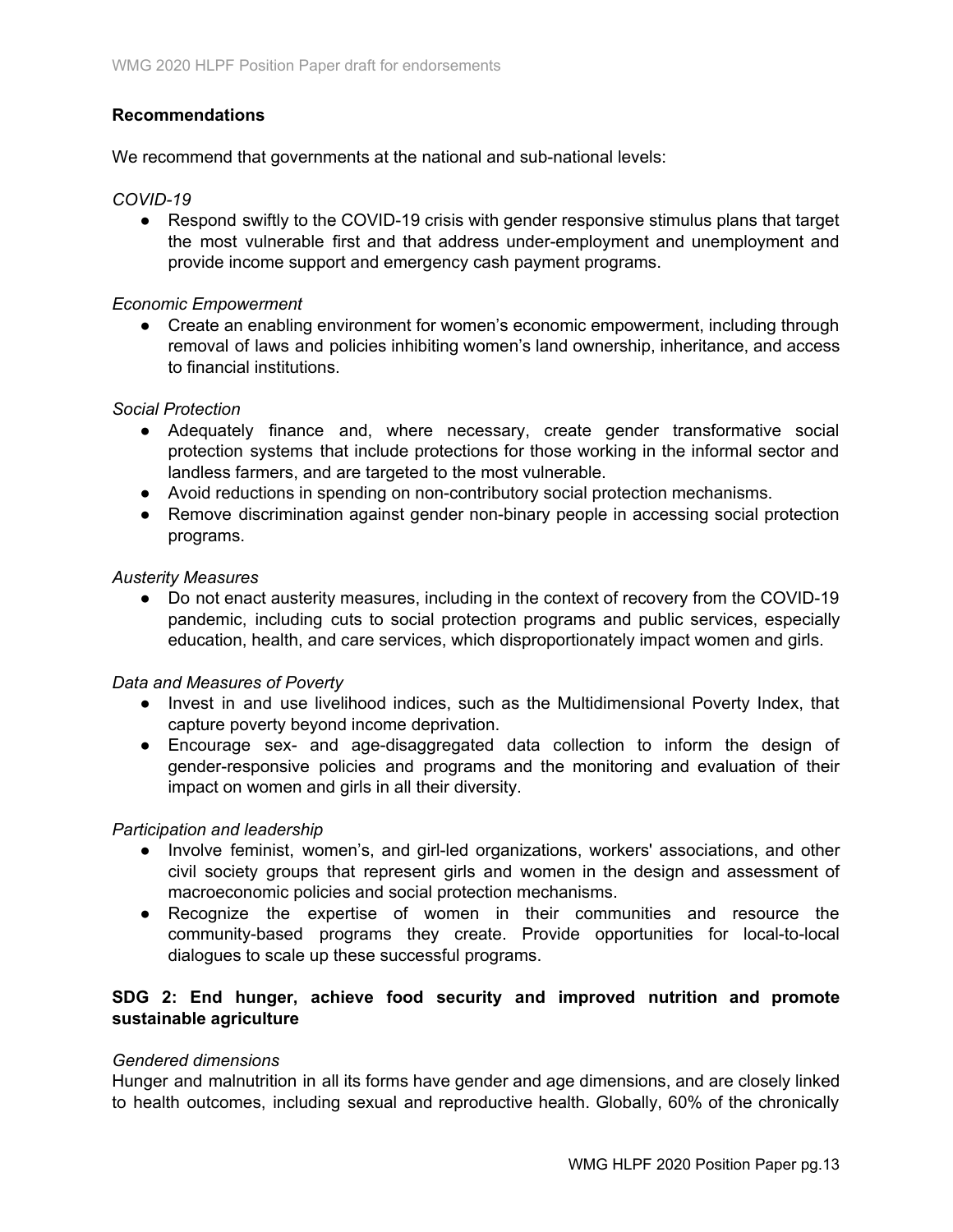hungry are women and girls, and it is likely that the proportion is even higher in some regions, such as Asia and the Pacific.<sup>22</sup> In many cases, girls and women living in poverty and food-insecure households eat after male family members do and eat less nutritious food.

The current COVID-19 crisis has already had major effects on food insecurity, with supply chains disrupted and agricultural labor forces at risk. These factors that reduce the availability of food are coupled with economic factors that limit buying power, creating a major threat to food security.<sup>23</sup> According to the World Food Programme, the COVID-19 crisis could nearly double the number of people globally suffering from acute hunger. $24$ 

The 2030 Agenda specifically highlights adolescent girls, as well as pregnant and lactating women as target groups whose nutritional needs must be addressed. Studies in countries across Asia and Africa have revealed the extent to which many adolescent girls are underweight, and the links between malnutrition and anemia (iron deficiency) once girls have begun menstruating.

### *Human rights, including right to land*

The right to food and nutrition are basic human rights. Corporate capture of the food system and global trade agreements undermine these human rights and food sovereignty. Moreover, leaders have deprioritized agricultural labor as corporate capture of the food system rises and leaders become beholden to corporate interests. People's control over land, seeds, and water are threatened, as women and girls do not have a right to own or control these resources in many contexts.

Women hold disproportionately fewer land rights than men compared to the amount of land on which they labor. Moreover, women's land rights are associated with better nutritional and health outcomes. $25$  Women's equal access to agricultural resources could decrease the percentage of undernourished people by 12 to 17 percent.

Though some gains have been made to formalize women's land rights, enforcement is still lacking. Women must have access to affordable legal services, fair and honest land administration, and gender-neutral enforcement and judicial systems to uphold their land rights. Lacking these rights often excludes women from active participation in planning and decision-making because women lack legitimacy.

Many governments have left women in agriculture at the mercy of corrupt brokers who exploit their produce. There is a lack of price standardization as small farmers, most of whom are

<sup>23</sup> Food and Agriculture Organization, International Fund for Agriculture Development, the World Bank, and World Food Program. Joint Statement on COVID-19 Impact on Food Security and Nutrition. [http://www.fao.org/news/story/en/item/1272058/icode/.](http://www.fao.org/news/story/en/item/1272058/icode/) Accessed 4 May 2020.

<sup>&</sup>lt;sup>22</sup> Food and Agriculture Organization.

[http://www.fao.org/fileadmin/templates/rap/files/Newsletter/150625\\_gender-fact-sheet.pdf.](http://www.fao.org/fileadmin/templates/rap/files/Newsletter/150625_gender-fact-sheet.pdf) Accessed 12 May 2020.

<sup>&</sup>lt;sup>24</sup> World Food Program. COVID-19 will double the number of people facing food crises unless swift action is taken.

[https://www.wfp.org/news/covid-19-will-double-number-people-facing-food-crises-unless-swift-action-take](https://www.wfp.org/news/covid-19-will-double-number-people-facing-food-crises-unless-swift-action-taken) [n](https://www.wfp.org/news/covid-19-will-double-number-people-facing-food-crises-unless-swift-action-taken). Accessed 8 May 2020.

<sup>&</sup>lt;sup>25</sup> USAID. Fact Sheet: Fact Sheet: Land Tenure and Women's Empowerment.

[https://www.land-links.org/issue-brief/fact-sheet-land-tenure-womens-empowerment/.](https://www.land-links.org/issue-brief/fact-sheet-land-tenure-womens-empowerment/) Accessed 8 May 2020.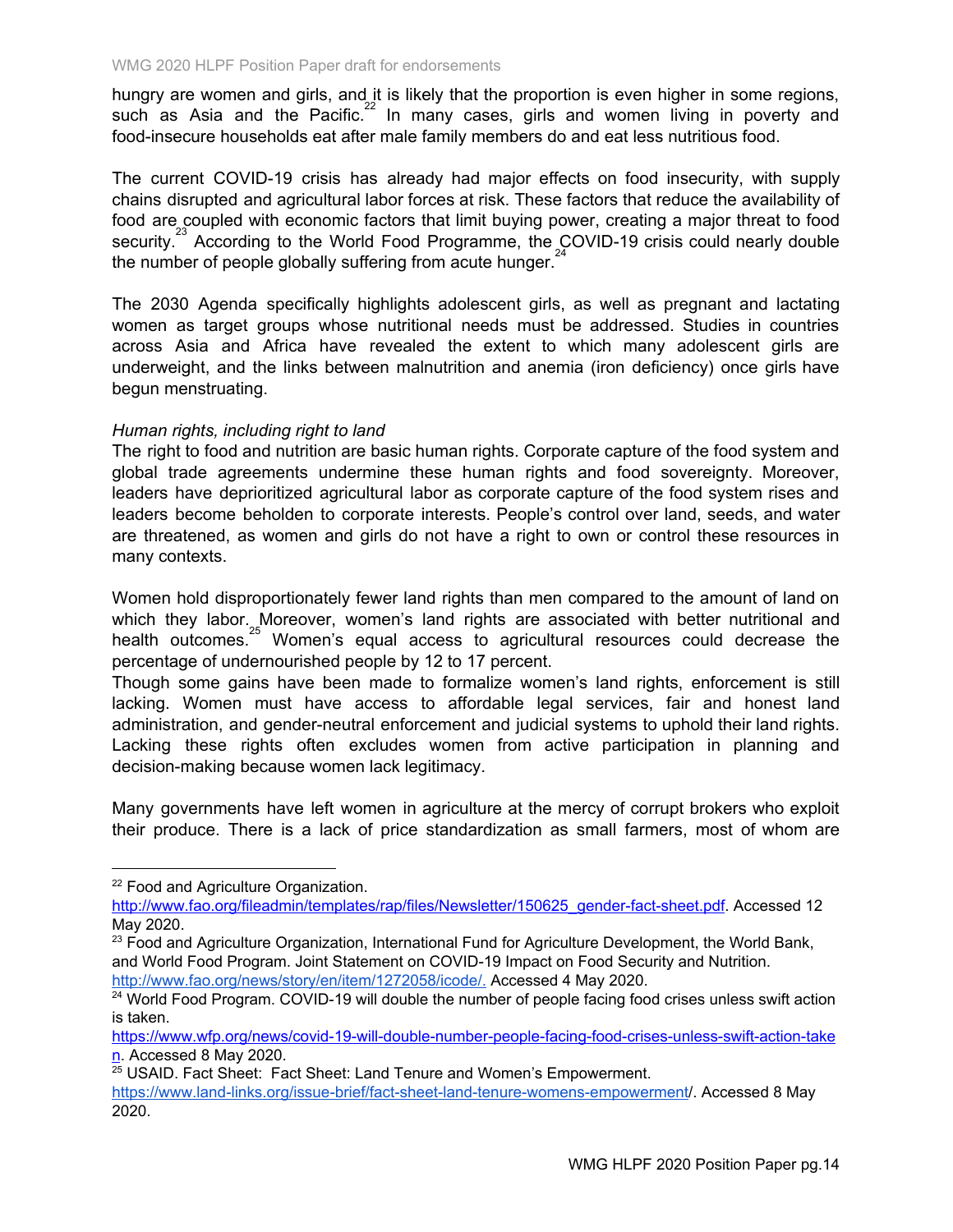women, cannot access markets. As a result their produce is sold below the market price. Prices for all farm produce need to be standardized. There is also a need to put in place national policies and guidelines to regulate sustainable consumption and production, including of governments and private sector, with appropriate incentives and sanctions.

### *Climate and conflict*

Food and water insecurity, worsened by the climate crisis, are also contributing factors to armed conflict, including by making conflicts more protracted. These exacerbate root causes of armed conflict, such as systems that prioritize military over human security and underlying, structural inequalities that impede equal realization of the human rights to food and water.

### *Food Systems*

We need urgent action and transformative pathways to address our broken food and agriculture systems, which have been captured by big businesses, at the expense of natural resources, biodiversity, livelihoods, health, and local food security.

Policies, incentives, and support should move away from industrial agricultural models, towards regenerative agriculture, which is humane and sustainable. Export models should be replaced by local production and consumption, including community and school vegetable gardens. Diets need to move towards healthier, and more productive and environmentally friendly predominantly plant-based foods.

In addition, food wastage is a huge problem, with food worth US\$8.3 billion - 40% of the total value of annual production in the world - wasted, with little or no action taken by the governments. This further overburdens existing landfills and increases the carbon footprint of agriculture.

### **Recommendations**

We recommend that Governments at the national, subnational levels:

*Nutrition*

- Respect, protect, and fulfill the right to adequate, culturally appropriate, and safe food and nutrition for all, including through addressing the specific needs of women, young people, and children.
- Provide nutrition education at all levels, and promote nutritionally balanced and diverse diets, particularly utilizing traditional and local knowledge, practices, and food, along with appropriate supplementation, especially for adolescent girls, pregnant, and breastfeeding women.
- Work with communities to monitor child nutrition and support families in learning how to provide children with a nutritious diet.
- Work with parents and caregivers, as well as communities and primary healthcare providers, to promote adequate infant and young child feeding at the household level and to reduce son bias in feeding practices.
- Promote good practice in breastfeeding and implement the International Code of Marketing of Breast-milk Substitutes.
- Increase national budgets for maternal and newborn health and nutrition.
- Set a minimum service response package in times of crises and emergencies and ensure that it is adequately funded.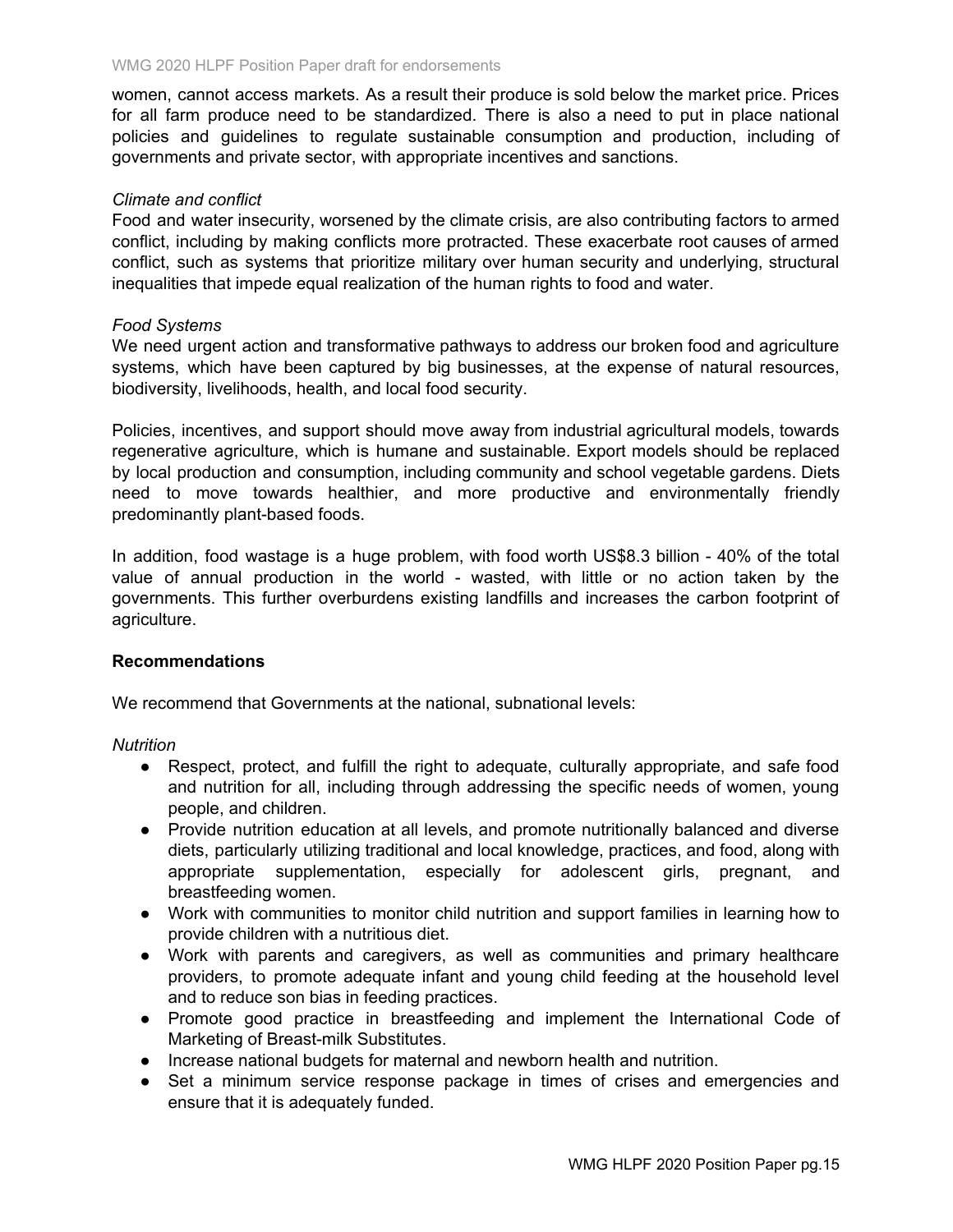# *Agricultural and food systems*

- Prioritize the transformation of food and agriculture systems by moving political support and all subsidies and incentives away from industrial agriculture models and monoculture production, which degrade the environment and destroy local livelihoods and food security, towards regenerative systems of local production and consumption.
- Raise awareness against and regulate genetically modified food, as well as low-quality, ultra-processed, and high-fat / high-sugar food, that perpetuate malnutrition in all its forms.
- Provide secure, safe, regular, and cost-effective transportation for women's agro-businesses and improve urban and rural linkages for farm to market delivery.

### *Land rights*

- Ensure regulation, accountability, and justice in cases of violations of the right to land, including land and resource grabbing done by State and corporations.
- Establish and uphold grievance mechanisms for small scale farmers, indigenous communities, and other marginalized groups whose rights to land have been violated.
- Establish and fund gender-, culture-, and age-responsive policies for agro-ecology, as well as fishery in the coastal regions, including ensuring biodiversity of seeds and plants, and control and ownership of land, water, and other resources.

### **SDG 3: Ensure healthy lives and promote well-being for all at all ages**

Significant gains for women and girls' health have been made in the years since the adoption of the Beijing Platform for Action and the International Conference on Population and Development Programme of Action but there are still glaring inequalities and much work to be done.

In the face of the current COVID-19 pandemic, the need to safeguard the health of all is especially pressing. The pandemic has made evident the need for greater investment in health system strengthening – including health information systems and data collection, health worker governance, robust primary health care, and financial protection through universal health coverage (UHC) – even more important.

The COVID-19 pandemic has also shown how human health is interdependent with the well-being and flourishing of the environment and animals. Collaborative, multisectoral, transdisciplinary, and international efforts, as encapsulated by the WHO's One Health / One Welfare approaches are vital to this effort. This is an approach to designing and implementing programs, policies, legislation, and research in which multiple sectors – including public health, animal health, plant health, and the environment – work together to achieve better public health outcomes.

### *Maternal mortality and morbidity*

Maternal mortality rates have fallen globally, though we are not on track to achieve this SDG target. Ongoing conflicts and security crises thwart additional progress in improving maternal mortality and morbidity rates. At least 810 women and adolescent girls died every day from preventable causes related to pregnancy and childbirth in 2017. $^{26}$  Although there has been a

<sup>&</sup>lt;sup>26</sup> World Health Organization, UNICEF, UNFPA, World Bank and the United Nations Population Division. Maternal mortality: Levels and trends 2000 to 2017.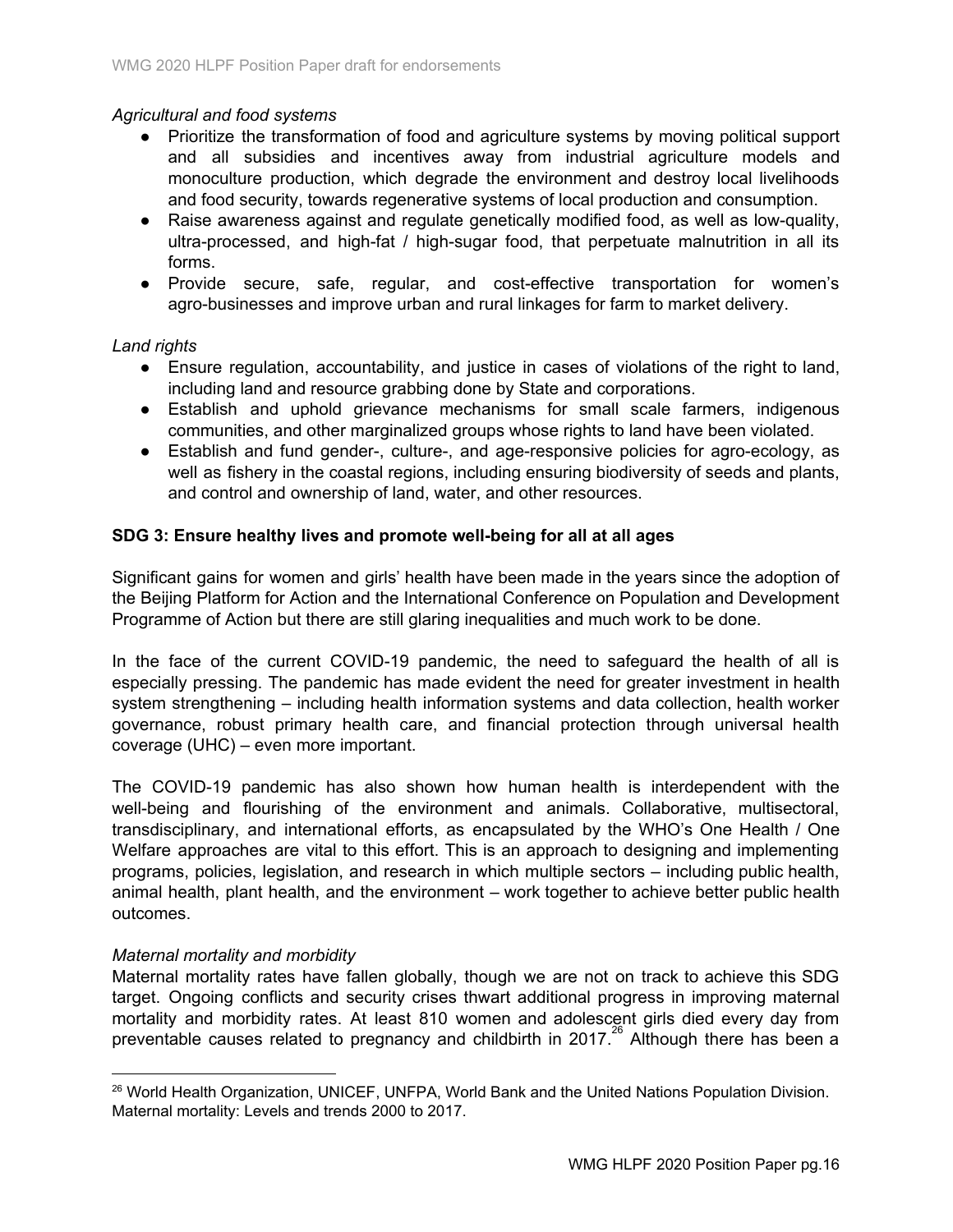38% reduction in the global maternal mortality ratio, since 2000, the current rate of progress is insufficient to meet the targets in the International Conference on Population and Development Programme of Action and the SDGs.<sup>27</sup>

Women and girls in developing states continue to suffer obstetric fistula as a result of harmful practices, such as female genital mutilation / cutting, as well as inadequate access to emergency obstetric services. Without access to treatment, obstetric fistula can have lifelong negative consequences, including social ostracization and (worsened) economic dependency.

### *Abortion*

Safe and legal abortion is a necessary element of comprehensive reproductive health services that must be included within all UHC packages. However, the exclusion of abortion from UHC packages and lack of safe abortion services, in general; the shortage of trained healthcare providers; the unwillingness or bias of service providers, including the exercise of so-called "conscience clauses"; and abortion stigma prevent women and girls from accessing safe abortion care services. Moreover, sexual and reproductive health services, especially abortion and post-abortion care, are among the most privatized services for women and adolescent girls. Factors such as these force women and adolescent girls to resort to unsafe abortion, further explaining why unsafe abortion is a major contributor to maternal mortality.<sup>28</sup>

### *Adolescent Pregnancy*

According to UNFPA, 20,000 girls under the age of 18 give birth every day in developing countries.<sup>29</sup> Globally, adolescent pregnancy is a significant problem with long-term impacts on girls, their families, and communities. In developing regions, nearly half of pregnancies among adolescent girls and women aged 15-19 are unintended.<sup>30</sup> Adolescent pregnancy poses grave risks including the risk of dying in childbirth, premature labor, complications during delivery, low birthweight, and infant mortality, as well as morbidities, especially vesico-vaginal fistula.

Early childbearing negatively influences the likelihood of a girl continuing her education, further limiting her opportunities for training and employment, and often confining her to the domestic sphere for a number of years.  $31$  Early motherhood often forces girls and adolescents to leave school early meaning that if they are able to join the paid labor force, they often do so in precarious and / or low-paid work, contributing to intergenerational poverty. In order to prevent

<https://www.who.int/reproductivehealth/publications/maternal-mortality-2000-2017/en/>. Accessed 21 April 2020,

<sup>27</sup> ARROW. (2019). Pregnancy and Childbirth-Related Mortality and Morbidity in Asia and the Pacific Region

[https://arrow.org.my/publication/pregnancy-and-childbirth-related-mortality-and-morbidity-in-asia-and-the](https://arrow.org.my/publication/pregnancy-and-childbirth-related-mortality-and-morbidity-in-asia-and-the-pacific-region/)[pacific-region/](https://arrow.org.my/publication/pregnancy-and-childbirth-related-mortality-and-morbidity-in-asia-and-the-pacific-region/). Accessed 18 May 2020.

<sup>28</sup> ARROW. (2019). Access to Safe Abortion in Asia and the Pacific Region.

[https://arrow.org.my/publication/access-to-safe-abortion-in-asia-and-the-pacific-region/.](https://arrow.org.my/publication/access-to-safe-abortion-in-asia-and-the-pacific-region/) Accessed 18 May 2020.

<sup>29</sup> UNFPA. [https://www.unfpa.org/adolescent-pregnancy.](https://www.unfpa.org/adolescent-pregnancy) Accessed 15 May 2020.

<sup>30</sup> Deliver for Good Policy Brief. "Meet the Demand for Modern Contraception and Reproductive Health." (2019).

[https://deliverforgood.org/investment/meet-the-demand-for-modern-contraception-and-reproductive-health](https://deliverforgood.org/investment/meet-the-demand-for-modern-contraception-and-reproductive-health/) [/.](https://deliverforgood.org/investment/meet-the-demand-for-modern-contraception-and-reproductive-health/) Accessed 5 May 2020.

<sup>31</sup> ARROW. (2019). The Status of Adolescents' SRHR in Asia and the Pacific Region [https://arrow.org.my/wp-content/uploads/2019/11/ARROW\\_5\\_Adolescents-Brief.pdf.](https://arrow.org.my/wp-content/uploads/2019/11/ARROW_5_Adolescents-Brief.pdf) Accessed 5 May 2020.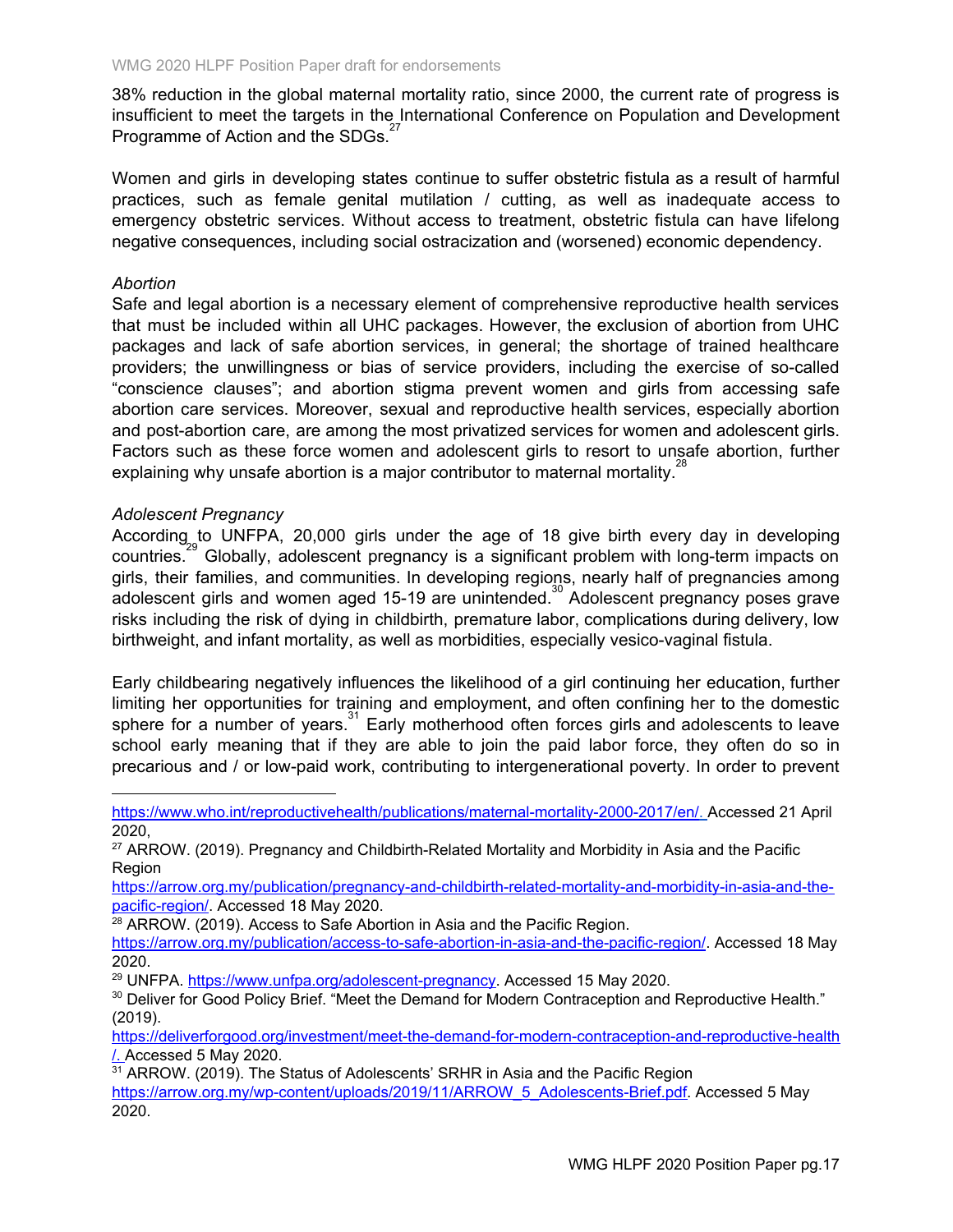this, governments must invest both in prevention of adolescent pregnancies, as well as in adequate support for young parents to continue their education.

Adolescent pregnancies and parenthood are a direct result of several factors, including lack of comprehensive sexuality education, the inability to exercise the right to bodily autonomy, inadequate access to sexual and reproductive health care services, stigma, and discriminatory laws related to adolescent sexuality.

### *HIV and AIDS*

Similarly, significant progress has been made in increasing access to HIV testing, treatment, care, and support with more women receiving treatment than men as a result of health interventions among pregnant women. However, when it comes to new HIV infections, adolescent girls and young women continue to make up a disproportionate number of new cases, as a result of the denial of the right to bodily autonomy.<sup>32</sup> Moreover, in many settings, access to HIV prevention information and services are limited to married women, further increasing the risk of HIV among women and girls. 33

Gender-based violence and intimate partner violence also heighten the risk of contracting HIV, as both reduce the ability of women and girls in all their diversity to access sexual health and HIV services and negotiate safer sex.

#### *Menstrual Health*

Menstrual health management remains a taboo issue that must be tackled through education, including comprehensive sexuality education, that treats menstruation as a normal and healthy part of life.

In addition, period poverty needs to be accounted for. Hygiene management tools need to be included in basic health packages for young people and must be given due consideration during the development of health policies, including in conflict and disaster settings.

### *Older Women*

Health systems and policymakers frequently overlook and misunderstand the health and well-being of older women. There are a number of specific health conditions impacting older women that need to be addressed in health systems and programs, including urinary incontinence, pelvic infections due to post-menopausal changes, mental health issues including depression, dementia, cancers of the reproductive system, cardio-vascular diseases and immune functions impacting on the dignity and well-being of older women.

Current global approaches to improve women's health and the global ageing discourse do not reflect these priorities resulting in a dual invisibility and a lack of gender perspective.  $34$ 

### *Reproductive Cancers*

<sup>34</sup> ARROW. (2020). Older Women's Health and Well-Being in Asia and the Pacific Region [https://arrow.org.my/publication/older-womens-health-and-well-being-in-asia-and-the-pacific-region/.](https://arrow.org.my/publication/older-womens-health-and-well-being-in-asia-and-the-pacific-region/) Accessed 5 May 2020.

<sup>&</sup>lt;sup>32</sup> Secretary-General. Paragraph 97.

<sup>33</sup> ARROW. (2019). The Status of HIV and STI in Asia and the Pacific Region.

<https://arrow.org.my/publication/icpd25-the-status-of-hiv-and-sti-in-asia-and-the-pacific-region/>. Accessed 5 May 2020.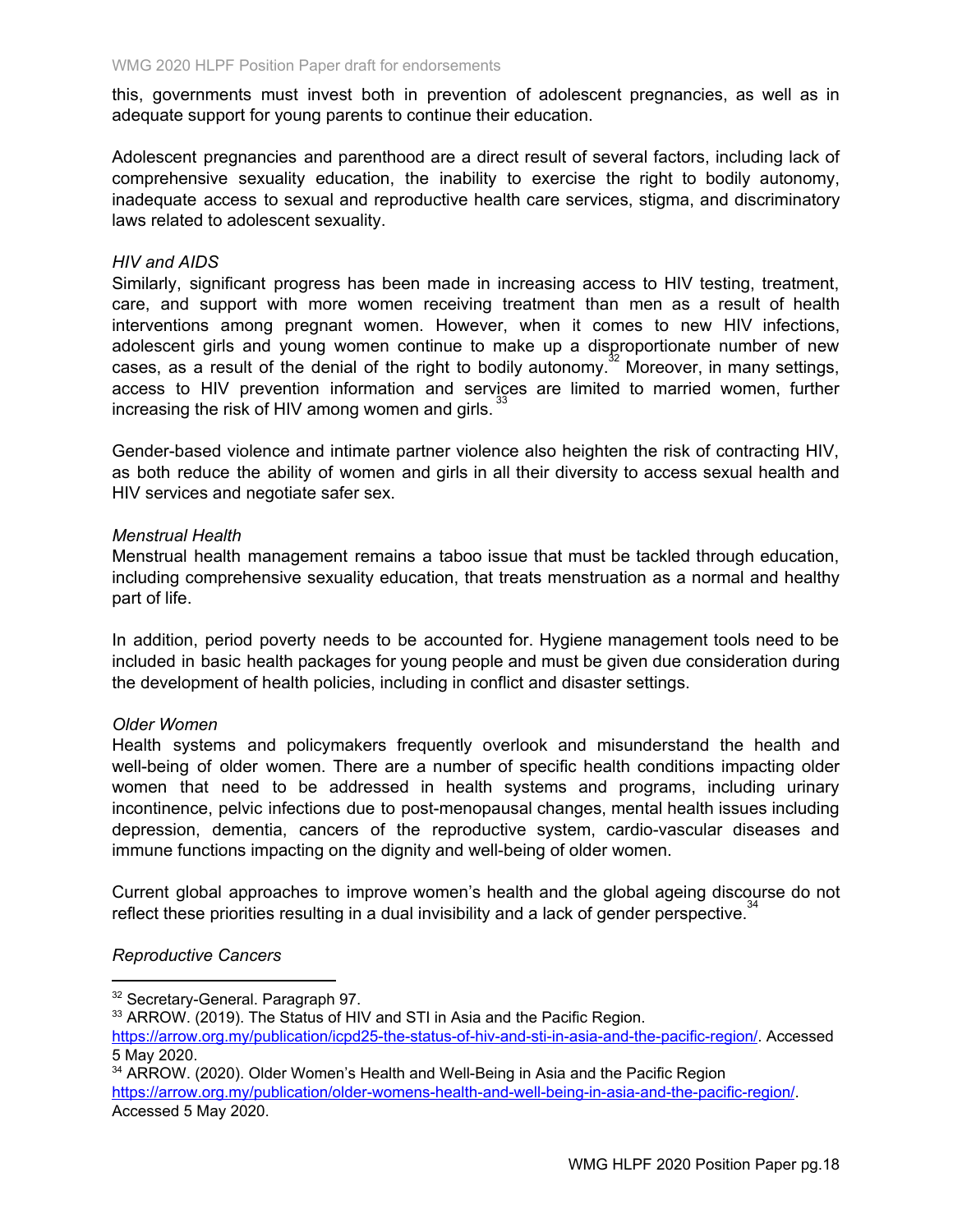Reproductive cancers and the morbidity and mortality associated with they need to be framed as a problem stemming from social inequity and the unfulfilled rights of women and girls.  $35$  In developing countries, breast and cervical cancer are projected to parallel maternal factors as main causes of mortality in women, especially if current cancer incidence and mortality trends continue. Investing in prevention and screening helps reduce health risks and costs. For example, evidence shows that vaccinating girls against the human papillomavirus (HPV) over 10 years — at a cost of only \$10 to \$25 per person — would avert more than 3 million deaths from cervical cancer across 72 low- and middle- income countries.<sup>36</sup>

Due to supply chain disruptions, resource diversion, and other strains on health systems, the sexual and reproductive health of women, girls, and gender non-conforming people is particularly at risk during the current COVID-19 pandemic.<sup>37</sup> Recent UNFPA estimates show a substantial potential impact of COVID-19 on sexual and reproductive health, including a projected increase of 47 million women in low- and middle- income countries who will be unable to access modern contraception under lockdown circumstances.<sup>38</sup>

### **Recommendations**

We recommend that governments at the national and sub-national levels:

### *Universal Health Coverage and Health Systems*

- Provide adequate financial, human, and infrastructure resources towards achieving UHC and integrate sexual and reproductive health care services into the provision of primary healthcare and UHC packages.
- Commit to coordinated, sustainable, long-term funding for health systems strengthening that applies a gender lens to disease detection, prevention, and treatment.
- Address the significant barriers that prevent women, girls, and non-binary people from accessing health care, including user fees, out-of-pocket payments, physical distance, stigma, and legal restrictions.

### *Sexual and Reproductive Health and Rights*

• Safeguard essential sexual and reproductive health and rights (SRHR), including access to services, supplies, including contraceptives, and information. Do not let emergency responses be used to divert resources or justify targeted restrictions or regulations that limit access to SRHR.

<sup>37</sup> UNFPA Technical Brief. "COVID-19: A Gender Lens."

<sup>&</sup>lt;sup>35</sup> ARROW. (2019). Reproductive Cancers in Asia and the Pacific Region

<https://arrow.org.my/publication/reproductive-cancers-in-asia-and-the-pacific-region/>. Accessed 5 May 2020.

<sup>36</sup> Goldie, Sue J. and Steven Sweet. "Global Cervical Cancer Prevention: Health and Economic Benefits of HPV Vaccination and Screening." Summary of Prior Work. Boston: Harvard School of Public Health, 2013.

[http://globalhealth2035.org/sites/default/files/working-papers/summary1-cervical-cancer-prevention-cih.pd](http://globalhealth2035.org/sites/default/files/working-papers/summary1-cervical-cancer-prevention-cih.pdf) [f.](http://globalhealth2035.org/sites/default/files/working-papers/summary1-cervical-cancer-prevention-cih.pdf) Accessed 10 May 2020.

[https://www.unfpa.org/sites/default/files/resource-pdf/COVID-19\\_A\\_Gender\\_Lens\\_Guidance\\_Note.pdf.](https://www.unfpa.org/sites/default/files/resource-pdf/COVID-19_A_Gender_Lens_Guidance_Note.pdf) Accessed 4 May 2020.

<sup>38</sup> UNFPA Interim Technical Note. "Impact of the COVID-19 Pandemic on Family Planning and Ending Gender-based Violence, Female Genital Mutilation and Child Marriage."

[https://www.unfpa.org/sites/default/files/resource-pdf/COVID-19\\_impact\\_brief\\_for\\_UNFPA\\_24\\_April\\_2020](https://www.unfpa.org/sites/default/files/resource-pdf/COVID-19_impact_brief_for_UNFPA_24_April_2020_1.pdf) 1.pdf. Accessed 4 May 2020.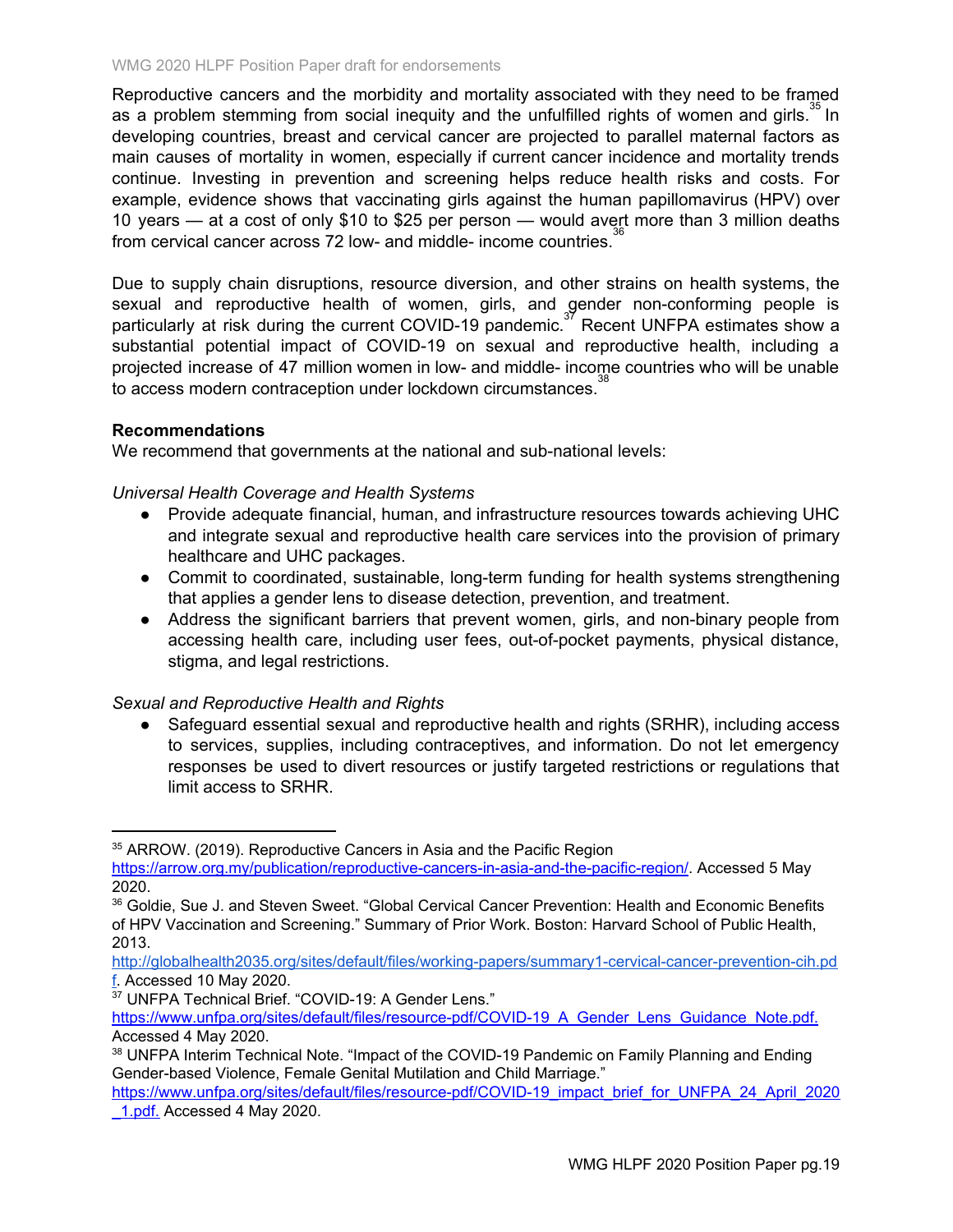- Challenge harmful norms and gender inequality which hinder fulfilment of the sexual and reproductive health and rights of adolescents, young people, women, LBTI+ women, and gender non-conforming people.
- Ensure that all survivors of sexual and gender-based violence have access to a comprehensive package of sexual and reproductive health care services, including post-exposure prophylaxis, emergency contraception, abortion, and mental health services.
- Recognize abortion as a human right and remove all punitive laws and measures, including those for healthcare providers. Ensure the accessibility of abortion services, including through the provision of services, facilities and personnel trained on safe abortion and post-abortion care. In times of crisis, declare abortion as an essential service and implement telemedicine and other online tools to fulfill the human right to abortion.
- Guarantee access to comprehensive sexuality education and youth-responsive sexual and reproductive health services to ensure that adolescents and young people can make informed choices free from discrimination, coercion or violence.
- Recognize and work to eliminate period poverty, through removal of taxes from menstrual products, as well as providing these products free of charge to women and adolescent girls who do not have access, such as those living in poverty or detention.
- Provide emergency obstetric services, especially in rural and peri-urban areas, as a human right and in order to prevent obstetric fistula. Guarantee free healthcare services for all women and girls living with obstetric fistula.
- Conduct outreach campaigns to reach women and girls living with obstetric fistula in order to reduce stigma and cnnect them with healthcare services.
- Ensure the implementation of the Minimum Initial Service Package (MISP) at the onset of every humanitarian crisis.
- Integrate and train young people in the implementation of MISP in crisis situations.

# **SDG 4: Ensure inclusive and equitable education, quality education and promote lifelong learning opportunities for all**

Since the adoption of the Beijing Platform for Action, girls' education is the focus area that has seen the largest gains and improvements, though some regions have not reached gender parity yet. Even with the gains of the past twenty-five years, girls continue to face multiple barriers in accessing education based on gender and intersecting oppressions, such as ethnicity, poverty, geographical areas, and disability, among others.

Public education is part of broader public service systems that have been increasingly under attack as part of a hollowing out of state services. The right to education is vitally linked to SDGs 10 and 16 that refer to gender equality and the empowerment of women and girls in the promotion of peaceful and inclusive societies, including their full and meaningful participation.

# *COVID-19 Crisis*

The COVID-19 crisis threatens both to roll back gains made on girls' education and to create new barriers, particularly for girls. For example, 91% of the world's students are now affected by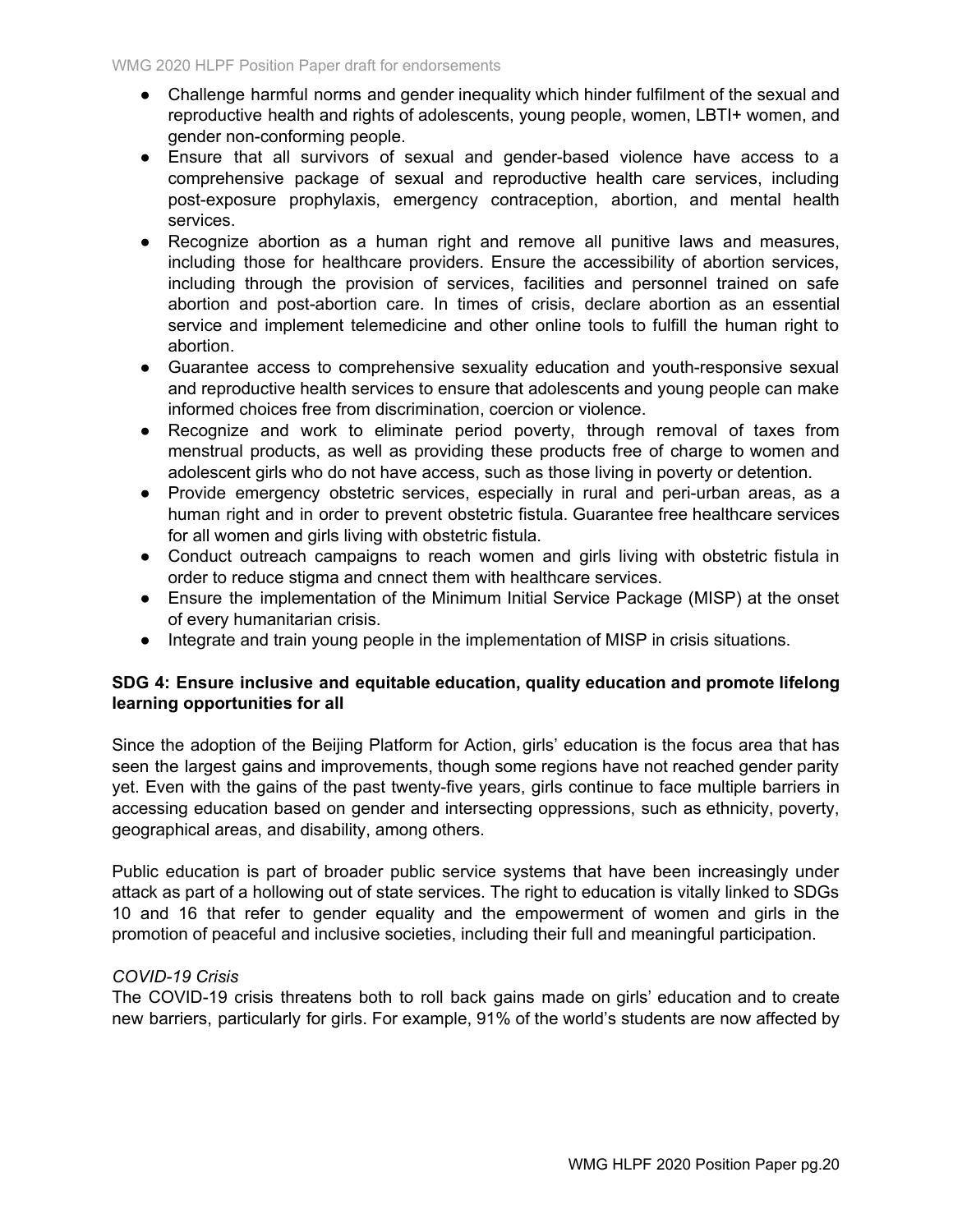school closures,<sup>39</sup> and girls are less likely than boys to return to school after a prolonged absence. 40

### *Infrastructure*

School infrastructures play an important role in learning and encouraging retention and enrollment. In developing countries, young girls often leave school at the start of menarche due to poor sanitation facilities, including the unavailability of private bathrooms, compounded with fear and stigma.

The dangers faced by girls and adolescents due to unsafe roads, lack of infrastructure, and inadequate services especially at the secondary school level, often prevent girls and adolescents from attending school. Moreover, even where adequate infrastructure and services exist, harmful gender stereotypes, child, early, and forced marriages, sexual harassment, and the lack of inclusive and quality learning environments, keep girls and young women out of school.

### *Science, Technology, Engineering, and Mathematics (STEM)*

Girls often have less access to STEM training than the boys from an early age through tertiary education. According to the GSDR, women make up only 35% of students in STEM programs in tertiary education, for example, even though women make up a slightly larger percentage of students in tertiary education overall.<sup>41</sup> This impacts women's future earnings and career opportunities as they enter the labor market with fewer skills and abilities than their male counterparts.

Though increasing women and girls' STEM education is important, humanities and liberal arts education must continue to be valued.

### *Marginalized Women and Girls*

Marginalized women and girls face distinct obstacles to exercising their right to education. For example, discrimination based on sexual orientation, gender identity and expression, and sex characteristics (SOGIESC) results in numerous problems that prevent people from accessing quality education in schools, such as bullying.

Ideological-political approaches that are spreading worldwide limit equitable education through their impact on school curricula. This includes by impeding comprehensive sexuality education in schools and portraying stereotypical roles in curricula and class settings, which particularly impact the independent development of women, girls, and LGBTI+ people. This situation and its challenges also negatively impact minorities, ethnic-cultural population diversity, sexual diversity, vulnerable populations, the disabled and LGBTI+ people.

<sup>39</sup> United Nations Department of Global Communications. "United Nations working to mitigate COVID-19 impact on children."

[https://www.un.org/en/un-coronavirus-communications-team/united-nations-working-mitigate-covid-19-im](https://www.un.org/en/un-coronavirus-communications-team/united-nations-working-mitigate-covid-19-impact-children) [pact-children](https://www.un.org/en/un-coronavirus-communications-team/united-nations-working-mitigate-covid-19-impact-children). Accessed 4 May 2020.

<sup>40</sup> UNESCO International Institute for Education Planning. "COVID-19 school closures: Why girls are more at risk." 29 April 2020.

http://www.iiep.unesco.org/en/covid-19-school-closures-why-girls-are-more-risk-13406. Accessed 4 May 2020.

<sup>41</sup> GSDR. Page 48.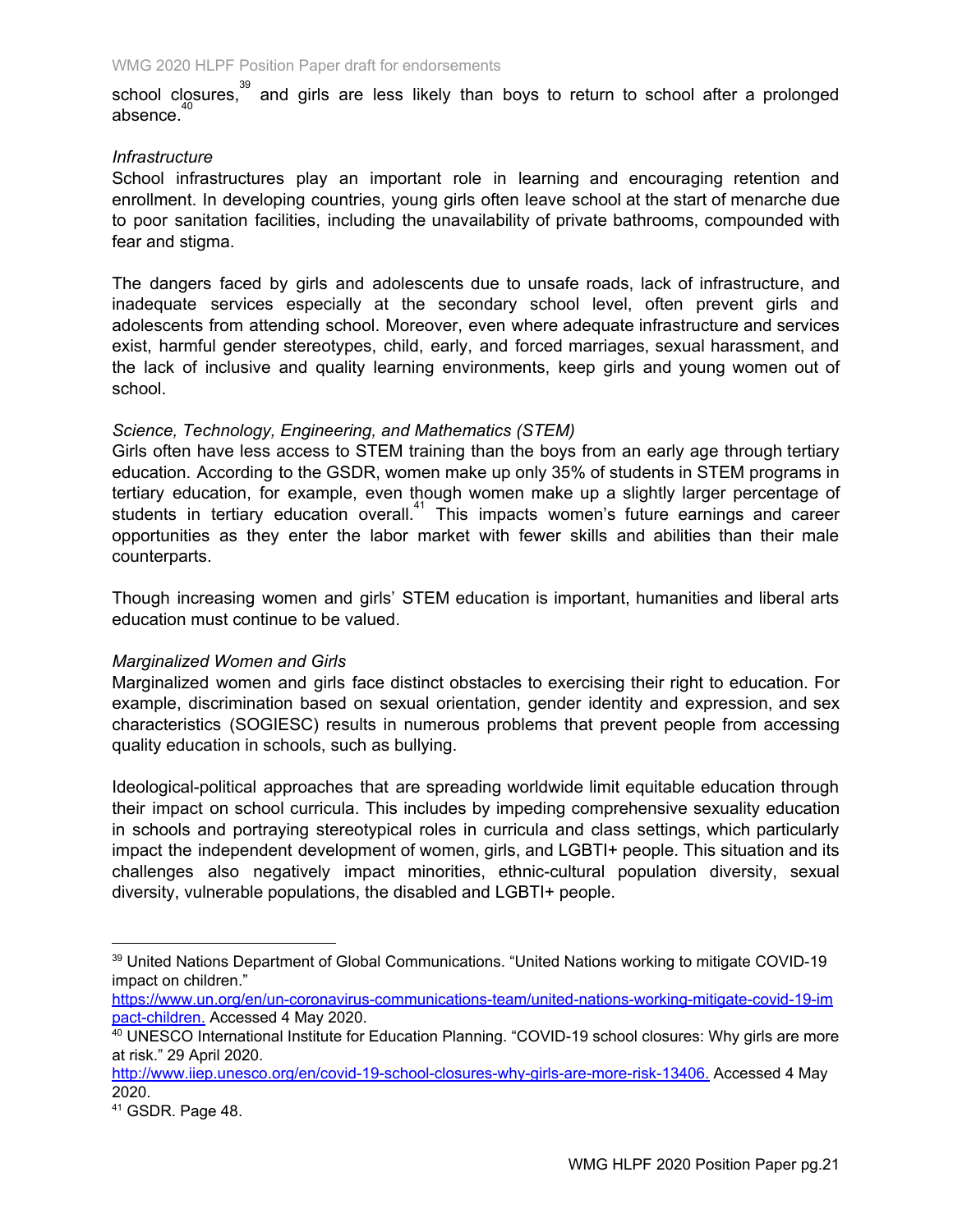For older women that had not previously learned, there are very few opportunities to learn how to read and write, which is necessary for their involvement in daily life and for the enjoyment of their human rights.

Women and girls in conflict-affected communities, as well as refugees and migrants, often face challenges in accessing quality education, including due to gaps in documentation.

Ensuring inclusive and equitable quality education requires governments to create and support gender-responsive education systems, through: redistributing unpaid and devalued domestic and care work; addressing the feminization of the education workforce, including by protecting the labor rights of teachers; and rethinking how institutions such as school, work, and the environment, support or undermine the lives and rights of women and girls.

### **Recommendations**

We recommend that governments at the national and sub-national levels:

### *Curriculum*

- Target and sustain efforts to remove gender bias, stereotypes, and discrimination within and across education systems, from teacher recruitment and training to curriculum and materials development, as well as integrate gender equality and human rights explicitly into all areas of curriculum, including comprehensive sexuality education.
- Align comprehensive sexuality education within formal and informal settings with best practices and guidance worldwide.
- Combat gendered norms with regard to areas of study and vocation, including by encouraging women and girls to undertake "non-traditional" fields of study and vocations in order to combat gender segregation within the workforce and by increasing remuneration and respect for traditionally feminine areas of work.
- Support and invest in girls and young women's STEM education programs.

### *Teachers*

- Improve and increase pay and benefits for teachers.
- Integrate gender equality training into teacher education and gender-responsive pedagogy into curricula.
- Ensure that male teachers are sensitive to the specific challenges and barriers that female students and teachers face.
- Provide additional support and incentives to female teachers who can be powerful role models within their schools and communities.

### *Infrastructure*

- Invest in school infrastructures and ensure school environments are safe, secure, and free from violence, including violence that occurs in, on the way to, or around schools.
- Address structural factors that create barriers to education, such as poverty, ethnicity, disability, and conflict. This includes the need for adequate and safe water, sanitation, and hygiene facilities in schools.

### *Participation and Leadership*

● Recognize girls and young women as critical stakeholders and include them in all decision-making processes about their education and futures.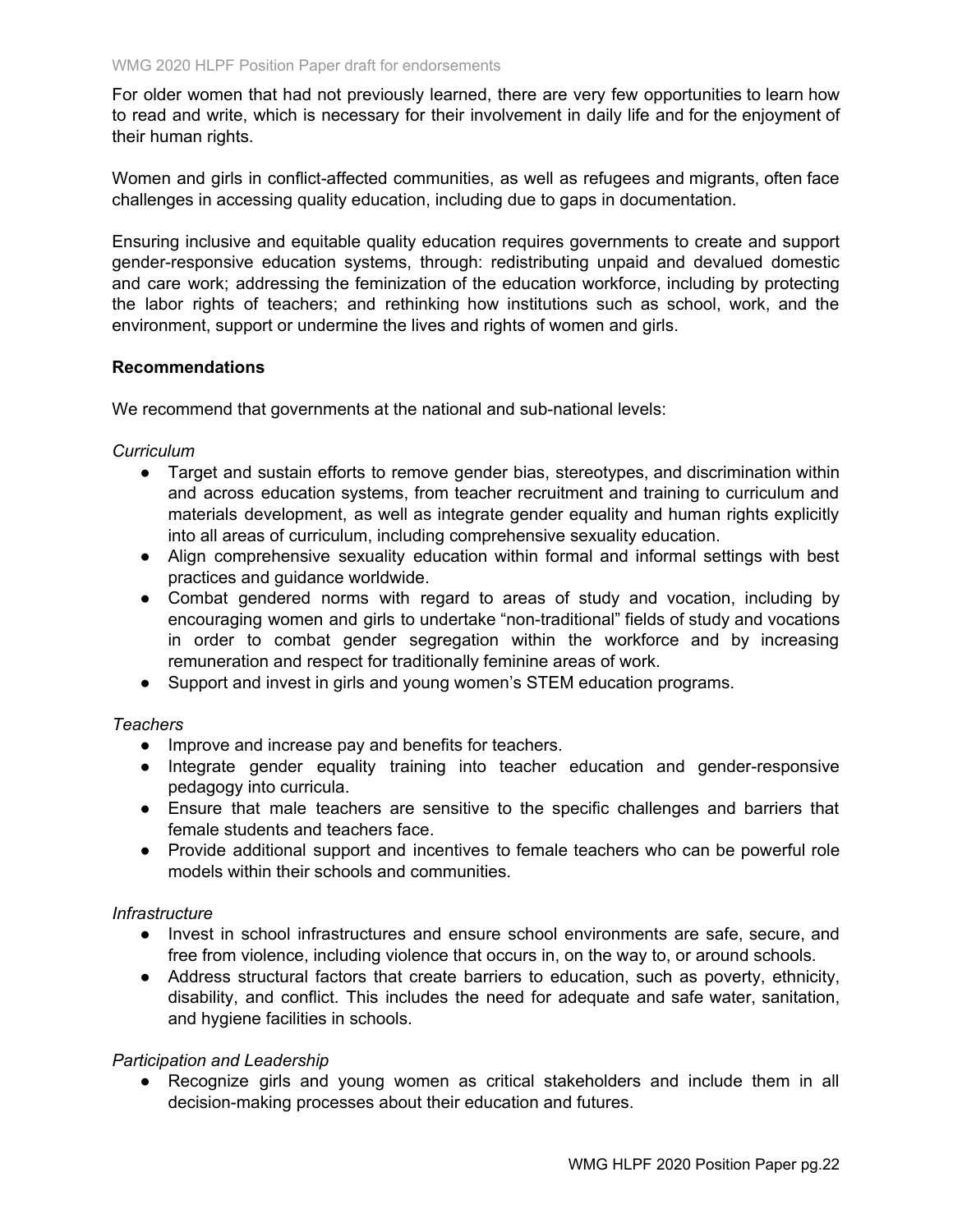### *COVID-19 Pandemic*

● Create response plans that address the gendered dimensions of the COVID-19 crisis related school closures, including: girls' increased domestic burden, the gender digital divide, increased risk of violence in the home, and unintended pregnancy due to interrupted contraceptive services and supplies. In these plans, identify alternatives for other social services that children would normally receive in a school setting, including school feeding programs and mental health services.

### **SDG 5: Achieve gender equality and empower all women and girls**

### *Gender-based violence*

One of the great successes of feminist and women's rights movements, is placing gender-based violence (GBV) on the global agenda and demanding that societies no longer treat GBV as a private, normal - even necessary - part of family life. Feminist and women's rights movements continue to challenge the social norms permitting and encouraging gender-based violence, while also adapting to new forms and manifestations of violence, such as online harassment, stalking, intimidation, and violence.

Despite this great achievement, violence against women and girls in all their diversity is still endemic, affecting all populations. Globally, within their lifetime nearly one third of women will experience physical or sexual violence at the hand of a partner. Every day, 137 women are killed by a family member, 68 of whom are killed by their current or former partner.<sup>42</sup>

Societies, including governments, invoke the specter of violence and harassment to keep women and girls in line, especially those of us that challenge oppressive power systems, such as women human rights defenders, as well as lesbian, bisexual, and transgender women. In addition, the sexual abuse of girls, particularly by fathers or other relatives, constitutes another form of violence endemic the world over.

The current COVID-19 crisis threatens to roll back achievements made in the fight against GBV, both due to reductions in prevention, protection, and social services, and due to increasing rates of violence. The heightened risk of GBV is experienced not only by women forced to "shelter in place" with abusive intimate partners, but also by frontline health workers and community volunteers who are activating in response to the pandemic.<sup>43</sup> Estimates suggest that the pandemic may slow progress in this realm by up to one third.<sup>44</sup> Acknowledging the grim reality of surging GBV during pandemics, the UN Secretary General in April made an appeal for a ceasefire recognizing that "violence is not confined to the battlefield." 45

<sup>43</sup> United Nations. "Policy Brief: The Impact of COVID-19 on Women." 9 April 2020. [https://www.unwomen.org/-/media/headquarters/attachments/sections/library/publications/2020/policy-bri](https://www.unwomen.org/-/media/headquarters/attachments/sections/library/publications/2020/policy-brief-the-impact-of-covid-19-on-women-en.pdf) [ef-the-impact-of-covid-19-on-women-en.pdf](https://www.unwomen.org/-/media/headquarters/attachments/sections/library/publications/2020/policy-brief-the-impact-of-covid-19-on-women-en.pdf). Accessed 4 May 2020.

<sup>42</sup> Secretary-General. Paragraph 45.

<sup>44</sup> UNFPA Interim Technical Note.

<sup>45</sup> United Nations Secretary General. Secretary-General's video message on gender-based violence and COVID-19. 5 April 2020.

[https://www.un.org/sg/en/content/sg/statement/2020-04-05/secretary-generals-video-message-gender-ba](https://www.un.org/sg/en/content/sg/statement/2020-04-05/secretary-generals-video-message-gender-based-violence-and-covid-19-scroll-down-for-french) [sed-violence-and-covid-19-scroll-down-for-french.](https://www.un.org/sg/en/content/sg/statement/2020-04-05/secretary-generals-video-message-gender-based-violence-and-covid-19-scroll-down-for-french) Accessed 4 May 2020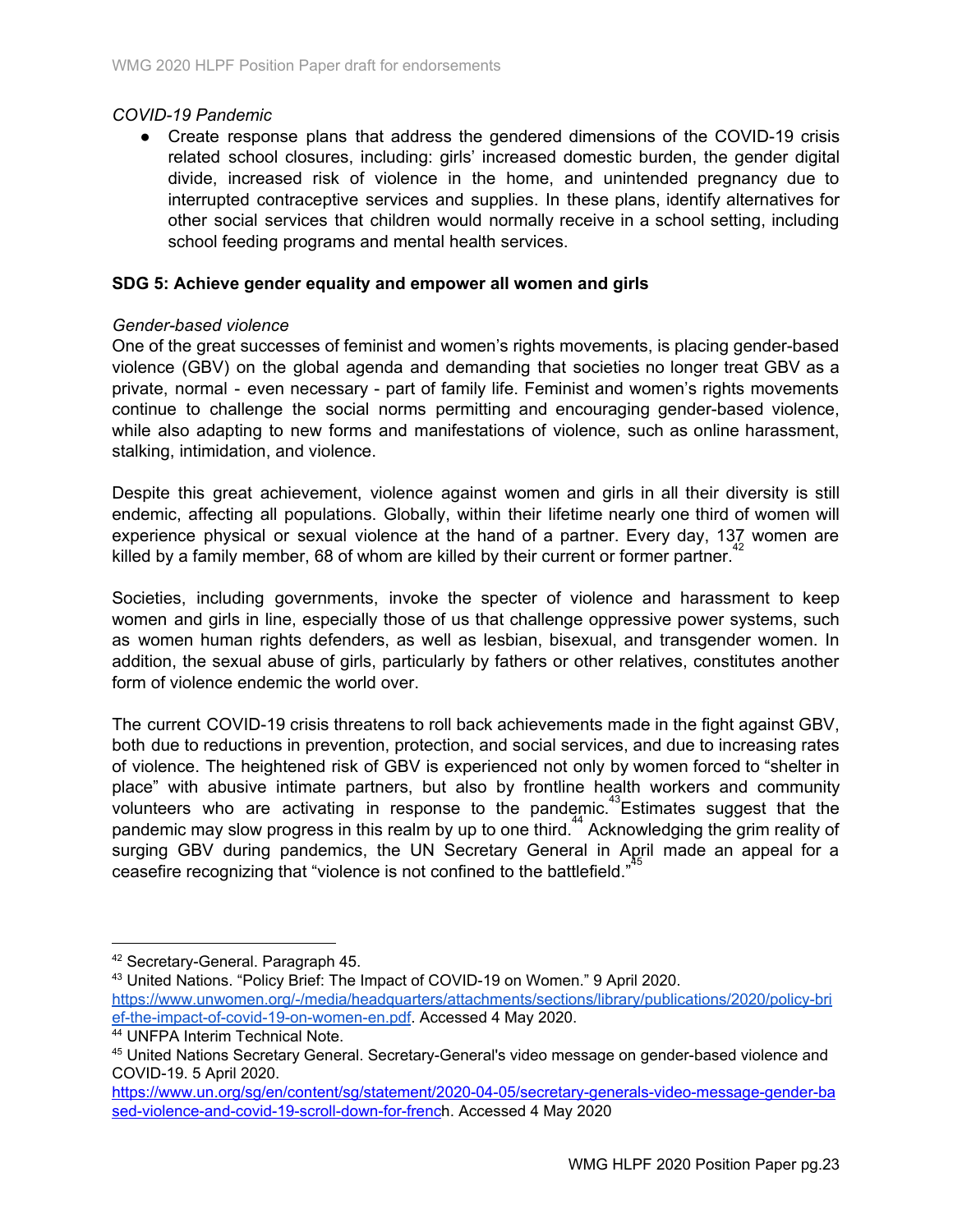GBV occurs in all aspects of women and girls' lives, including within the workplace. Following years of advocacy by feminist and labor movements, last year the International Labor Organization adopted Convention 190 concerning violence and harassment in the world of work. When implemented, this will be a powerful tool for movements all over the world to end GBV and harassment in the world of work.

### *Harmful Practices*

Child, early, and forced marriage is a harmful practice, a violation of children's human rights and an extreme form of gender inequality that continues to rob millions of girls around the world of their childhood. In some instances, child, early, and forced marriage or unions may amount to slavery, torture, or trafficking. While boys are also married as children, child, early, and forced marriage disproportionately affects girls. No region is on track to end child, early, and forced marriage by 2030.

Child, early, and forced marriage or unions result from complex social, cultural, political, and economic drivers. Fundamentally, it is a result of patriarchy and social norms that see the proper place of women and girls within the domestic sphere, as well as the desire to control female sexuality.

Factors that increase vulnerability to child, early, and forced marriage or unions include poverty and insecurity stemming from climate change, natural disasters, armed conflict, or forced displacement. For example, families living in poverty may view marriage as the best way to secure their daughters' futures and reduce economic pressures on the family.

The economic effects of the COVID-19 pandemic, combined with disruptions in prevention programs, could result in up to 13 million more child, early, and forced marriages by 2030.<sup>46</sup>

Given the complex and interlinked causes and consequences of child, early, and forced marriage, the most effective policy and program interventions take a holistic approach, placing girls and their empowerment and transformational societal change at the center.

Female genital mutilation (FGM) - or the excision or cutting of part or all external female genitalia for nonmedical reasons - is a gross violation of a women and girls' human rights. This harmful practice is often performed without the consent of the girl, violating her right to bodily autonomy and sexual health.

Today, there are about 200 million women and girls living in about 30 countries who have experienced FGM. $47$  A further 68 million girls are at risk of the practice by 2030 unless efforts to accelerate ending the practice are scaled up thirteen-fold.<sup>48</sup> COVID-19 related disruptions in prevention programs are likely to increase the number of girls at risk by up to 2 million.<sup>49</sup>

As the practice has gained more awareness, many countries have opted to medicalize the procedure. This has been thought to address the medical risks associated with FGM, but it does

<sup>46</sup> UNFPA Interim Technical Note.

<sup>47</sup> World Health Organization. <https://www.who.int/reproductivehealth/topics/fgm/prevalence/en/>. Accessed 10 May 2020.

<sup>48</sup> UNFPA. [https://www.unfpa.org/annual-report#!/indicators-2.](https://www.unfpa.org/annual-report#!/indicators-2) Accessed 4 May 2020.

<sup>49</sup> UNFPA Interim Technical Note.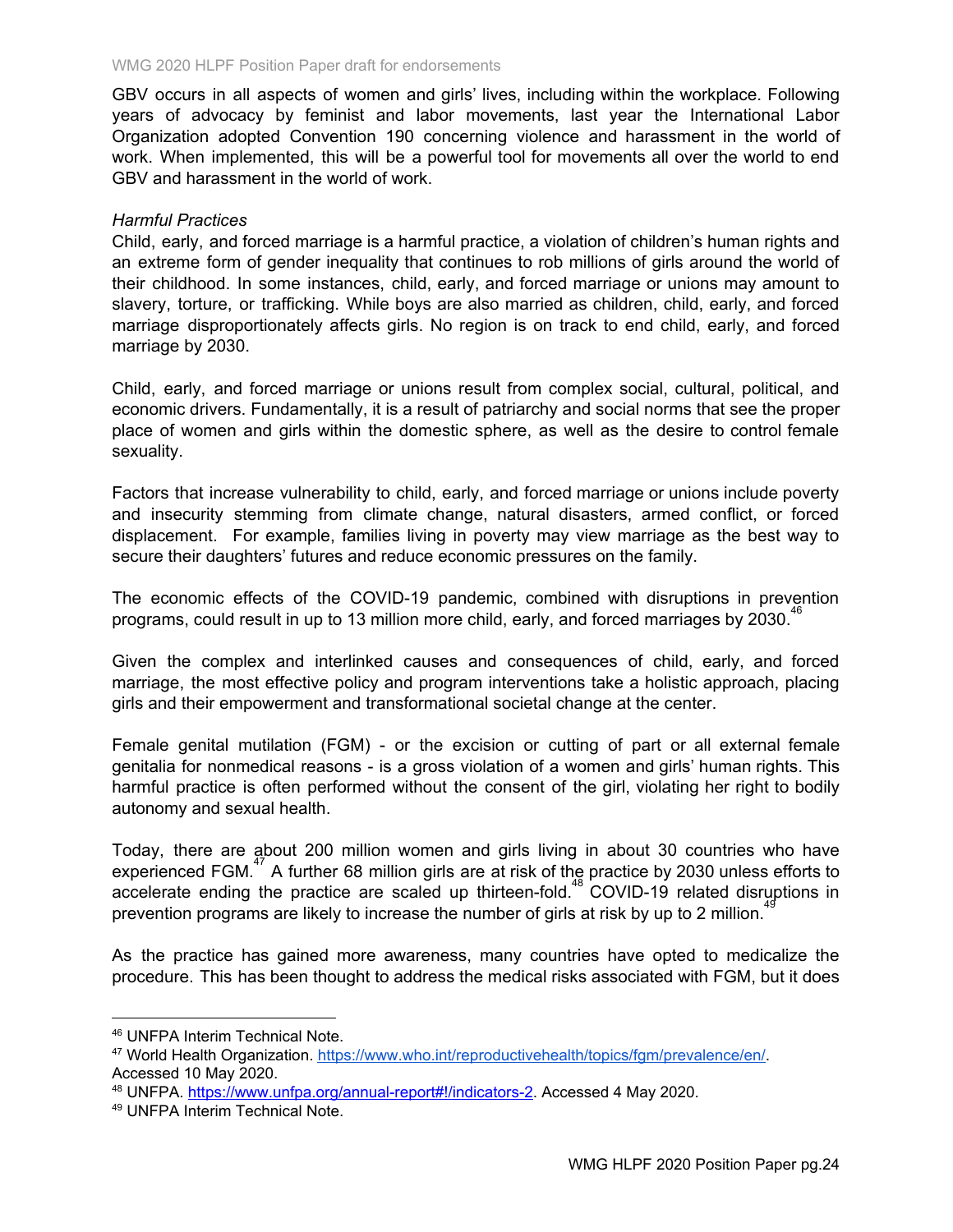not address the fundamental human rights violation. The process may be "safer" under trained medical care, but it is still a violation of girls' right to bodily autonomy.

At the heart of FGM are patriarchal social norms and gender stereotypes regarding women and girls' sexuality, including, for example, a demand for girls' virginity prior to marriage or "protection" of women and girls' chastity. In order to avoid stigmatization and rejection from their communities, girls may even desire to undergo the procedure.

### *Sexual and Reproductive Rights*

Since the Beijing Platform for Action and the International Conference on Population and Development one year before, the international community has seen significant progress with regards to women and girls' reproductive rights, such as the groundbreaking referendum on abortion in May 2018 in Ireland.

However, we continue to see new threats, including to the gains once considered solid. For example, mandatory waiting periods or so-called "conscientious objection" laws make access to abortion care a right on paper only and not in reality, especially for the most marginalized women and girls. These laws reveal the patronizing and misogynistic thinking of the state that tells women they cannot be trusted to make their own decisions or that their right to bodily autonomy can only be respected only so long as it does not bother anyone else.

Despite the inclusion of reproductive rights in the 2030 Agenda, governments refused to commit to sexual rights. Such an omission not only violates human rights, but also impedes discussions on altering regressive practices and social norms that prevent the full realization of gender equality. There is a need to move beyond the binary understanding of gender and acknowledge the freedom of self-identification of gender for all.

### *Access to resources*

Women and girl's access to financial services, including credit, is limited by a number of factors, including discrimination, lack of formal credit history, inability to offer collateral, high interest rates (including by microcredit organizations), and policies requiring spousal consent.

Girls and women are also less likely to be connected to the internet and own a phone compared to men and boys.<sup>50</sup> With the sudden need to increase the digital aspects of everyday work, due to COVID-19 pandemic, lack of access to new technologies and digital services are affecting women and girls disproportionately.

Investments in research and development are key to innovation and sustainable industries yet women are hugely underrepresented within research.

### **Recommendations**

We recommend that governments at the national and sub-national level:

*Gender-based Violence and Harmful Practices*

<sup>&</sup>lt;sup>50</sup> UN Women. Turning promises into action: Gender equality in the 2030 Agenda for Sustainable Development. (2018). Page 101.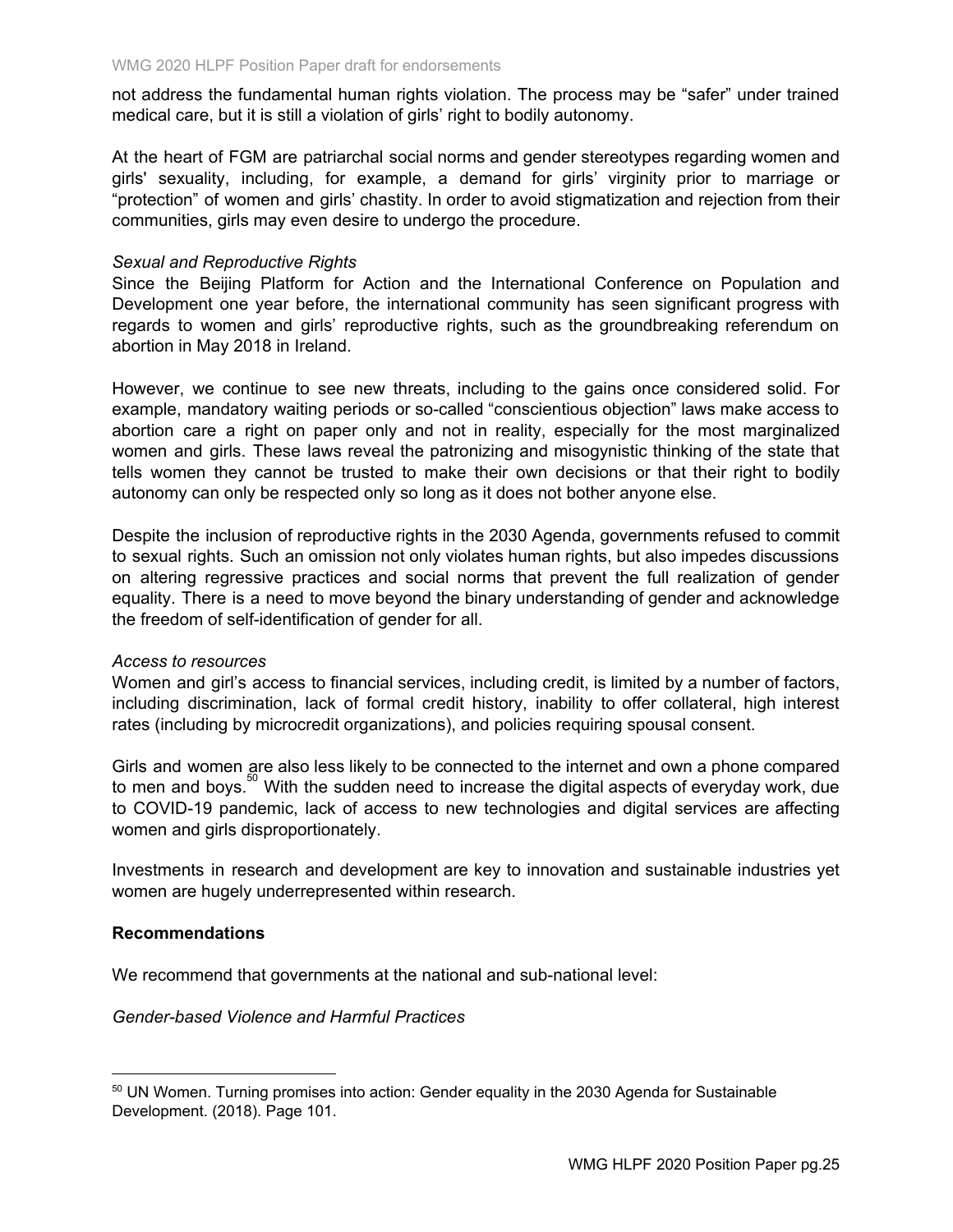- Ratify and domesticate ILO Convention 190 on violence and harassment in the world of work.
- Enact and / or strengthen national laws and policies that reach beyond criminalization to comprehensively address sexual violence, including domestic and intimate partner violence, as well as violence and abuse committed online.
- Train all health providers to address GBV and harmful practices to ensure that needed services are available, accessible, acceptable, and of quality for all without stigma or discrimination.
- Take urgent action to end harmful FGM especially in high-prevalance countries, such as Egypt and Sudan, where the practice is conducted on nearly 9 out of 10 women.
- Take a clear and explicit stance against FGM and its medicalization, in line with the UN's "zero tolerance" position.
- Recognize, plan for, and protect against the increased risk of GBV and the breakdown of social and governmental frameworks during humanitarian and other global crises.
- Ensure that women enter into marriage with their full and free consent and that they have the ability to leave marriages safely and legally with special consideration paid to custody, property, and distribution of financial resources.
- In response to the current COVID-19 crisis, designate GBV prevention and response services as essential and ensure that women's centers, shelters, domestic violence helplines, legal aid, and other critical services, continue to operate and expand where needed.

# *Sexual and Reproductive Rights*

- Adopt a systemic and sustained human rights and justice approach that addresses the root causes of sexual and reproductive right violations and challenges the efficacy of punitive policies that further disenfranchise and criminalize marginalized peoples.
- Provide comprehensive sexuality education within and beyond school as a necessary tool for tackling gender inequality, gender stereotypes, empowering women and girls, ending child, early, and forced marriage and FGM, as well as eradicating all forms of GBV.

### *Access to Services and Resources*

- Ensure women's economic empowerment, including their right to control, own, pass on, and inherit property.
- Uphold women and girls' unrestricted access to information and communications technologies which are crucial for access to sexual and reproductive health information and for the sexual expression and pleasure of women, adolescents, girls and trans and non-binary people in all our diversity.

### *Participation and Leadership*

● Promote and ensure more representation of people of diverse sexual orientation and gender identities and expressions in social, political, and economic spheres.

*COVID-19 Pandemic*

<sup>51</sup> World Health Organization. <https://www.who.int/reproductivehealth/topics/fgm/prevalence/en/>. Accessed 21 May 2020.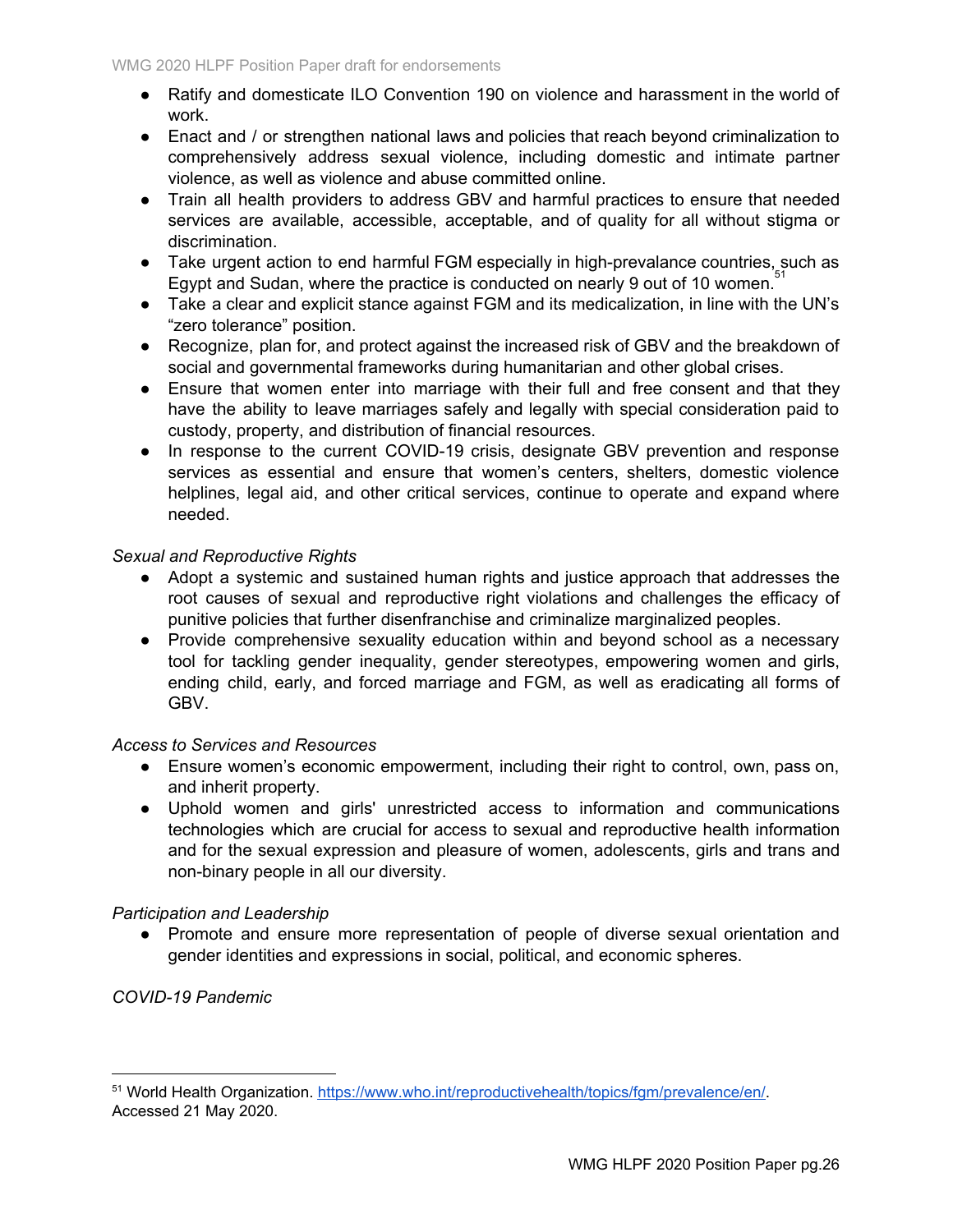● Adopt a gender responsive approach to COVID-19 guidance, programming, and investments to ensure that government responses recognize and address the intersecting needs of girls and women in all their diversity during this time.

# **SDG 6: Ensure availability and sustainable management of water and sanitation for all**

### *COVID-19 Pandemic*

With the COVID-19 crisis, the lack of water puts many populations at greater risk for infection. Public health experts across the world advise people to significantly increase the amount of times people wash their hands every day. However, 3 billion people lack access to basic hand-washing facilities in their homes and nearly 1 billion more people have limited access to water due to irregular public water supplies and frequent interruptions of service.<sup>52</sup>This disparity is one of the reasons that poor and marginalized communities are at even greater risk from COVID-19.

### *Gender and Water and Sanitation*

Inadequate access to safe, reliable water and improved sanitation, including for menstrual hygiene management, disproportionately impacts women and girls. According to UN Women,  $785$  million people did not have access to basic drinking water services in 2017.<sup>53</sup> In 80% of households that did not have a source of safe drinking water on site, women and girls bore sole responsibility for water collection.<sup>54</sup>

In addition to burdens on women and girls' time and labor, the gendered impacts of inadequate access to water and sanitation include decreased school attendance, productivity, earnings, employment opportunities, violations of the privacy of women and girls, diminished safety and health, and heightened risk of violence, including for women with disabilities.

### *Conflict*

Conflict impedes the ability of women and girls who live in conflict zones to exercise their human rights to adequate water and sanitation. Warring parties, including in Syria and Yemen, have targeted water, sanitation, and hygiene (WASH) systems, impacting millions of people. Water and sanitation infrastructure is frequently left unmaintained during conflicts, particularly in areas with high levels of violence.

This lack of access to WASH further exposes conflict-affected communities, particularly women and girls, to preventable diseases, including cholera and diarrheal disease. Since women and girls carry primary responsibility for water collection, this further exposes them to increased risk of violence.

### *Participation and Leadership*

Water management decisions are not gender neutral. Differences and inequalities between women and men influence how individuals and communities use and make decisions about water use and access and respond to changes in regulation of water use and access.

<sup>52</sup> World Resources Institute. "Combating the Coronavirus Without Clean Water." <https://www.wri.org/blog/2020/04/coronavirus-water-scarcity-hand-washing>. Accessed 10 May 2020.

<sup>53</sup> UN Women. Progress on the Sustainable Goals: The Gender Snapshot. (2019). Page 12.

<sup>54</sup> UN Women, Turning Promises into Action, p. 104.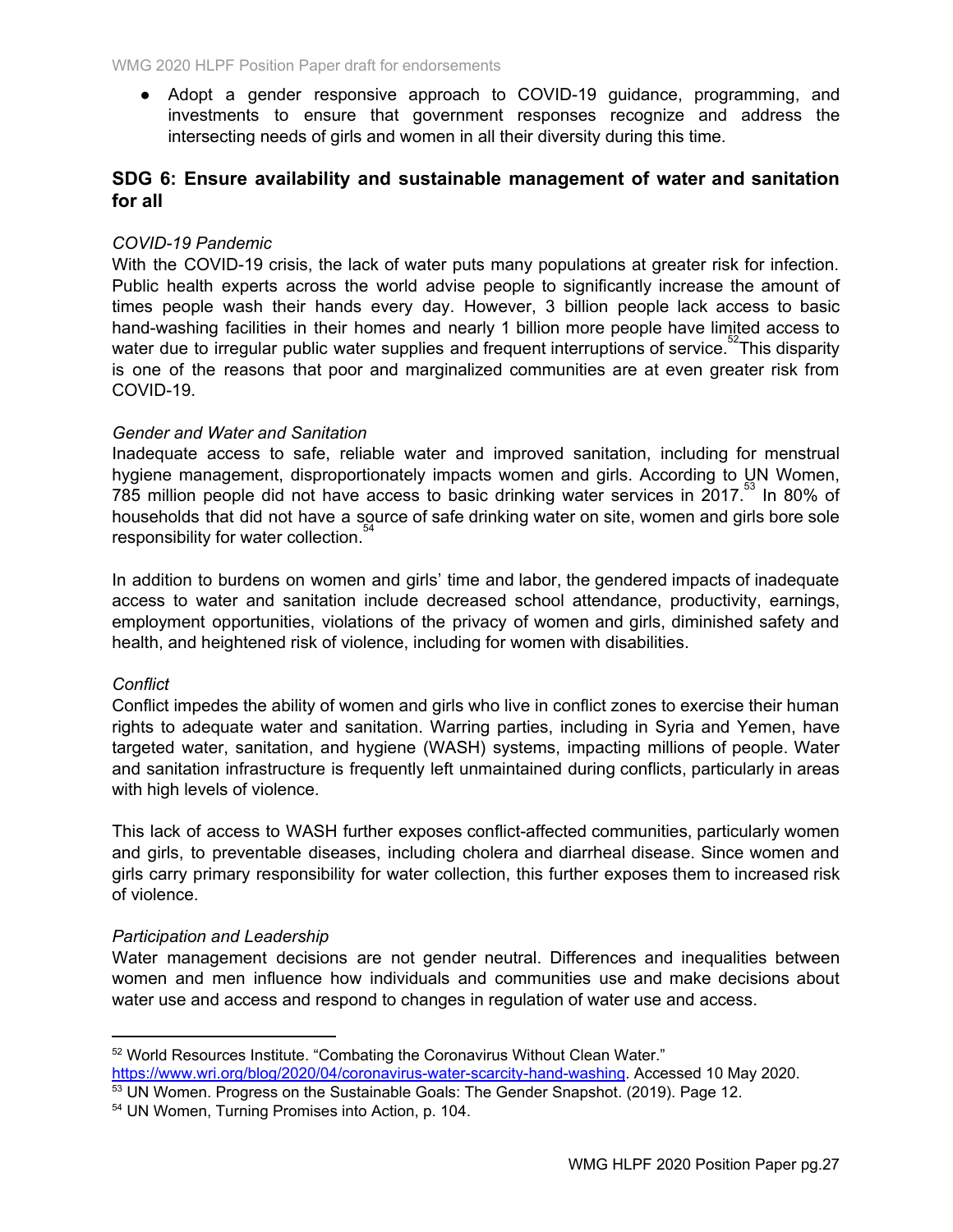Empowering women and adolescent girls, including from leadership positions to access, protect, and prescribe sustainable consumptive uses for clean and safe water and effective recycling of wastewater, can enable women and adolescent girls to claim their power while also improving community health.

#### **Recommendations**

We recommend that governments at the national and sub-national levels:

#### *Human Rights*

• Recognize water as a human right and implement international human rights instruments.

### *Public Spaces*

- Ensure safe, reliable, accessible sanitation facilities at school, workplaces, public spaces and other institutions taking into account the specific needs of women and girls.
- Increase safe sanitation services in rural areas as a priority, bearing in mind that access to safe sanitation services is much lower in rural areas than in urban areas.

#### *Policy Coherence*

● Incorporate a WASH, gender, and age-dimension into cross-cutting sector policies and strategies, including for food security, nutrition and health, as well as during emergencies.

#### *Menstrual Hygiene Management*

- Incorporate menstrual health education into school curricula and ensure the availability of infrastructure, such as private washrooms. Sensitize and increase knowledge about menstruation as a normal part of development.
- The specific needs of women and girls regarding sanitation services, in particular for menstrual hygiene, should be taken into account all along the decision chain, and in the conception of installations.

### *Participation and Leadership*

- Encourage the leadership of girls and women and gender mainstreaming in collaboration and coordination between national level agencies involved with the integrated water resources mechanism, with particular focus on transboundary water resources.
- Raise the participation of girls and young women in all aspects of decision-making concerning planning and installations of water and sanitation projects, including strengthening local decision-making participation of women in WASH committees. It is important to foster institutional changes that will decentralize regulation of water use and access and enhance the role of women in community management, building on their expertise.

### **SDG 7: Ensure access to affordable, reliable, sustainable and modern energy for all**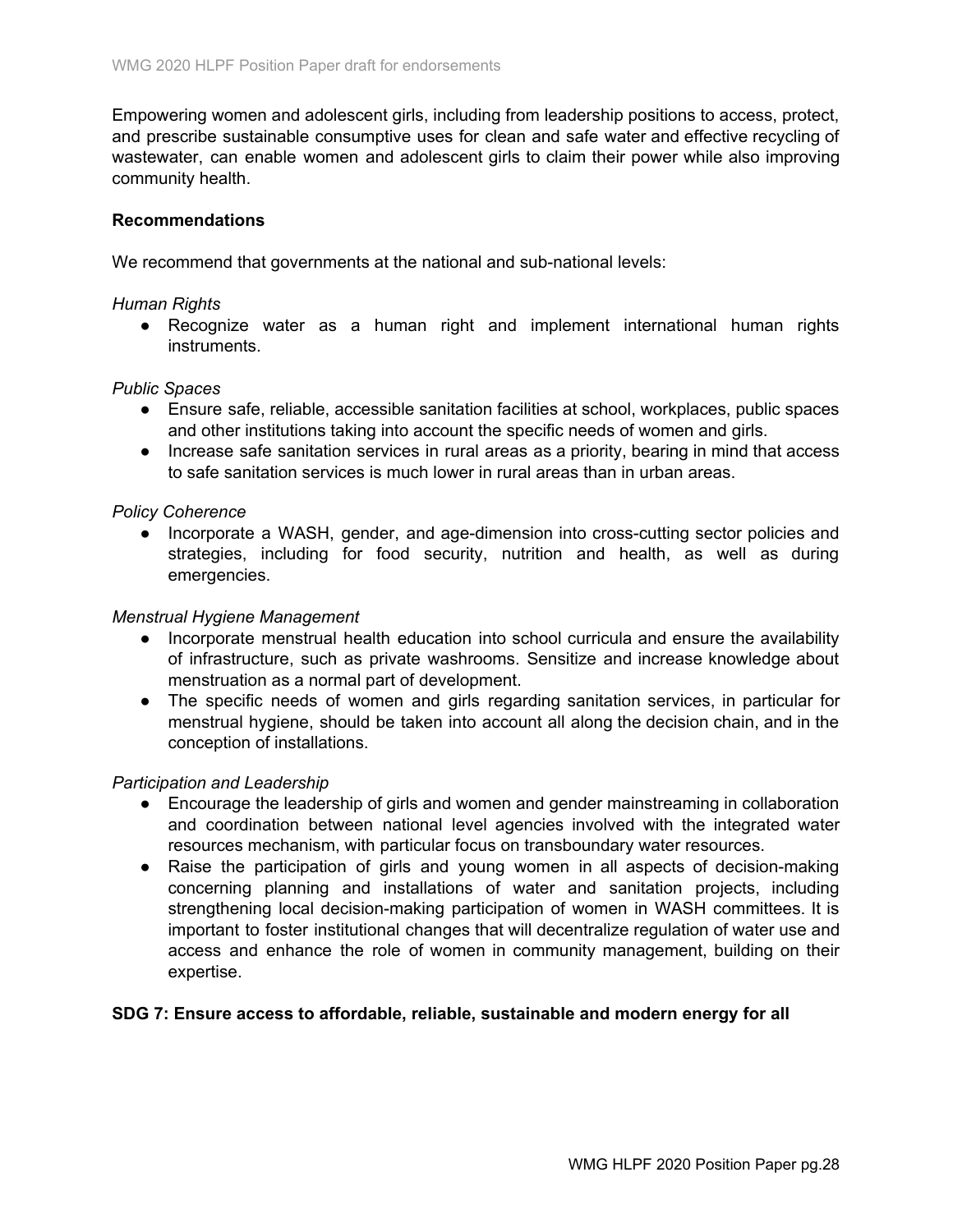Nearly 1 billion people globally still lack access to electricity and over 3 billion people lack access to clean cooking, relying on solid biomass, coal, or kerosene instead.<sup>55</sup> Indoor air pollution (IAP) causes an estimated 3.8 million premature deaths per year,<sup>56</sup> with women and children accounting for 60% of these deaths.<sup>57</sup> IAP has long lasting effects on general health and well-being. For example, early exposure to IAP during childhood may stifle lung development, suggesting that the cost of this pollution may continue later in life.

### *Gender and Energy*

Where there are gaps in energy justice, it is women and girls' unpaid time and labor that is typically expended to gather biomass fuels for cooking, to collect water, or to process grains and other foods manually. In households that use solid fuels for cooking, girls spend approximately 18 hours a week gathering fuel limiting time available to pursue other economic, academic, and personal, family, and leisure activities. 58

Also, inadequate and unreliable access to affordable, efficient, and sustainable energy services hinders the social and economic resilience of women. For example, women forced to procure energy individually because they cannot access the national grid often incur high costs of running small-scale businesses, which points to a role for small-scale, locally controlled renewable energy systems.

### *Participation and Leadership*

Women's leadership in sustainable energy production can help influence policy and regulation to protect people, communities, and the earth from contamination from open pit mining, strip mining, mountaintop removal, in situ leaching, hydraulic fracturing, steam extraction, drilling, milling, processing, refinement techniques, transport, and camps, that oppress women to serve the operations and result in increased violence against women. When safe from violence, women can plan and execute sustainable energy projects that generate healthy economic and societal benefits at multiple scales.

### **Recommendations**

We recommend that governments at the national and sub-national Levels:

- Prioritize investment in low-carbon, renewable, and clean energy infrastructure and technology over fossil fuels, while ensuring compliance with ethical and human rights standards.
- Increase access to accessible, affordable, reliable, safe, and modern energy services in rural areas and increase access to electricity, using renewable energy sources.
- Uphold energy democracy. Reverse top-down energy production, distribution, and control so that women, households, and communities can drive energy interventions and make decisions that work for them.

<sup>55</sup> GSDR, p. xxvi.

<sup>56</sup> GSDR, p. xxvi.

<sup>&</sup>lt;sup>57</sup> World Health Organization. (2016). "Burning opportunity: clean household energy for health. sustainable development, and wellbeing of women and children. World Health Organization." <https://apps.who.int/iris/handle/10665/204717>. Accessed 15 May 2020.

<sup>58</sup> UN Women. Turning Promises into Actions, p. 107.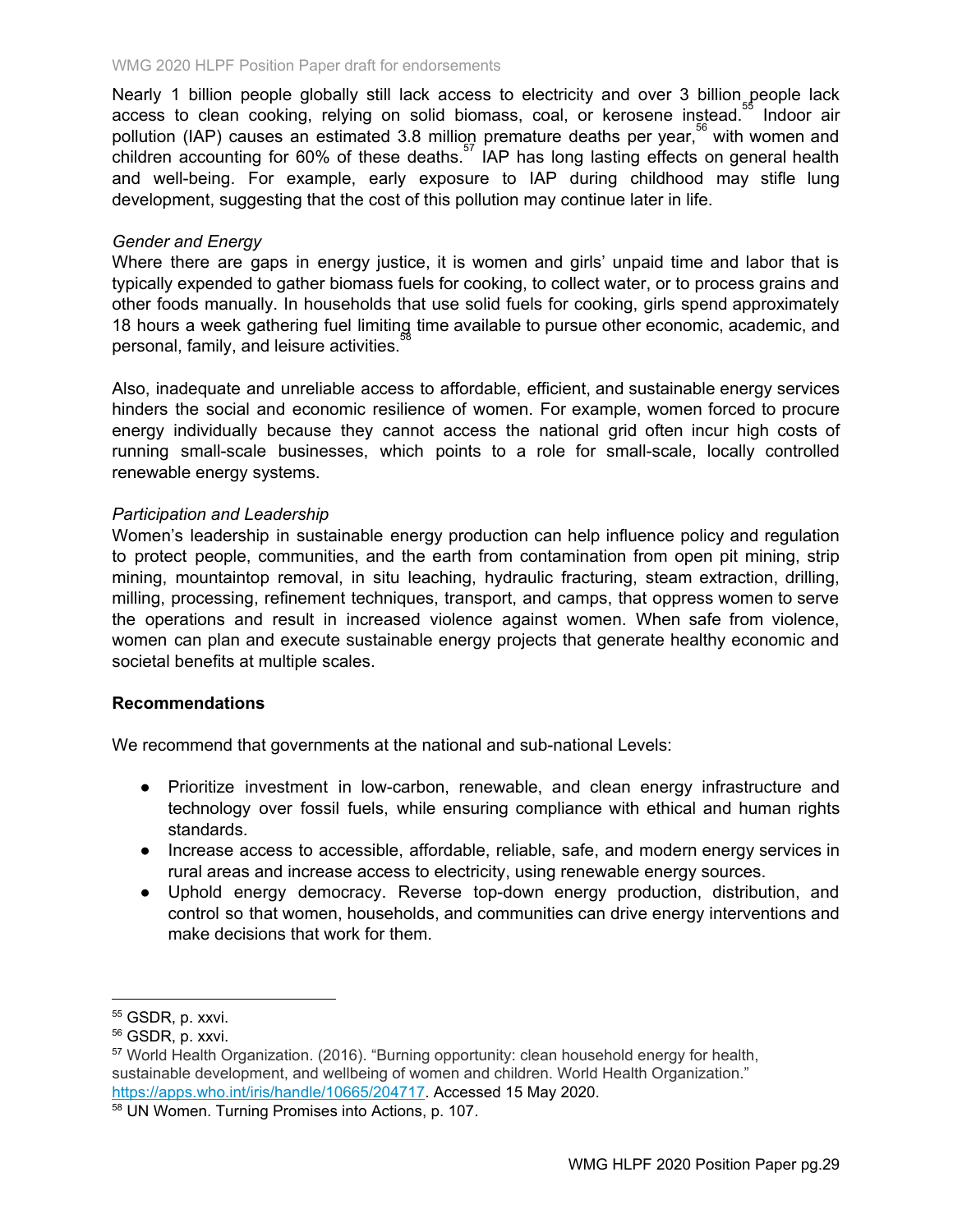- Take a gender-responsive, human rights-based approach to all aspects of energy planning and policymaking, including cooking solutions, in order to actively support and advance the human rights of women and girls in all their diversity.
- Invest in research and program evaluations to better understand the links between clean energy interventions and gender-based violence prevention, particularly in humanitarian settings.

# **SDG 8: Promote sustained, inclusive and sustainable economic growth, full and productive employment and decent work for all**

The COVID-19 pandemic has taught us that we need a systemic shift to a more sustainable economy that works for both people and the planet. It has become increasingly clear that endless economic growth is neither feasible nor desirable in a world with limited resources, and a severely degraded environment. In practice, when left to a free market economy, economic growth will never be sustainable, inclusive, or provide work and livelihoods for all. Instead, big business will become increasingly wealthy and local livelihoods and jobs lost as they fail to compete.

Recently, the Financing for Development Report 2020 has stated that the economic and financial shocks associated with the COVID-19 pandemic - including disruptions to industrial production, rising insecurity, job losses, and financial market volatility - are compounding existing risks and derailing implementation of the SDGs.<sup>59</sup> The UN Secretary-General has called for a recovery, guided by the 2030 Agenda, that builds a more inclusive economy and addresses the inequalities that leave so many people vulnerable to social and economic shocks.

### *Economic growth / models*

Women subsidize economies and bear the brunt of austerity through their unpaid care and domestic work, which limits their time to pursue education, economic, or leisure opportunities, and may be physically arduous. The neoliberal capitalist system treats women and girls in all their diversity as an endless and free resource.

Feminist critiques of current economic models have made visible the accepted, invisible spheres that capitalism depends upon for its continuation, namely the unpaid care and domestic work performed by women and girls. For example, feminists have criticized the blindness and inadequacy of GDP because it ignores unpaid care and domestic work and measures only the value of goods and services produced in a country in a single year.

In addition, feminists have shown that the current macroeconomic situation undermines women and girls' rights due to: narrow and human rights-blind macroeconomic goals; gender biases in macroeconomic data collection, analysis, and policy making; insufficient focus on decent work; failure to maximize fiscal space for women's rights and gender equality; and absence of women's voices in political and economic decision making, such as the right to unionize and undertake collective bargaining.

<sup>59</sup> United Nations, Inter-agency Task Force on Financing for Development, *Financing for Sustainable Development Report 2020*. (New York: United Nations, 2020), available from: <https://developmentfinance.un.org/fsdr2020> .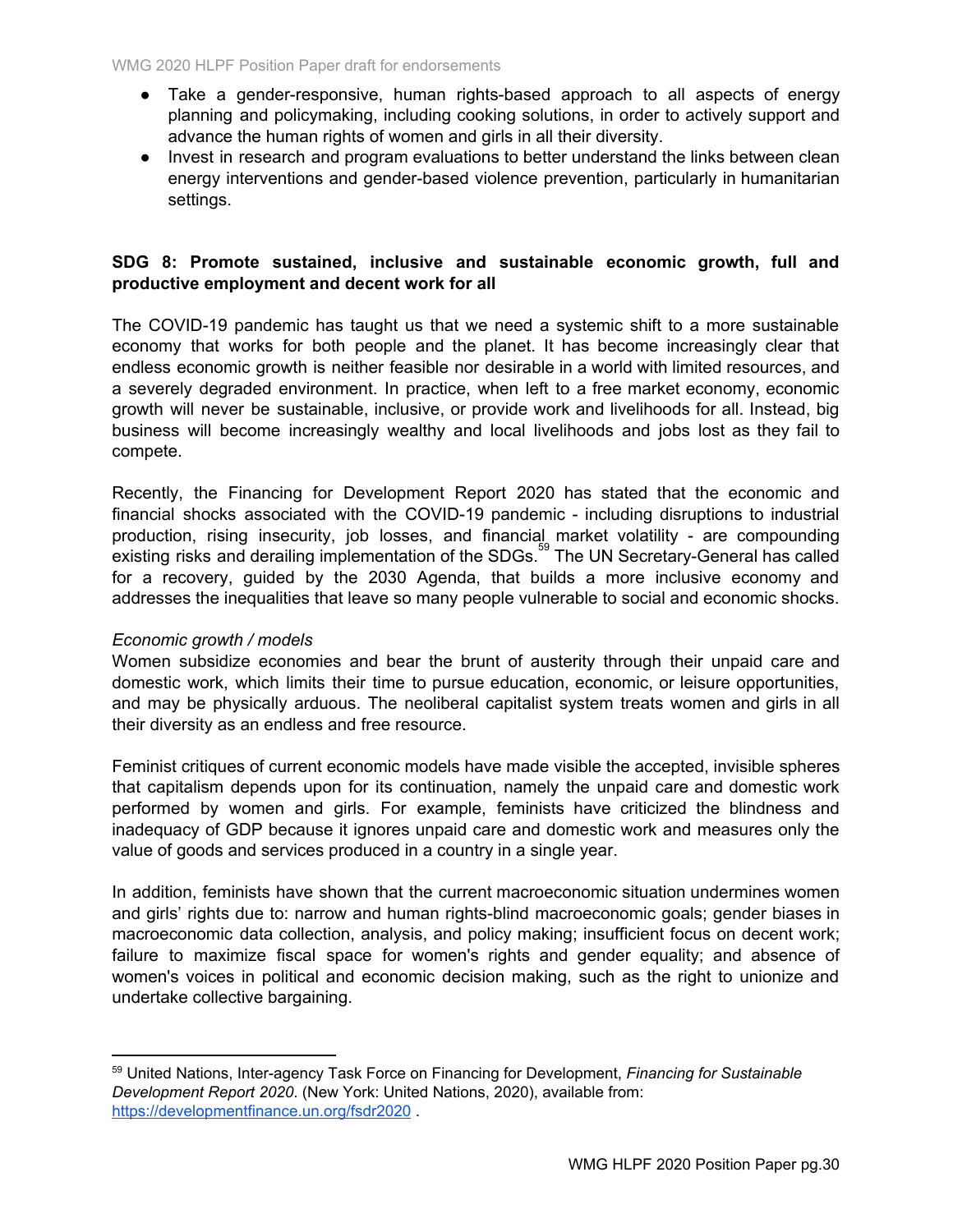Emerging data suggest that the economic shockwaves caused by the global COVID-19 pandemic disproportionately affect women, putting them at further disadvantage. According to the ILO, 81% of the world's workforce – an estimated 2.7 billion workers – are now affected by pandemic-related lockdowns. Women's precarious position in the economic sector, both in informal and formal employment, is especially vulnerable. 60

Economic systems require radical structural changes that rethink goals of growth and stability and assumptions of gender and political neutrality in order to support, rather than undermine, a world of equality and justice. This requires systematic changes, including in fiscal policy, expenditure policy, and labor market policies, and addressing informal economies and care work. 61

### *Decent Work*

According to the International Labor Organization (ILO), "decent work" refers to working "in conditions of freedom, equity, security, and human dignity" for both women and men. This includes, but is not limited to, ensuring a workplace that: offers the space for personal development and encourages social integration; gives workers the freedom to express their concerns and participate in decision making that affect their lives; and guarantees equal opportunities and treatment for all. This applies to all workers - not only white-collar workers.

While many of these elements of the decent work agenda are vital to achieving gender equality, it is impaired when linked with economic growth agenda, which drives economies to be more competitive and attractive to foreign investors at the cost of people's lives and the environment.

### *Young People*

Globally, young people, especially young women, struggle to find decent work. Young women are twice as likely as young men not to be in employment, education, or training, for a total of 181 million young women in this category.<sup>62</sup> This may increase as a result of the COVID-19 crisis given interruptions in education and the shrinking of the labor market.

### *Entrepreneurs*

Female entrepreneurs account for up to a third of all businesspeople operating in the formal economy worldwide, however they are also more likely to be in the unprotected informal sector. Women often face barriers to starting a business because of social attitudes and norms, and those who do try are often confined to the informal economy due to the existence of systemic barriers. According to the most recent Women Business and the Law report, women have 75% of the legal rights governments provide to men.

### *Domestic Workers*

<sup>&</sup>lt;sup>60</sup> United Nations. "Policy Brief: The Impact of COVID-19 on Women."

<sup>&</sup>lt;sup>61</sup> Bretton Woods Project (2017). "The IMF and Gender Equality: A Compendium of Feminist Macroeconomic Critiques."

https://www.brettonwoodsproject.org/wp-content/uploads/2017/10/The-IMF-and-Gender-Equality-A-Compendium-of-Feminist-Macroeconomic-Critiques.pdf. Accessed 5 May 2020. <sup>62</sup> International Labor Organization.

[https://www.ilo.org/global/about-the-ilo/newsroom/news/WCMS\\_737053/lang--en/index.htm.](https://www.ilo.org/global/about-the-ilo/newsroom/news/WCMS_737053/lang--en/index.htm) Accessed 21 May 2020.

 $63$  World Bank. 2020. Women, Business and the Law 2020. Washington, DC: World Bank. © World Bank. <https://openknowledge.worldbank.org/handle/10986/32639> License: CC BY 3.0 IGO.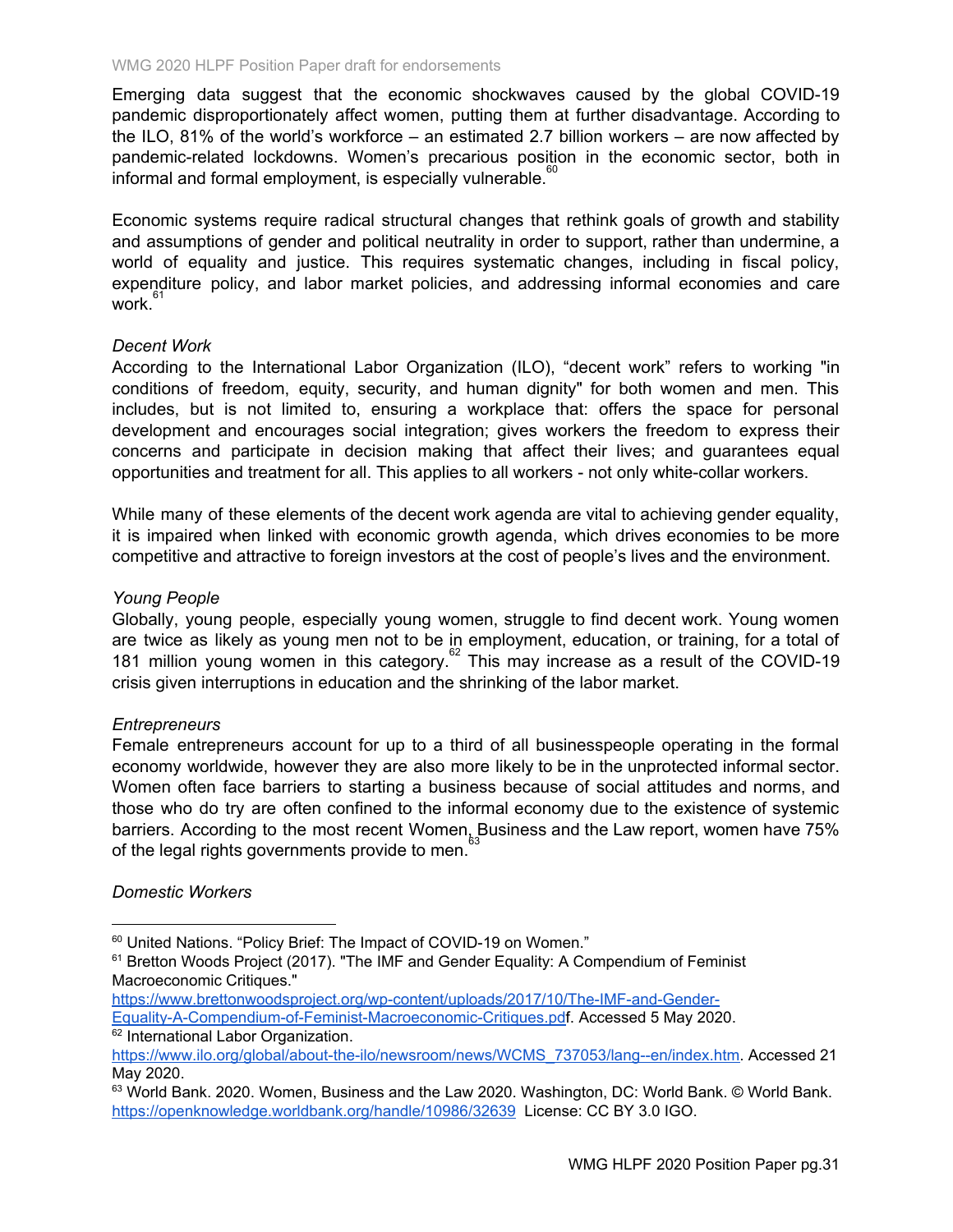Even before the COVID-19 crisis, feminists knew that care and domestic workers were essential. From caring for children and the elderly to cooking and cleaning, domestic workers provide the reproductive care that enables economies to function. However, they frequently work without benefits or access to social protection programs. ILO Convention 189 guarantees domestic workers' rights to minimum wage, rest, and to choose their own residence. However, the Convention is insufficiently ratified and incorporated into domestic law to protect domestic workers.

### *Extractive Industries*

Extractive industries operate at significant human and environmental costs and must be tightly regulated in order to ensure that they respect human rights and to prevent environmental degradation and destruction. For example, forced evictions by mining companies in Guatemala involved gang rape,  $64$  while women in the mining sector in the Democratic Republic of Congo have no safe access to water, food, education, or health, while generally engaging in the most toxic work at mining sites. 65

### **Recommendations**

We recommend that governments at the national and sub-national levels:

### *Legal and Policy Frameworks*

- Ratify and domesticate ILO Conventions, including ILO Convention 189 on domestic workers and ILO Convention 190 on violence and harassment in the world of work.
- Strengthen national implementation and enforcement of legal policy frameworks on child labor covering rescue / withdrawal, rehabilitation, monitoring and prevention via increased resource and budgetary allocation, and capacity building.
- Empower workers with protected whistleblowing mechanisms to raise issues, including minimum wage standards.
- Promote supportive environments for all parents and caregivers through remote working possibilities, flexible hours, provision of day care, as well increased flexibility in leave and efforts to ensure supportive transition to the workplace.
- Incorporate care work as formal work, including by expanding social protection coverage to care workers.
- Ensure women and girls' human rights in relation to mining and other extractive industries, such as protecting their right to land and ending trafficking.

### *Participation and Leadership*

● Address decent work in a holistic way that includes transforming socio-economic constraints, as well as challenging existing gender roles, including by ensuring the participation of women and girls in all their diversity in decision-making at all levels.

*Children and Young People*

<sup>64</sup> WILPF. (2016). "Indigenous Women's Struggle Against Corporate Abuse in Guatemala." Available: [https://wilpf.org/indigenous-womens-struggle-against-corporate-abuse-in-guatemala/.](https://wilpf.org/indigenous-womens-struggle-against-corporate-abuse-in-guatemala/) Accessed 5 May 2020.

<sup>65</sup> WILPF. (2016). "Case Study: Corporations, Peace, and Gender Equality in the DRC". Available: [www.peacewomen.org/resource/case-study-corporations-peace-and-gender-equality-drc](http://www.peacewomen.org/resource/case-study-corporations-peace-and-gender-equality-drc). Accessed 5 May 2020.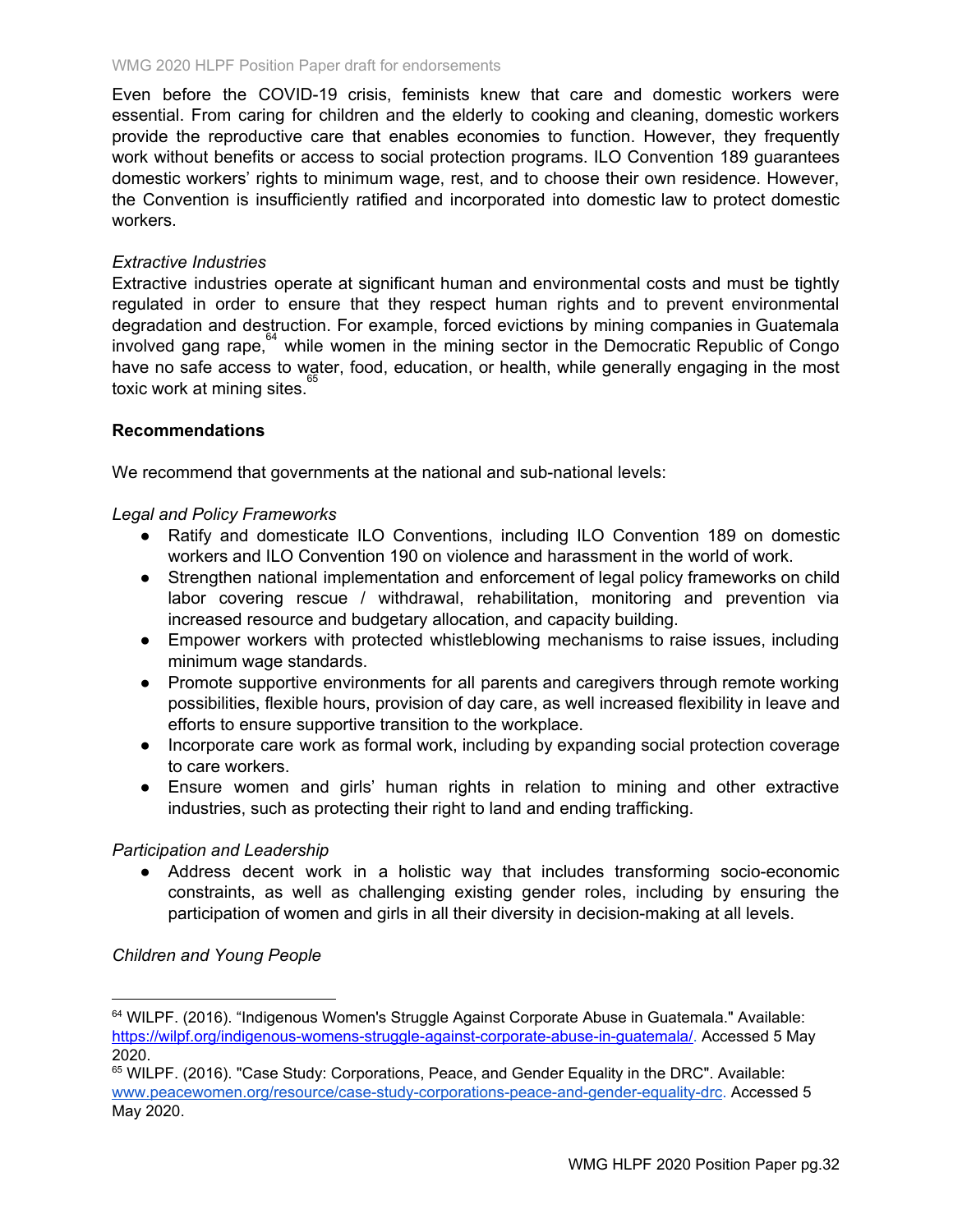- Create decent jobs for young people and livelihood opportunities in rural areas, including by enhancing skills / vocational training programs and connecting young people to employment upon completing the program.
- Remove barriers to transition from school and training into decent work and increase access to financial services, as well as financial literacy training for youth, particularly adolescent girls and young women.
- Adopt gender-sensitive measures to address specific forms of child labor, including developing a gender sensitive list of hazardous work, that includes not only the work of boys, but the work of girls as well.

# *COVID-19 Pandemic*

- Create gender-responsive COVID-19 recovery policies and packages, including financial support for all workers in the formal and informal economy; moratoriums on rent, utilities, mortgage, and loan payments; access to paid sick leave, paid child and family care, and parental leave; unemployment payments; and food vouchers and distribution programs.
- Engage and actively seek out feminist, women's, and girl-led organizations in the design of recovery packages, and incorporate disaggregated data in their monitoring and evaluation.

# **SDG 9: Build resilient infrastructure, promote inclusive and sustainable industrialization and foster innovation**

Infrastructure reflects patriarchal norms. Governments and societies have designed spaces and infrastructure to meet the needs of men's lives while ignoring the realities of the lives of women and girls in all their diversity. The design of cities is determined by and reproduces the hierarchical relationships found in patriarchal societies where some activities are given greater value than others.

For example, in many cities, the movement of private vehicles has been prioritized over public transport and are designed to give priority to routes dominated by men who tend to have a linear commute during traditional work "rush hours." Conversely, women incorporate more care work in their journeys, which are shorter, more frequent and diverse, and often made on public transport outside of commuting hours, making travel more costly and time consuming. $^{66}$  In addition, specific attention must be given to the design of housing schemes that respond to various living arrangements and needs such as those of single mothers, survivors of violence and abuse, and the elderly.

Small scale farmers, most of whom are women in rural areas, are not able to access markets due to poor roads and limited access to technology as basic as weather forecasts. As a result, their produce often goes bad and they are unable to sell it. Improved roads connecting rural areas to market centers would increase their income and productivity.

### **Recommendations**

We recommend that governments at the national and sub-national levels:

<sup>&</sup>lt;sup>66</sup> Cogley, Bridget. "Urban [planning](https://www.dezeen.com/2020/03/10/caroline-criado-perez-urban-planning-is-really-very-biased-against-women/) is 'really very biased against women' says Caroline Criado Perez." [https://www.dezeen.com/2020/03/10/caroline-criado-perez-urban-planning-is-really-very-biased-against-w](https://www.dezeen.com/2020/03/10/caroline-criado-perez-urban-planning-is-really-very-biased-against-women/) [omen/.](https://www.dezeen.com/2020/03/10/caroline-criado-perez-urban-planning-is-really-very-biased-against-women/) Accessed 21 May 2020.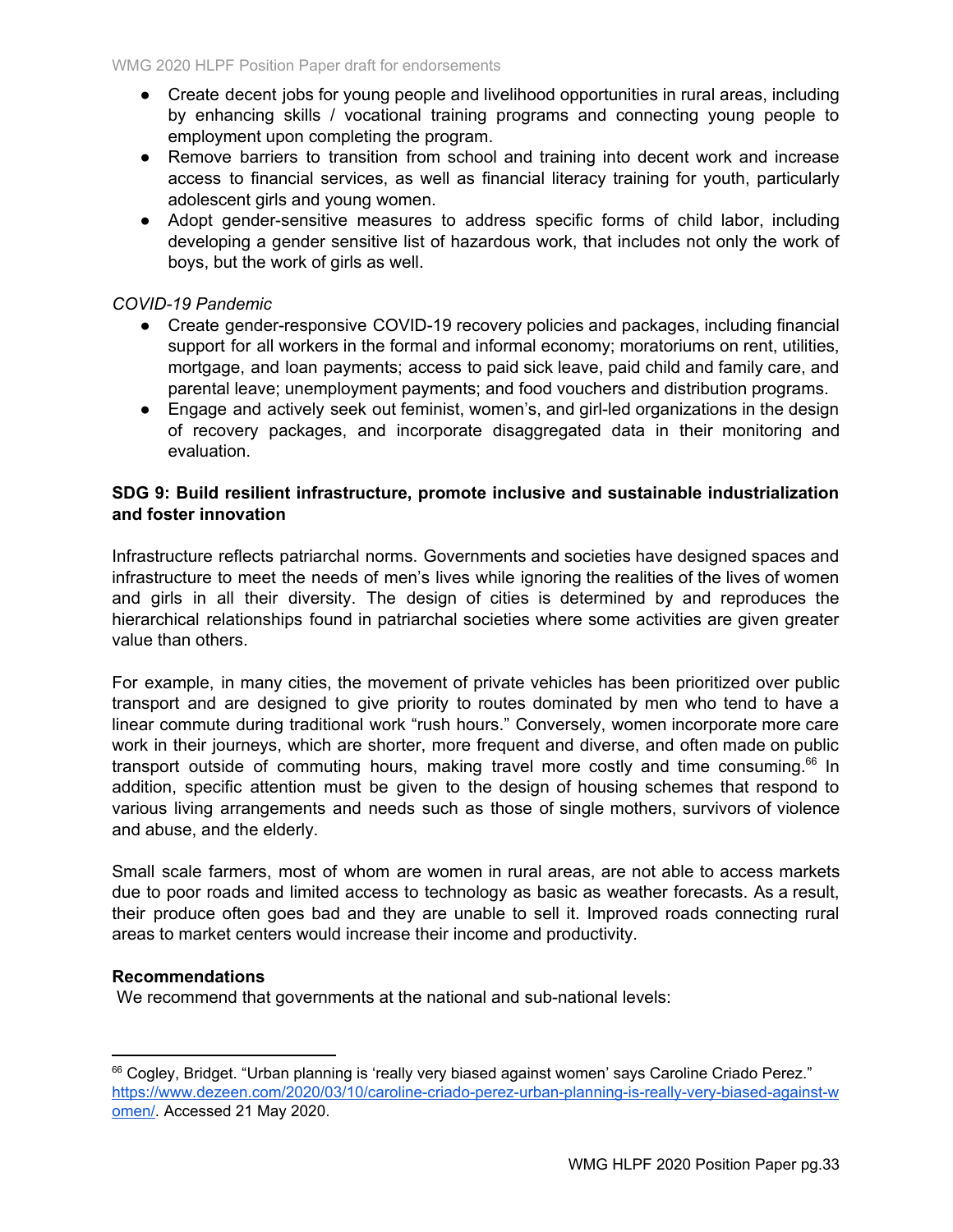- Actively involve feminist, women's, and girl-led organizations in the design and implementation of all infrastructure projects in order to guarantee that their needs and rights guide the projects.
- Ensure that all new infrastructure projects are carbon-neutral and gender-responsive.
- Reduce the digital gap in rural, isolated areas by using information and communication technologies (ICT) powered by solar energy systems.

### **SDG 10: Reduce inequality within and among countries**

SDG 10 gets to the heart of the systemic barriers preventing us from achieving the 2030 Agenda since the multiple and intersecting forms of discrimination they perpetuate create inequalities between and within countries down to the household level. In order to realise sustainable and inclusive growth and reduce inequalities of outcomes, it is necessary to ensure equal opportunities of education, healthcare, and employment, and to revise discriminatory laws, policies, and practices.

Over the past few decades, income inequality within and between countries has increased significantly. In 2017, the richest 1% of the world had 33% of the total wealth, while the poorest  $75%$  had approximately 10% of the total wealth.<sup>67</sup> This wealth disparity perpetuates and causes other types of inequalities, including disparities in access to health, education, or nutrition, as well as decreasing people's resilience to economic and climate crises.

Without dismantling the increasing concentration of wealth and power at the top that accrues as a result of systemic inequalities, no country will achieve the 2030 Agenda.

To achieve SDG 10 and eventually inclusive societies, it is also necessary to address other SDG targets, such as strengthening the means of implementation, equal opportunities to education, healthcare and economy, as well as creating synergies among these Goals.

If we want to reduce poverty in an inclusive way, it is essential to create a different kind of economic prosperity that rectifies economic inequality. This involves improving the regulation and monitoring of financial markets and institutions and encouraging development assistance and foreign direct investment to regions where the need is urgent.

Regarding inequalities between countries, it is necessary to guarantee equal economic opportunities through migration and mobility of people, and adjustment of international financial services, and to redistribute financial resources through official development assistance and foreign direct investment. As for inequalities within a country, progressive taxation and transparent fiscal expenditure can help redistribute income.

### *Intersectionality*

Intersectional feminist analysis requires that we look beyond averages to understand the specificities of women and girls' lived realities. Not all women and girls in a given country or location experience the same outcomes. For example, the Secretary-General's recent report for the Commission on the Status of Women noted that: "Globally, women aged between 20-24

<sup>67</sup> GSDR, p.16.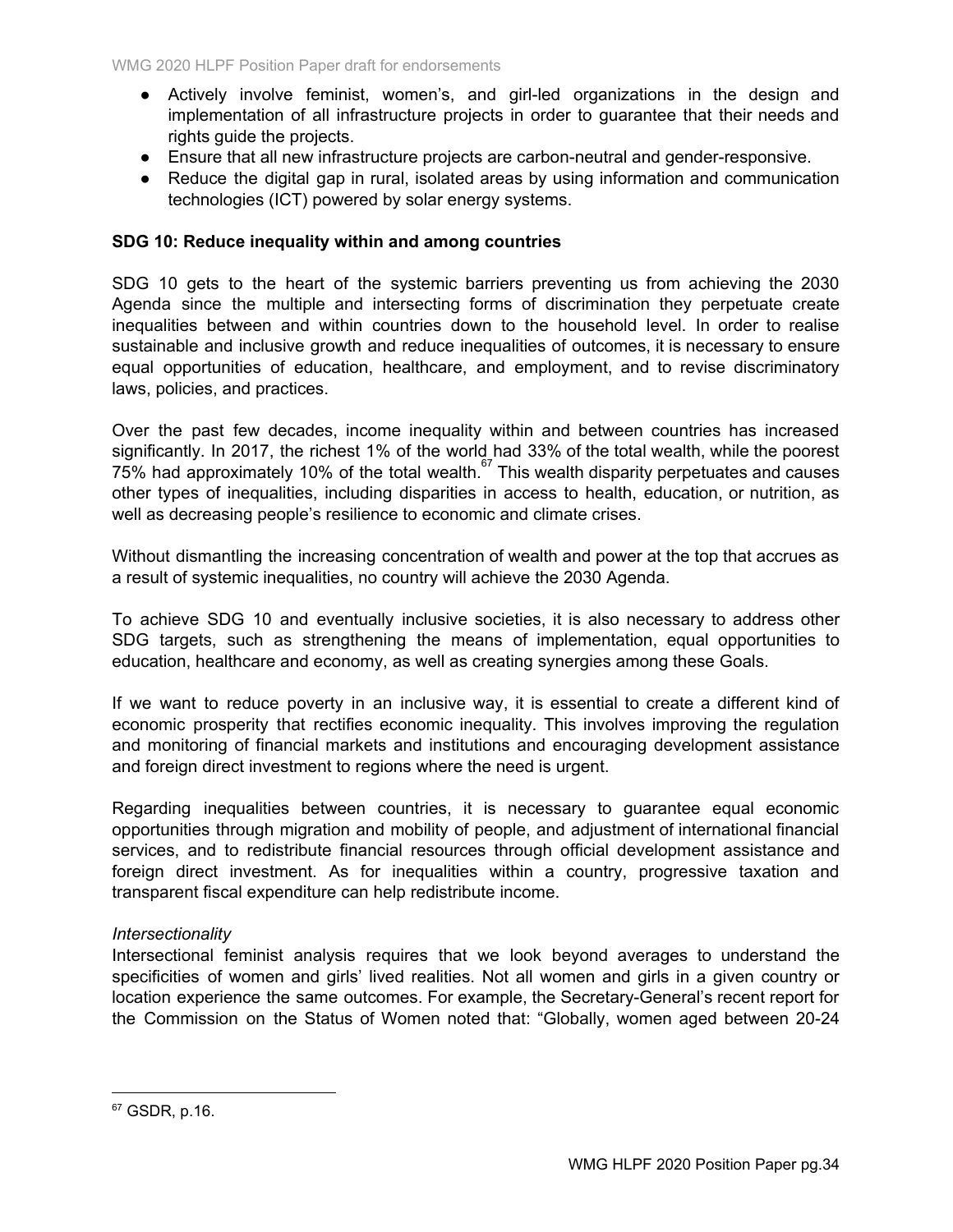years in the lowest wealth quintile are 3.7 times more likely to give birth before the age of 18 years that those in the highest wealth quintile." $^{68}$ 

To remedy inequalities, especially those within countries, policy makers and programmers must conduct intersectional analyses in order to create structural change for the furthest behind.

### *Poverty*

Data from developing countries show that women and girls are more likely to live in poverty than men and boys with the greatest gap in ages 25-34 when the demands and responsibilities of raising children are highest.<sup>69</sup> Recognizing the inherent weaknesses in current measures of poverty that rely on household survey data, the impact could be even greater. In European and North American countries, households headed by single women are three times more likely to live below the poverty line, highlighting the impact of multiple and intersecting forms of discrimination.<sup>70</sup>

### *Adolescent girls*

Adolescent girls face double discrimination because of their age and gender. Without educated and empowered girls, we will never tackle inequality. Efforts to empower girls must start early to focus on the most excluded and leave no one behind. With the right opportunities adolescent girls have the agency to transform their lives and their communities and bring about global progress.

Institutional inequalities of social, political, and legal systems generate income discrepancies and further lead to gender and social inequalities in various aspects of societies. In order to achieve the 2030 Agenda, it is necessary to ensure equal opportunities of education, healthcare, and employment, and to revise discriminatory laws, policies, and practices.

### **Recommendations**

We recommend that governments at the national and sub-national levels:

### *Inequalities within countries*

- Incorporate the tools of feminist analysis, especially intersectionality, into the creation and evaluation of policies and programs in order to target those furthest behind.
- Guarantee and allocate public financing and resources for social protection systems and public social infrastructure aimed at eliminating inequalities of outcomes, such as through gender responsive and progressive budgets for gender equality, health, and education programs.
- Regulate and / or reverse privatization of public services and social protection systems to guarantee they remain a public good.
- Refuse trade and investment agreements that restrict countries from delivering social protection for all.
- Take action against inequalities of opportunities caused by income disparity and structural discrimination based on age, sexual orientation, gender identity, disability, race, ethnicity, religion, or region, by raising the income of the poor, especially women

<sup>68</sup> Secretary-General. Paragraph 98.

<sup>&</sup>lt;sup>69</sup> Secretary-General. Paragraph 88.

<sup>70</sup> Secretary-General. Paragraph 89.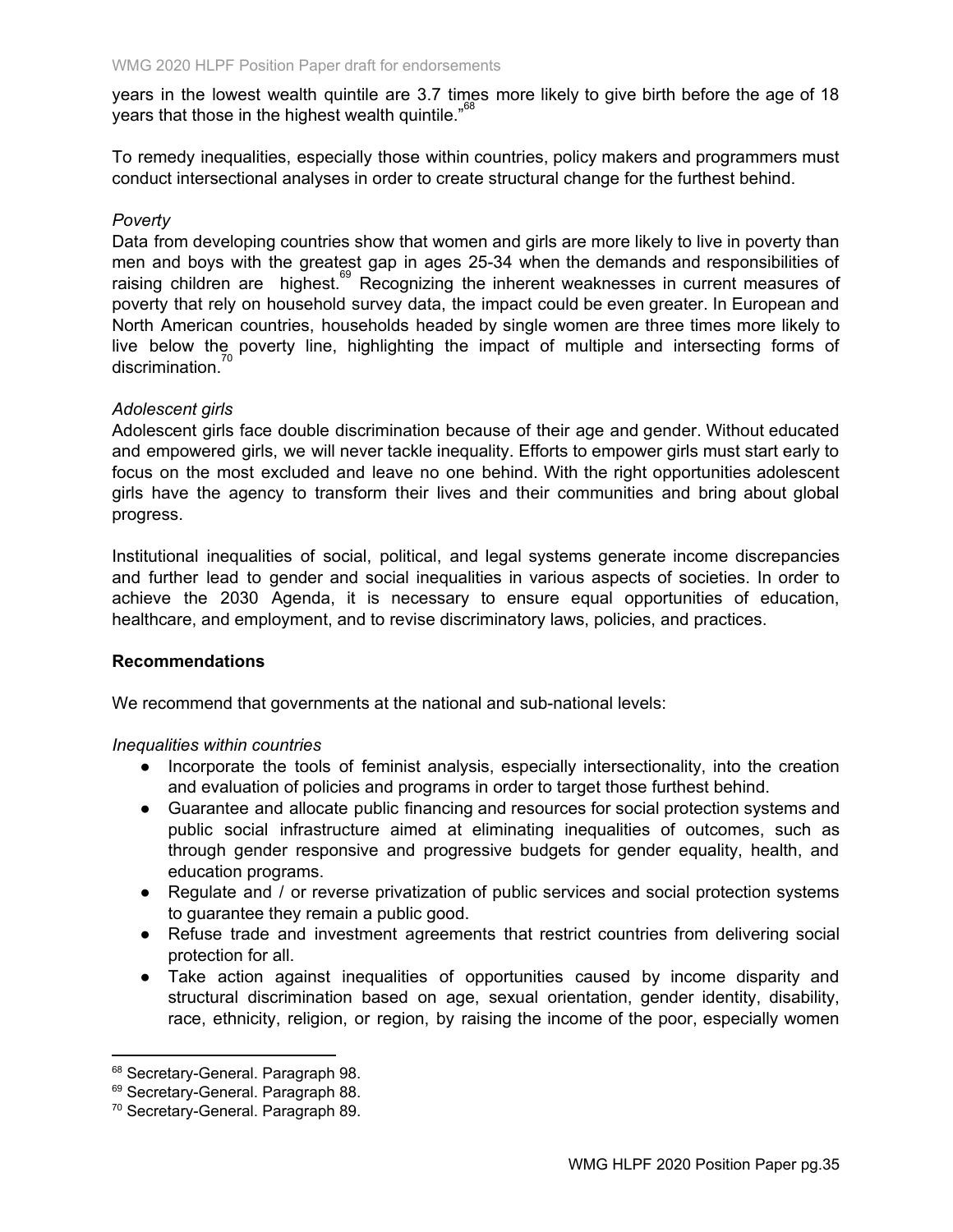from disadvantaged social groups, including: young girls and older women, single mothers, women with disabilities, LGBTI+ communities, indigenous peoples, refugees, and others.

- Overturn discriminatory laws and policies to ensure substantive equality.
- Ensure equitable and just redistribution of resources through taxation, wage, and social protection policies.

### *Inequalities between countries*

- Strengthen regulations and monitoring of global financial markets and institutions, ensure effective financing mechanisms to develop strategies, and accelerate implementation of poverty reduction policies.
- Enhance the representation of and give domestic policy space for developing countries in decision-making processes in international economic and financial institutions.
- Implement preferential treatment for developing countries in trade and economic prosperity policies to ensure the development of their employment frameworks and reducing poverty levels.

*Data*

- Provide disaggregated, timely data at the national, regional, and global levels, to identify gaps and set plans to narrow inequalities.
- Invest in strengthening a pluralistic ecosystem of data, which collects, systematizes, analyzes, and disseminates quantitative and qualitative data in order to effectively monitor and evaluate potential disparities in access to social services, with full respect for confidentiality and privacy.

### **SDG 11: Make cities and human settlements inclusive, safe, resilient and sustainable**

In the past decades, our world has become an increasingly urban one with massive, gendered migratory flows from rural to urban areas resulting in significant impacts on our cultures, health, and environments. According to the GSDR, if trends continue, cities will contain nearly 70% of the world's population by 2050.<sup>71</sup> We do not know yet what the impact of the COVID-19 crisis will be on urban areas, but we must ensure that urban policymaking transforms our current cities into more just and equitable places, as well as plan for the cities of the future.

Within this context, programs and policies must promote human settlements in which the modes of production and reproduction are not based on the exploitation of natural resources or of marginalized groups, such as migrant workers.

### *Gender and Cities*

Across some issues, such as skilled birth attendance, women and girls in urban areas fare better than their counterparts in rural areas. However, urbanization also poses challenges to gender equality, because it affects women and girls in fundamentally different ways than men and boys, due to persistent gender inequalities, poverty, social norms, and stereotypes.

While cities offer opportunities to women and girls, in terms of education and employment opportunities, often their urban experience is also one of insecurity, sexual harassment, and exclusion. Women in many cities face challenges accessing safe and secure housing, land

<sup>71</sup> GSDR, p. xxvii.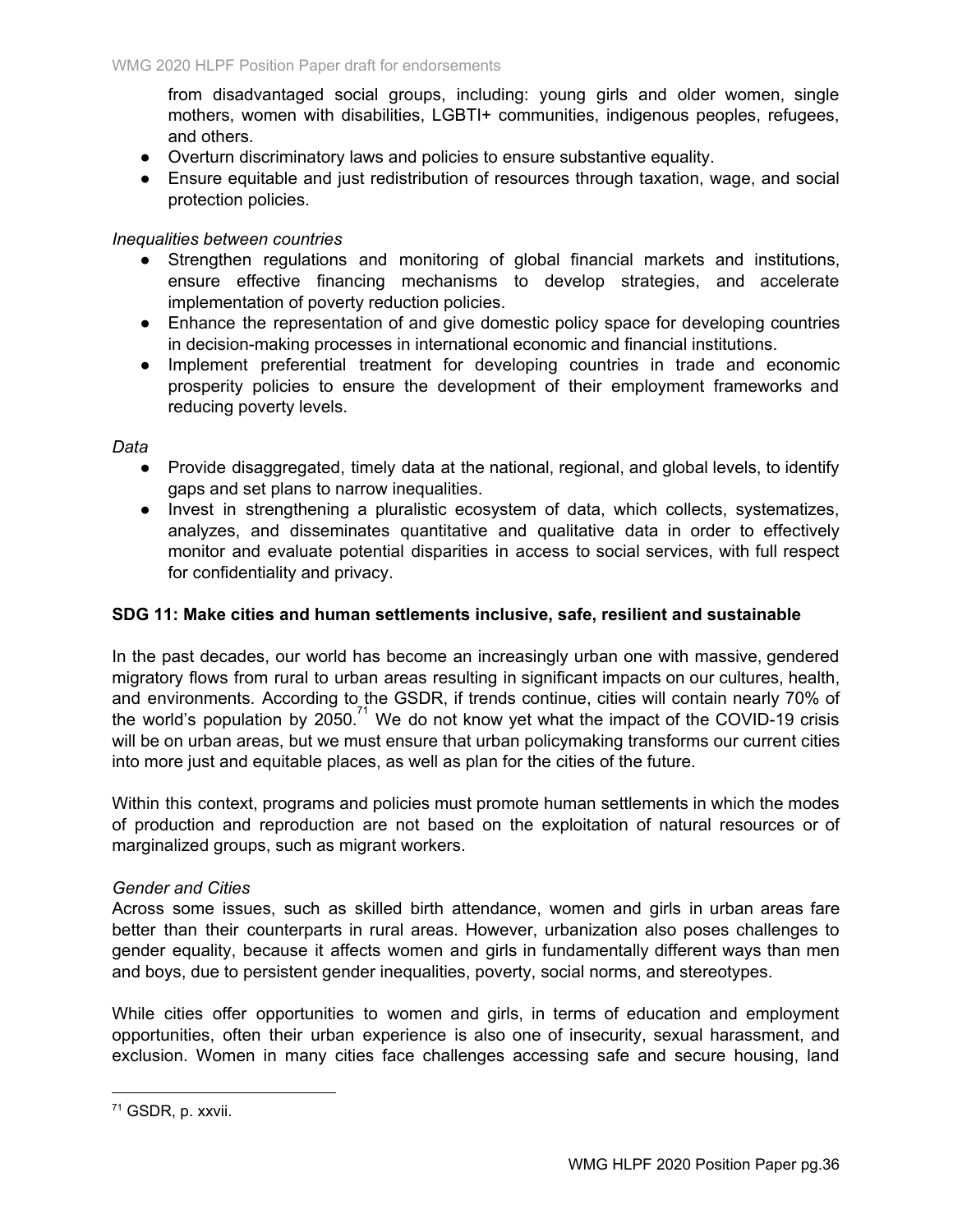rights, and land tenure, as well as services to meet their basic needs, including water, sanitation, and health care.

Women and girls in all their diversity have a right to access public spaces safely and without fear, but the barriers to exercising this right are myriad. For example, fear of violence and sexual assault or harassment, including femicide, limits the mobility of women and girls in all their diversity, which is not just physical, but also symbolic. When added to other factors of oppression such as an irregular administrative status, age, gender identity, sexual orientation, ethnicity, or disability status, exercising this right to full urban citizenship becomes even more restricted.

Ensuring women and girls' participation and safety in cities requires a gender transformative approach. This includes empowering girls and women to claim their rights and, together with the relevant stakeholders, actively transform their communities into safer, more inclusive places. A gender transformative approach includes designing future cities that are well-lit, well-planned, well-maintained, using universal design principles where women can claim space to participate as active citizens. It requires the active participation of women and girls in the governance of cities and in the design of urban policies and legislation.

It is necessary to address explicitly the underlying structural and political issues that jeopardize the safety of women and girls within cities and other settlements, as well as to aim to transform the pervasive social and cultural norms that allow for unequal power dynamics and gender-based violence.

Feminist development of space demands that persons must be at the center of the design and planning of human settlements giving greater prominence to and revaluing care and reproductive work, acknowledging that we are all interdependent: we are persons who are cared for and the persons who care.

### **Recommendations**

We recommend that governments at the national and sub-national levels:

### *Public Spaces and Urban Planning*

- Make women and girls safe, including by recovering public spaces, ensuring better inter-connection between productive and reproductive activities, and fighting all types of gender-based violence in public spaces, including sexual assault and harassment.
- Rethink and redevelop human settlements, including cities, from a feminist perspective. Stop producing spaces from a productivist and mercantilist logic and start thinking about environments that prioritize the persons that use them in all their diversity.
- Integrate obligatory sustainable energy and energy efficiency into public, new and renovated buildings and streamline requirements for community power projects, ensuring gender parity in decision-making.

### *Transportation*

● Provide services that recognize different mobility patterns, such as reducing overcrowded and unsafe routes and accommodating the movement of everyone, including women and girls with disabilities.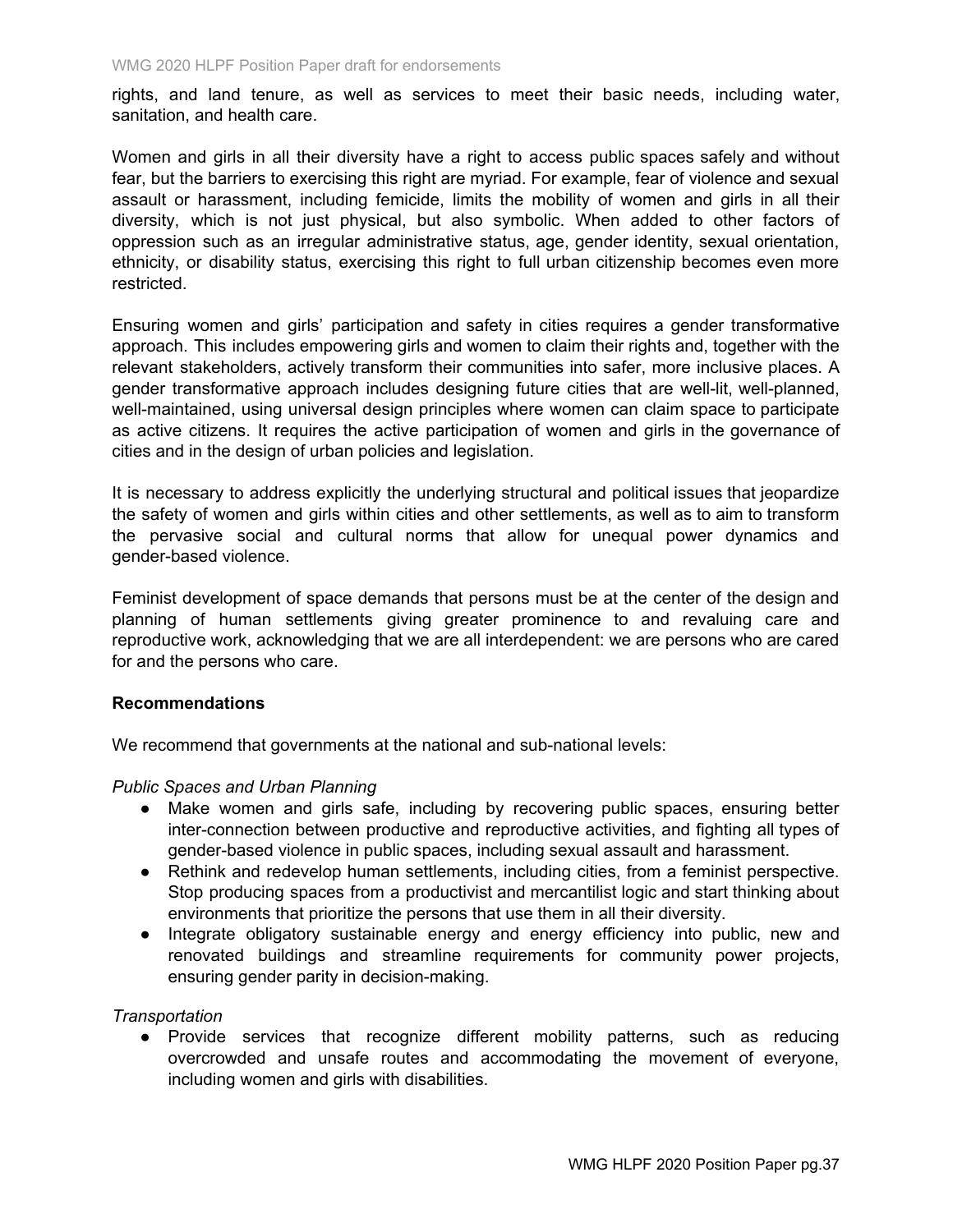● Acknowledge the key role of safe, accessible, and affordable transportation in women's access to increased opportunities in education, economic development, and participation in political and governance policy-setting and decision-making, and resource such transportation.

# *Participation and Leadership*

• Commit to forms of governance where cities and their citizens, including youth- and girl-led organizations and feminist and women's organizations, participate in decision-making on the planning of spaces and their management.

# **SDG 12: Ensure sustainable consumption and production patterns**

Current patterns and levels of consumption and production are clearly unsustainable, even without the projected growth in the world's human population to 9.7 billion in 2050. Four out of nine of our planetary limits were known to have been crossed three years ago.<sup>72</sup> Yet international organizations and governments have still not shown the political will and leadership to tackle this issue. Whilst lip service is paid to the problem, there is a decided lack of appetite for positive change - even for the removal of the perverse subsidies supporting unsustainable patterns of consumption and production.

The current dominant framework used to understand sustainable consumption and production gives primacy to efficiency and technological innovations, while the social aspects of development such as promoting people's rights and leaving no one behind have fallen off the table. Moreover, the prevailing bias towards the market under globalization and the even greater power being accumulated by corporations pose formidable challenges to sustainable consumption and production and sustainable development, in general.

### *Corporate Capture*

While practicing sustainable consumption at the individual level is being promoted, corporations are not held accountable for their unsustainable consumption of resources or the violation of human rights in their production processes. The corporate capture of this agenda has resulted in policies that push the onus of sustainability on individuals while transferring the control of wealth and resources into the hands of corporations and absolving them of responsibility for their actions.

The use of economic growth, as measured by GDP, and neoliberal policies have fueled unsustainable production and trade, with corporations plundering the planet and using valuable natural resources, including water, free of charge and with impunity. To change this unsustainable production, we must replace this paradigm with one which prioritizes the wellbeing of humans, nature, and animals, and builds systems that hold corporations responsible for their social and environmental records.

Scientists are increasingly expressing concern about the way in which our planet is being decimated due to the existential threat of runaway consumption of limited resources. This is a man-made disaster, and a consequence of the current materialistic, consumerist lifestyle. We

<sup>72</sup> Scripps Institution of Oceanography. Jan 15, 2015.

[https://scripps.ucsd.edu/news/earth-has-crossed-several-planetary-boundaries-thresholds-human-induce](https://scripps.ucsd.edu/news/earth-has-crossed-several-planetary-boundaries-thresholds-human-induced-environmental-changes) [d-environmental-changes](https://scripps.ucsd.edu/news/earth-has-crossed-several-planetary-boundaries-thresholds-human-induced-environmental-changes). Accessed 5 May 2020.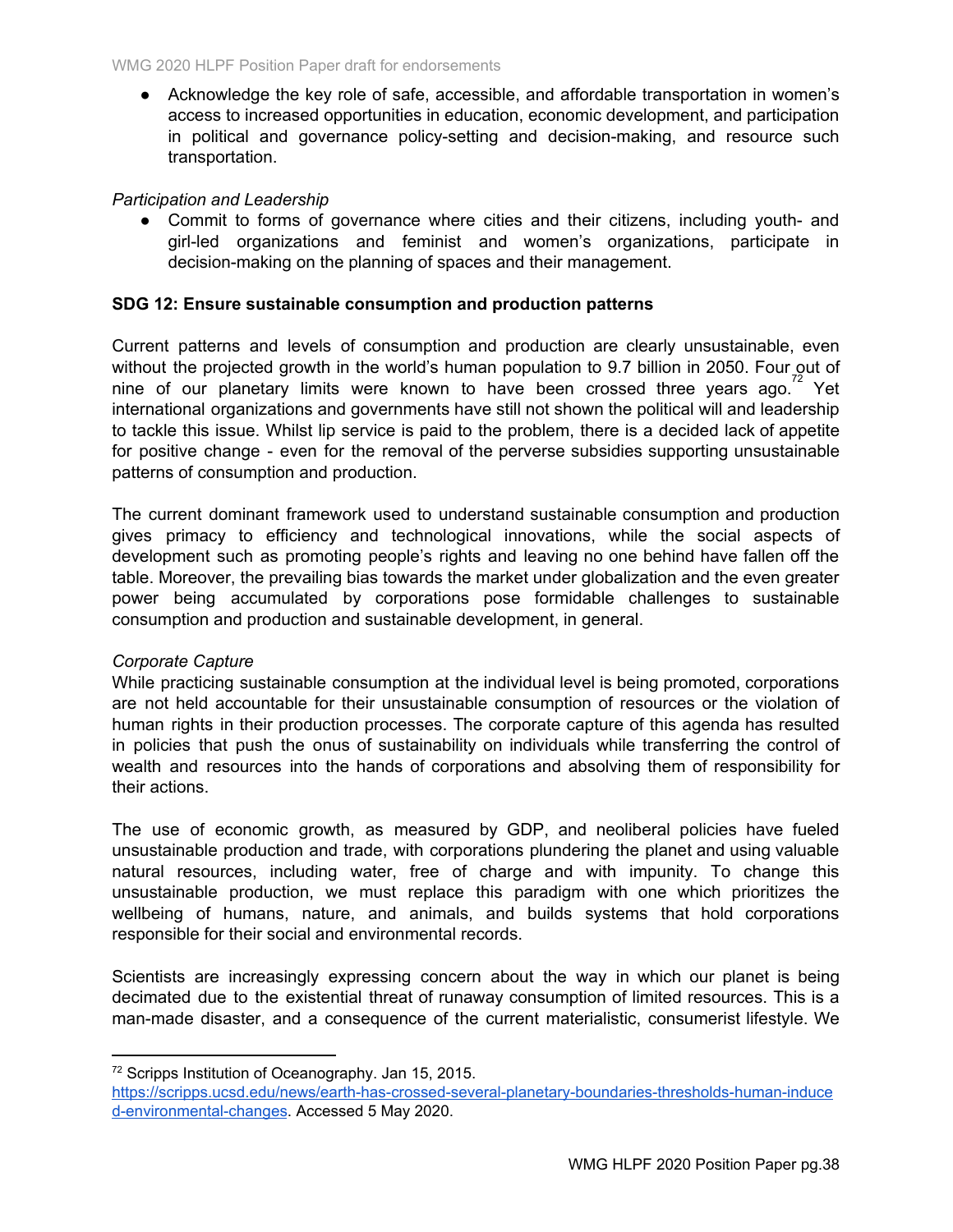need action to move us from a throwaway society to one that systematically rethinks, reuses, recycles, recovers, and remakes products, materials, and services, returning to products that are made and bought to last, and replacing or banning polluting and non-biodegradable products, including plastics. We need to develop a culture of sufficiency, ensuring that we consume no more than is sustainable and equitable.

Our broken food systems are a prime example of unsustainable consumption and production, with monocultures destroying biodiversity and causing deforestation and industrial agriculture acting as a major source of climate change, pollution, and environmental degradation. The industrial food model needs to be replaced by local production, using regenerative methods, such as small-scale vegetable gardens for local communities and schools.

### *Participation and Leadership*

The shift towards green economies is an important part of increasing the sustainability of production. Evidence suggests that women and girls are being excluded from this shift due to gender-segregated education, training, and employment patterns and discrimination.

In some countries, "sustainable" initiatives such as smart cities and "green" energy projects are being led jointly by governments and corporations through public-private partnerships to promote sustainable consumption and production. In reality, however, these initiatives are grabbing lands and other resources from women farmers and indigenous peoples, further worsening their poverty and exposing them to other vulnerabilities.

Girls and women, particularly in developing countries, are often the most affected by land degradation, declining soil fertility, unsustainable water use and overfishing, which result from unsustainable production and consumption. They also are an important part of efforts to improve the sustainability of production and consumption in both developed and developing countries. Rural girls and women across the developing world play important roles in the agricultural sector and have critical knowledge of natural resource management, though their roles, rights, and knowledge differ to those of men.

Despite being excluded from many "green" initiatives, women are at the forefront of community-based, people-powered initiatives on sustainable consumption and production. In some countries, rural women have led campaigns to assert their land rights against landlords and land grabbers and started organic farming to feed their families and their communities. They are leading examples of how people's rights should be at the center of sustainable consumption and production policies and initiatives.

Globally, women drive 70-80% of all consumer purchases through a combination of buying power and influence.<sup>73</sup> Studies have found that women are generally 'greener' and more sustainable than men in their buying patterns.<sup>74</sup> As we push for progress on sustainable consumption at the household level, women and girls will be key actors and their needs and preferences must be respected.

 $73$  Bloomberg. (2018). "Top 10 things everyone should know about women consumers." <https://www.bloomberg.com/diversity-inclusion/blog/top-10-things-everyone-know-women-consumers/>. Accessed 5 May 2020.

<sup>&</sup>lt;sup>74</sup> Brough, Aaron R., et al. "Is Eco-Friendly Unmanly? Green-Feminine Stereotype and its Effect on Sustainable Consumption." *Journal of Consumer Research* 43.4 (2016): 567-582.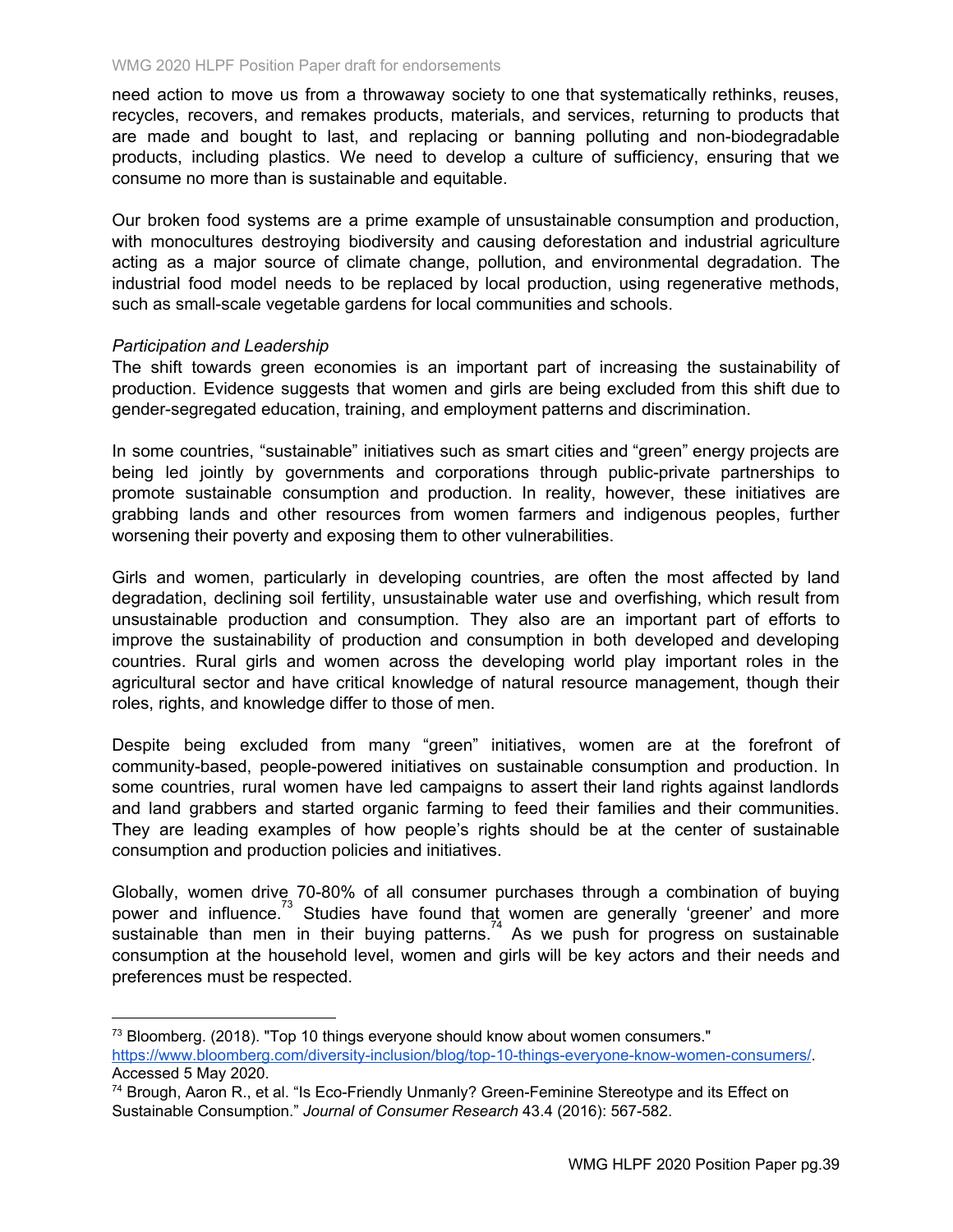### **Recommendations**

We recommend that governments at the national and sub-national levels:

### *Financing*

● Enact progressive taxes, fees, fines, penalties, incentives, tariffs, and other regulation to promote sustainable consumption and production and emissions reductions.

### *Human Rights*

- Ensure a human rights-based approach to sustainable consumption and production paying particular attention to the human rights of women and girls in all their diversity. This includes conducting gender and human rights assessments of trade and investment agreements.
- Enforce measures at every segment of production, distribution, and consumption chains, with special attention to trafficking of persons and the sexual exploitation of women and girls in all their diversity.
- Hold to account corporations with unsustainable consumption and production practices and who violate human rights. Promote binding treaties on corporate accountability.
- Ensure the right to a healthy workplace and environment free of hazardous chemicals and waste.

### *Participation and Leadership*

- Promote and protect people-led solutions, especially those led by women, such as agroecology, indigenous knowledge on resource management, community supported agriculture, farmers' markets, and farmers' / workers' cooperatives.
- Ensure mechanisms that support meaningful public participation, especially from women, farmers, and indigenous peoples in the creation and implementation of sustainable consumption and production policies and initiatives.
- Stop the attacks against communities and their leaders who promote people-led sustainable consumption and production initiatives.

### *Education*

● Improve access to transformative green skills for young people, with education on consumption and production patterns in schools.

### **SDG 13: Take urgent action to combat climate change and its impacts**

### *Gender and the Climate Crisis*

Five years into the implementation of the SDGs, countries and institutions continue to treat gender considerations as a programmatic "add-on" rather than fundamental to the achievement of SDG 13. The Green Climate Fund's updated Gender Policy, adopted in November 2019, marked a step backward in comparison to previous drafts as well as the gender policies of the Adaptation Fund and the Global Environment Facility. Without embedding an intersectional understanding of gender into a human rights framework, climate action will be less effective and less sustainable than it should be and may exacerbate gender inequality.

Women's work, leadership, and contributions are integral to achieving SDG 13, from creating resilient agricultural systems to supporting sustainable production and consumption to rethinking the ways in which our cities and world are connected via transportation.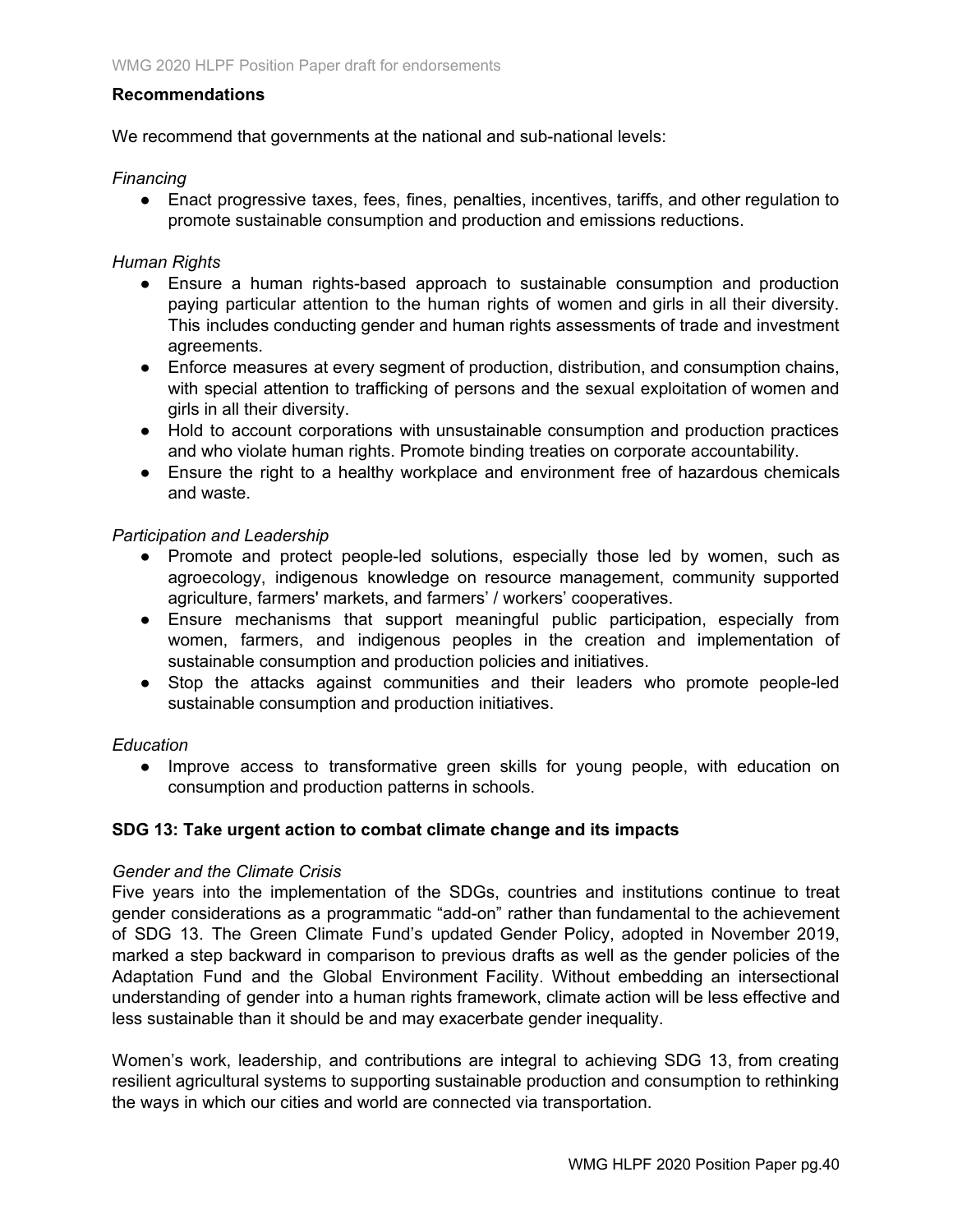Not only are women and girls critical, equal actors in achieving SDG 13, but the design and implementation of gender-responsive policies and programs that support gender equality is essential for enacting and sustaining effective climate action. Solutions that do not consider human rights, responsibilities, resources, and opportunities with a comprehensive gender-lens, informed by sex and age-disaggregated data and gender analyses, are destined to replicate and even exacerbate existing inequalities and perpetuate the unjust social and environmental regimes that have catalyzed climate change.

Research has highlighted that greater equality is central for effective environmental policymaking: countries with higher proportions of women in their legislative bodies are more likely to approve environmental agreements while countries with greater women's participation have lower carbon emissions, and women's participation is associated with stronger climate policies and environmental outcomes.

The transition to a greener economy must ensure its process and outcomes are just and promote gender equality. We need to support and equip girls with the skills needed to ensure they are not left behind during the transition. A gender just transition must take into account the role of girls and women's unpaid care work and realize that this unpaid work currently supports our economic systems.

Without the comprehensive inclusion, participation, and leadership of women and gender-responsive policy frameworks, climate change will continue to be inadequately and inefficiently addressed, with disjointed and under-committed efforts that fail to recognize the interconnectedness of gender, environmental, and climate justice.

### **Recommendations**

We recommend that governments at the national and sub-national levels:

### *Adaptation, Mitigation, and Disaster Risk Reduction*

- Embed gender into national policies, strategies, and planning for climate change and disaster risk reduction.
- Strengthen disaster risk reduction systems and adopt rights-based approaches to disaster risk reduction, especially for women and girls displaced by disasters.
- Strengthen climate change adaptation and mitigation measures to prepare communities, especially women and girls, for enhanced and efficient natural resources management, particularly food security, clean water source, and access to health care services, including sexual and reproductive health.

<sup>75</sup> Norgaard, Kari, and Richard York. "Gender equality and state environmentalism." *Gender & Society* 19.4 (2005): 506-522.

 $76$  Ergas, Christina, and Richard York. "Women's status and carbon dioxide emissions: A quantitative cross-national analysis." *Social Science Research* 41.4 (2012): 965-976.

<sup>77</sup> McKinney, Laura A., and Gregory M. Fulkerson. "Gender equality and climate justice: a cross-national analysis." *Social Justice Research* 28.3 (2015): 293-317.

<sup>78</sup> Mavisakalyan, Astghik, and Yashar Tarverdi. "Gender and climate change: Do female parliamentarians make a difference?." *European Journal of Political Economy* 56 (2019): 151-164.

 $79$  Cook, Nathan J., Tara Grillos, and Krister P. Andersson. "Gender quotas increase the equality and effectiveness of climate policy interventions." *Nature Climate Change* 9.4 (2019): 330-334.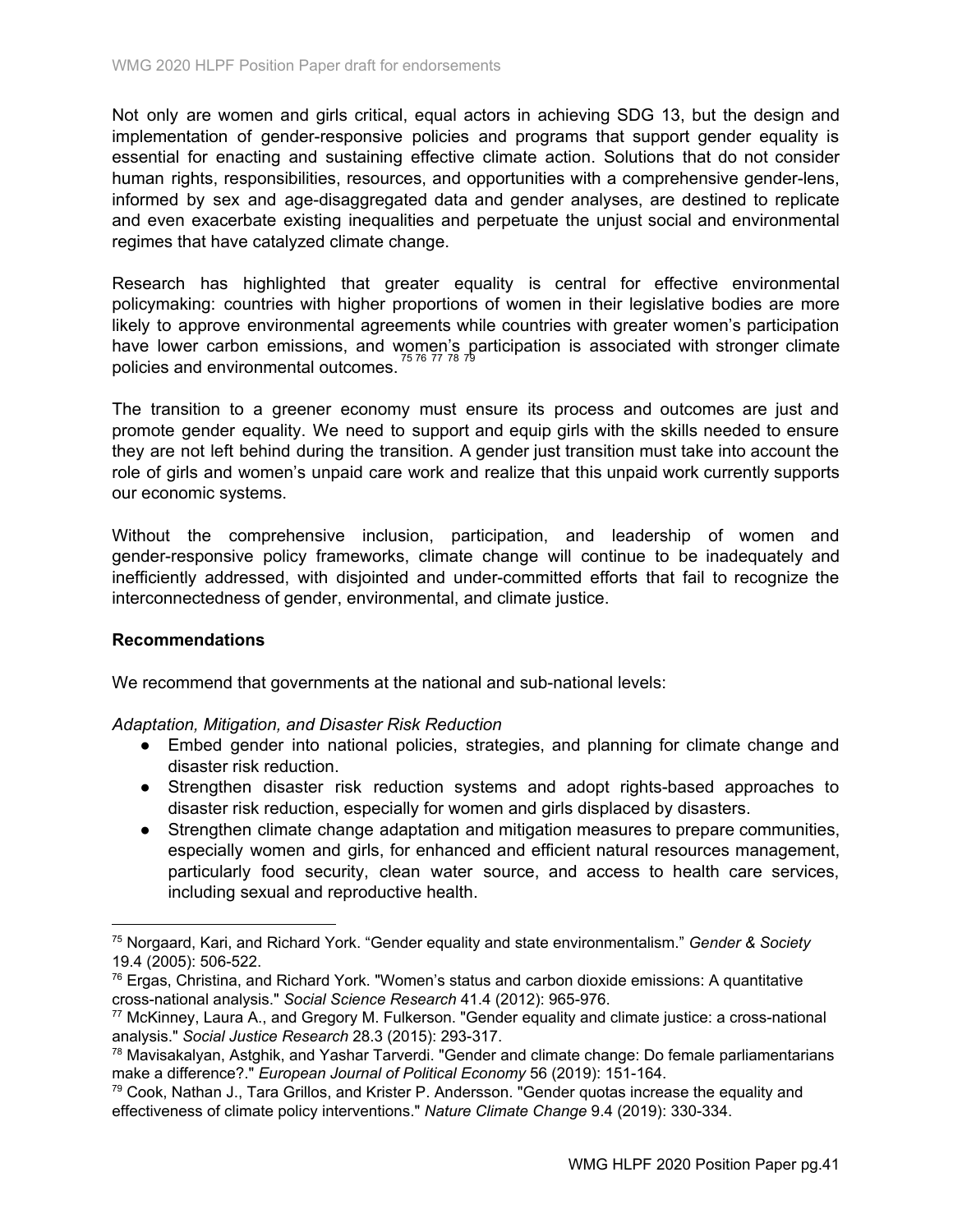● Organize and equip women and girls with knowledge, skills, and technologies for addressing the impact of climate change on women's health during disasters and diversifying options for better adaptation to prevent women's and girls' morbidity and mortality. Use terms that can be understood by grassroots women when implementing climate change programs.

### *Indigenous Peoples*

• Respect indigenous and community land rights. Maintaining and restoring indigenous and community land rights is the first step in supporting rights-based land management that promotes biodiversity, including through forest ecosystem restoration, and safeguards food security and livelihoods all while sequestering carbon, resulting in up to 14.77 gigatons of carbon sequestered or avoided by 2050.

### *Participation and Leadership*

- Recognize climate change as the most significant intergenerational injustice issue of our time. Listen to and elevate youth and children's concerns around climate change and recognize that unless urgent action is taken, their future rights, which previous generations have enjoyed, are jeopardized.
- Prioritize the voices of women and girls and ensure that community stakeholders have the ability to both speak and vote/input in all aspects of decision-making and policy processes around climate change.

### *Policy Coherence*

- Integrate all climate change and health policies, strategies, and plans with, but not limited to, the SDGs. These must include responses to safeguard and provide for the health of women and girls, including sexual and reproductive health, as well as strategies to end child, early, and forced marriage and gender-based violence.
- Include climate change education in all aspects of formal and non-formal curriculum and extracurricular activities and promote school safety to climate-related hazards.

### *Fossil Fuels*

● Demilitarize and end fossil fuel subsidies. Utilizing the funds no longer subsidizing fossil fuel companies, support holistic, gender-responsive, transformative solutions that are rooted in human rights and systems to address climate change.

### **SDG 14: Conserve and sustainably use the oceans, seas and marine resources for sustainable development**

The predominant industrial agricultural and fisheries models are not sustainable and favor large agribusinesses and distant water fisheries, while pushing out small farmers and artisanal fisherpeople, a majority of whom are women who typically employ more sustainable practices.

Women in fisheries organize in the Pacific to seek recognition for paid and unpaid labor of women that goes towards sustaining the fisheries and fishing communities, highlighting the right of women to participate in decision making. They call for increased access to financing, capacity building, and technical assistance for women in small-scale fishing communities to participate in, and take responsibility for, integrated management of small scale and artisanal fisheries based on recognition and protection of access rights to marine resources. This includes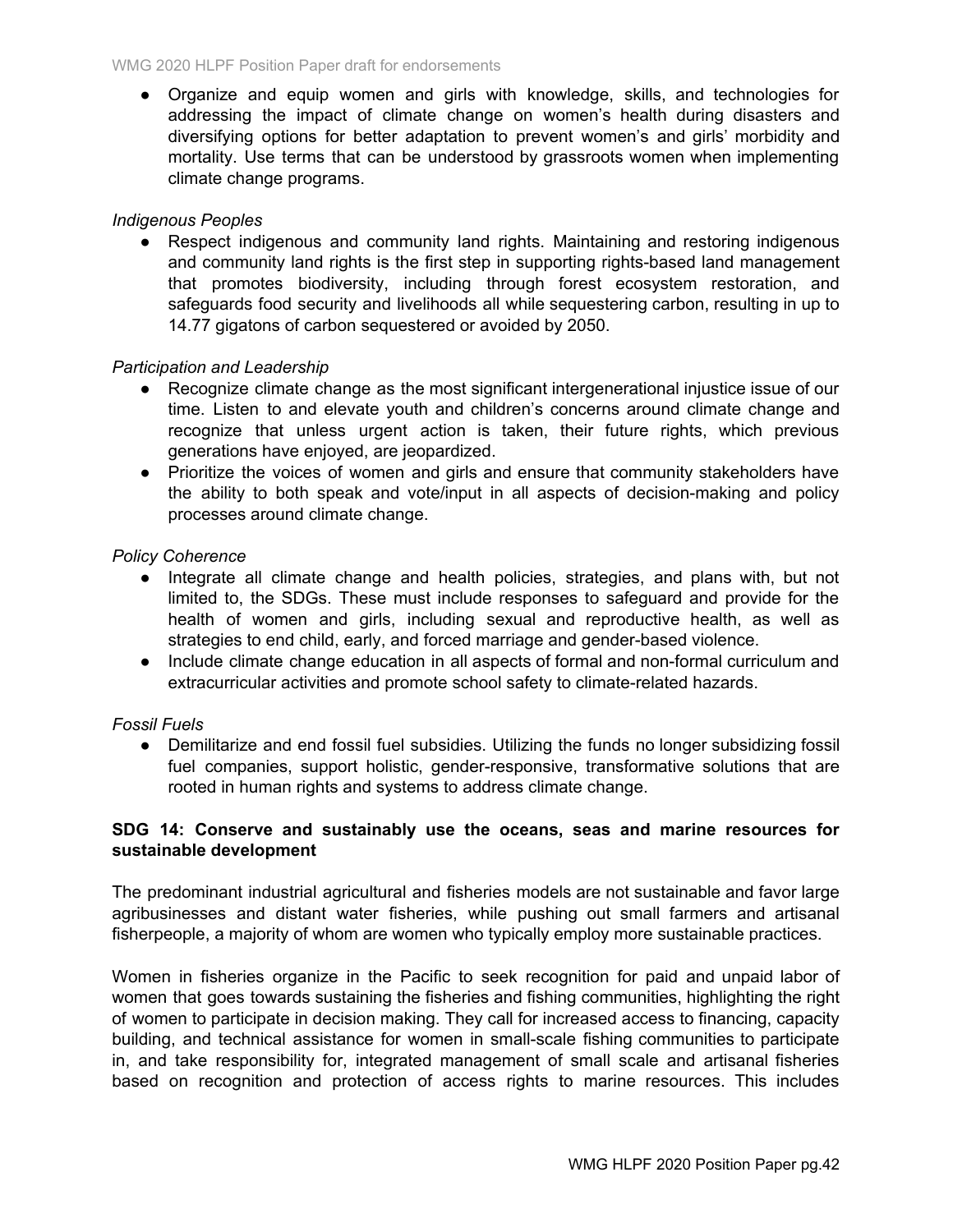increased access to sustainable and fair-trade markets to improve the socio-economic situation of fishers and fish workers within the context of sustainable fisheries management.

In addition, women are specifically affected by waterway and marine litter due to nanoparticles in water and seafood, affecting their overall health and reproductive systems.

### **Recommendations**

We recommend that governments at the national and sub-national levels:

### *Climate Change Adaptation*

- Urgently develop and support actions oriented toward adaptation actions and strategies specifically directed to fisher women and the girls and women whose livelihoods are impacted by climate change and the health of the oceans.
- Highlight the importance of ecosystem adaptation especially focusing on marine and coastal ecosystems and their importance for livelihoods.

### *Participation and Leadership*

- Promote sustainable management of coastal and marine resources and women and girls' participation in the blue economy, climate adaptation, and mitigation strategies.
- Promote the recognition of local community inputs in all ocean conservation actions and ensure the full and meaningful participation of women and girls in all their diversity.

### *Data*

● Request the disaggregation of data by gender and age in the fishing and marine conservation sectors and incorporate fisher women, indigenous people, and young people, in particular, young women, in discussions around conservation.

### **SDG 15: Protect, restore and promote sustainable use of terrestrial ecosystems, sustainably manage forests, combat desertification, and halt and reverse land degradation and halt biodiversity loss**

Despite playing a major role in biodiversity conservation and forest management and restoration - such as through intergenerational transmission of traditional knowledge, keeping seeds, energy generation, collection of traditional food and medicine, and sustainable livelihoods women and indigenous peoples are often excluded from participation in local, national, and global natural resources governance, especially managerial positions and decision making bodies, as well as from accessing, owning, and controlling land and resources.

Women and girls are also disproportionately affected by deforestation and degradation of ecosystems. Gender roles in many contexts dictate that women interact with and depend on these ecosystems on a daily basis, thus ecological degradation poses significant challenges for them to fulfil their differentiated role in agricultural and food production, land use, conservation, land rehabilitation and restoration, water and energy access, household and care responsibilities, and livestock-based livelihoods.

Depleted ecosystems also increase women and girls' workload and burden and exacerbate existing inequalities: walking longer distances to collect food and water restrains opportunities to take up education and makes them more susceptible to sexual violence; taking care of sick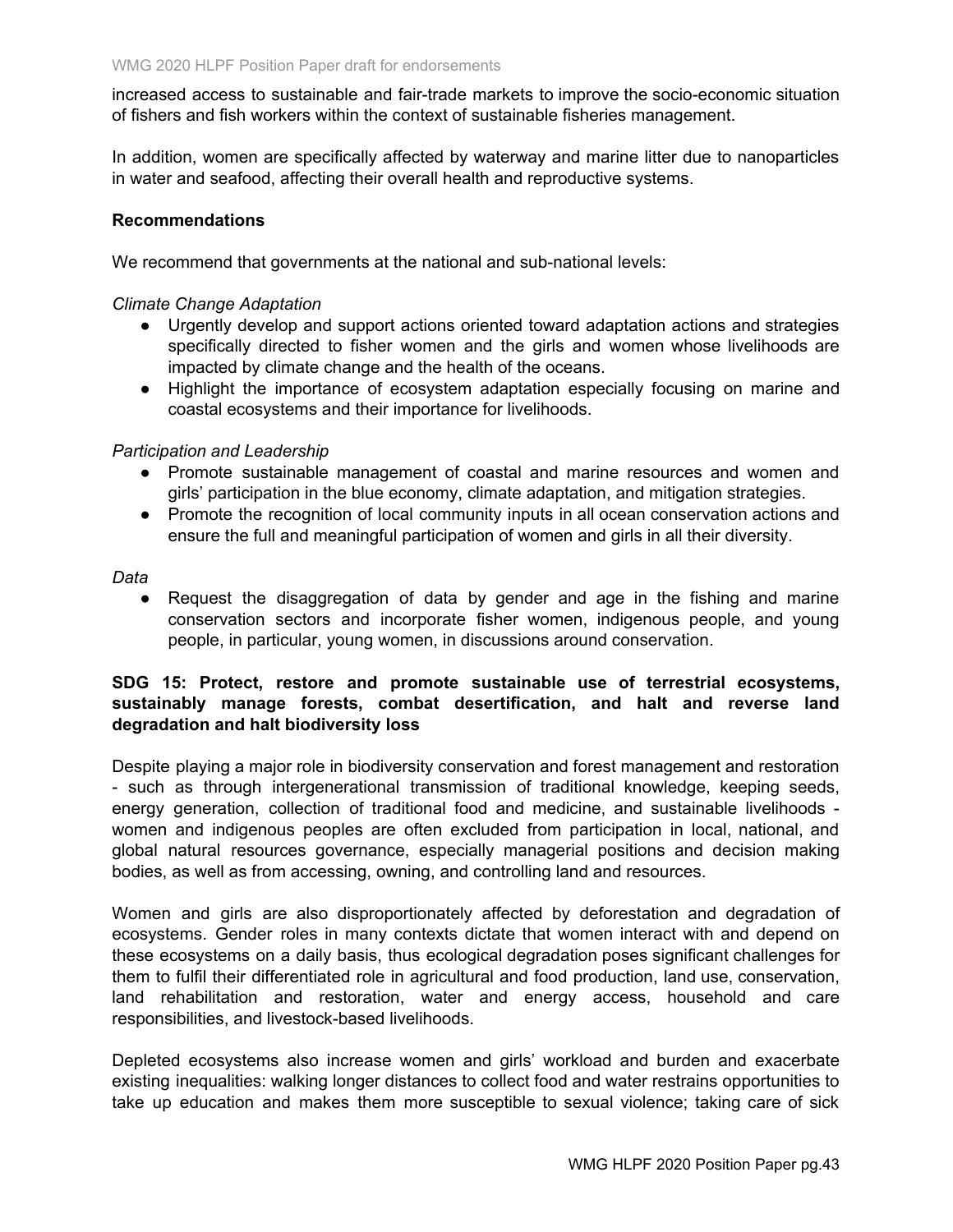family members due to lack of access to food and medicine reduces time and energy for other activities. This results in harmful consequences for women and girls' health, income, subsistence needs, and time.

### **Recommendations**

We recommend that Governments at the national and sub-national levels:

#### *Leadership*

- Implement gender-responsive resource management and governance processes with the leadership of women and girls.
- Enact programs and policies that promote women's equal rights and access to land, water, and natural resources, and that ensure engagement and leadership of women and women's organizations in related decision making and governance processes.

### *Human Rights, including Free, Prior, and Informed Consent*

- Respect the human rights, including free, prior, and informed consent, of indigenous peoples.
- Promote women and girls' leadership in negotiations, policies, and programs, including the land tenure, territorial, and governance rights of indigenous peoples.
- Respect indigenous women's rights to their community forests, as well as their rights to lead in protecting their people's traditional knowledge and livelihoods.

# *Trade and Subsidies*

● Eliminate or redirect perverse incentives for unsustainable agriculture, livestock production, and monoculture tree plantations, and revise trade policies of the corporate free trade model that benefit the few and are skewed in favor of large agribusinesses and export-oriented food production, as opposed to women's small-scale farming practices, which benefit the many.

### *Policy Coherence*

● Implement existing international environmental agreements and ensure policy coherence between the three Rio Conventions (Convention to Combat Desertification, Convention on Biodiversity, and UN Framework Convention on Climate Change).

#### *Data*

● Close the gender and age gap in evidence-based responses by collecting sex- and age-disaggregated evidence of actual and perceived tenure security in conjunction with gender-sensitive disaggregation gathering on proportion of land that is degraded as per definition of indicators 1.4.2 and 15.3.1 to better inform policies and programs.

### **SDG 16: Promote peaceful and inclusive societies for sustainable development, provide access to justice for all and build effective, accountable and inclusive institutions at all levels**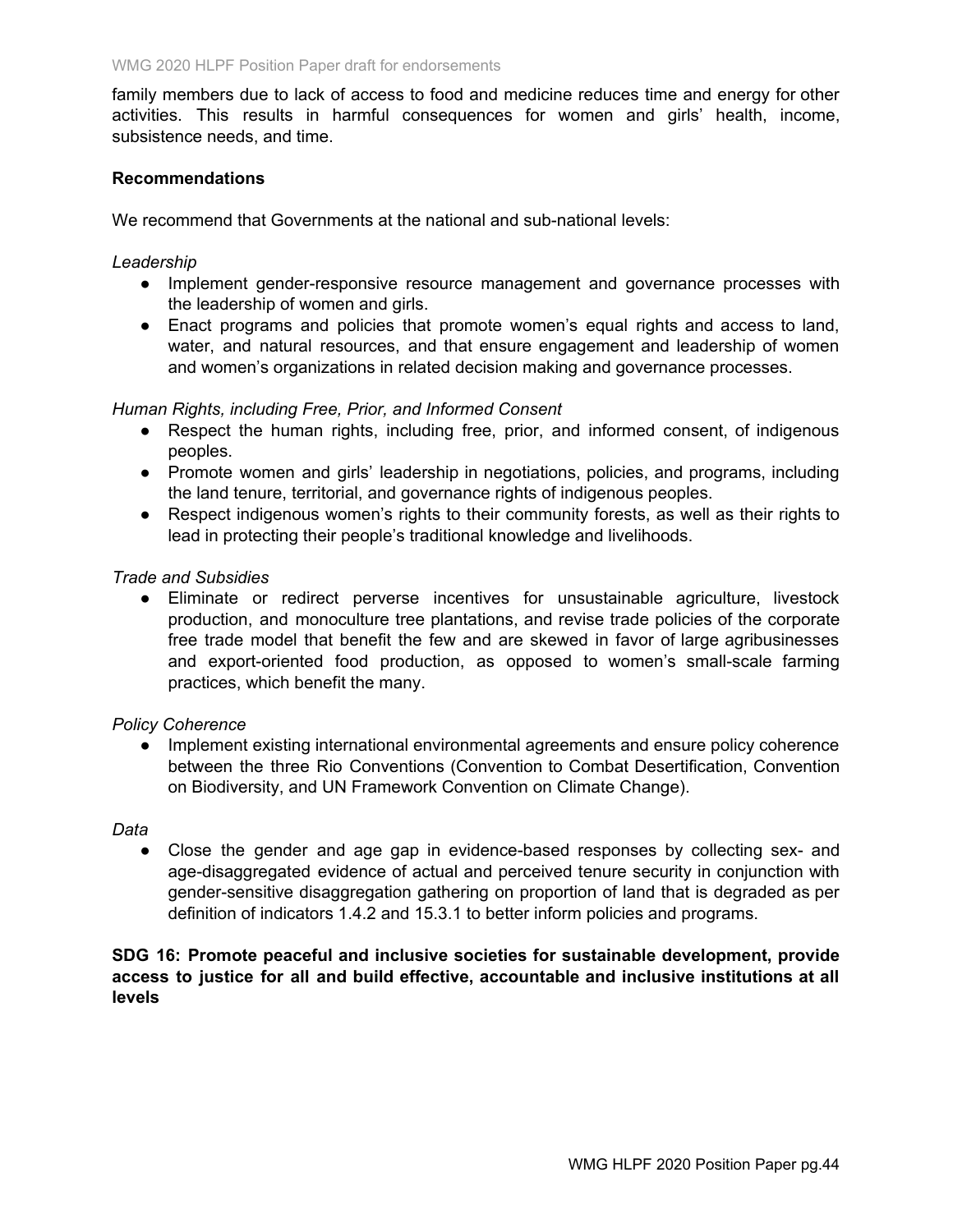Today, the world is spending money on violence and war rather than gender justice and peace. In 2019, total military expenditure reached \$1.917 trillion.<sup>80</sup> In 2014-2015, only 5% of aid on peace and security targeted gender equality as a primary objective. Meanwhile, the number of forcibly displaced people reached a new high in 2018 at 70.8 million people; meaning that in 2018 every day an average of 37,000 people were forced to flee.<sup>81</sup>

Realizing SDG16 on peaceful, just, and inclusive societies requires a power shift that re-centers work on equality, development, and peace, and the human rights of women and girls in all their diversity, as well as the human rights of the most marginalized. This requires not just technical fixes, but structural transformation that moves from institutionalizing war governance to institutionalizing peace governance for people and the planet.

### *Peace*

Current militarized approaches to peace and security consistently exclude and undermine women's participation, protection, and human rights, and systematically undermine opportunities for long term and sustainable peace. Between 1992 and 2018, women made up 13% of negotiators and 3% of mediators.<sup>82</sup>

This lack of inclusion in the process is reflected in the outcome. Most peace agreements do not take on women's rights or gender equality. According to the Secretary-General's report on women, peace and security from 2019: Between 1990 and the end of 2018, only 353 of 1,789 agreements related to more than 150 peace processes included provisions addressing women, girls or gender. In 2018, out of 52 agreements across a range of issues only 4 (7.7%) contained gender-related provisions, down from 39 per cent in 2015."<sup>83</sup>

Women are not necessarily safe even when the guns are silent as they often experience various forms of insecurities, such as domestic violence and sexual assault in their own homes and neighborhoods even during post-conflict periods.

During conflict, women and girls experience the violence, deprivation, and insecurity hallmark to any armed conflict in multiple ways. They experience gender-based violence, greater inequalities, child, early, and forced marriages, and are most vulnerable to additional violence on their bodies and on their families through the use of sexual violence, sexual slavery, and kidnapping, among other things. Women often take on roles traditionally preserved for men, such as head of household and breadwinner, taking care of the financial needs of the family, or as soldiers or militia members.

However, these myriad experiences are often not enough to bring women's participation to the peace table in a substantive and meaningful way. The common refrain is that women require

<sup>80</sup> Stockholm International Peace Research Institute.

[https://www.sipri.org/media/press-release/2020/global-military-expenditure-sees-largest-annual-increase](https://www.sipri.org/media/press-release/2020/global-military-expenditure-sees-largest-annual-increase-decade-says-sipri-reaching-1917-billion)[decade-says-sipri-reaching-1917-billion.](https://www.sipri.org/media/press-release/2020/global-military-expenditure-sees-largest-annual-increase-decade-says-sipri-reaching-1917-billion) Accessed 21 May 2020.

<sup>81</sup> UNHCR. (2019). Global Trends: Forced Displacement in 2018. <https://www.unhcr.org/5d08d7ee7.pdf>. Accessed 5 May 2020.

<sup>82</sup> UN-Women. Facts and Figures: Women, peace and security.

[https://www.unwomen.org/en/what-we-do/peace-and-security/facts-and-figures#\\_Notes.](https://www.unwomen.org/en/what-we-do/peace-and-security/facts-and-figures#_Notes) Accessed 5 May 2020.

<sup>83</sup> Secretary-General. "Women, peace and security." 9 October 2019. Paragraph 15.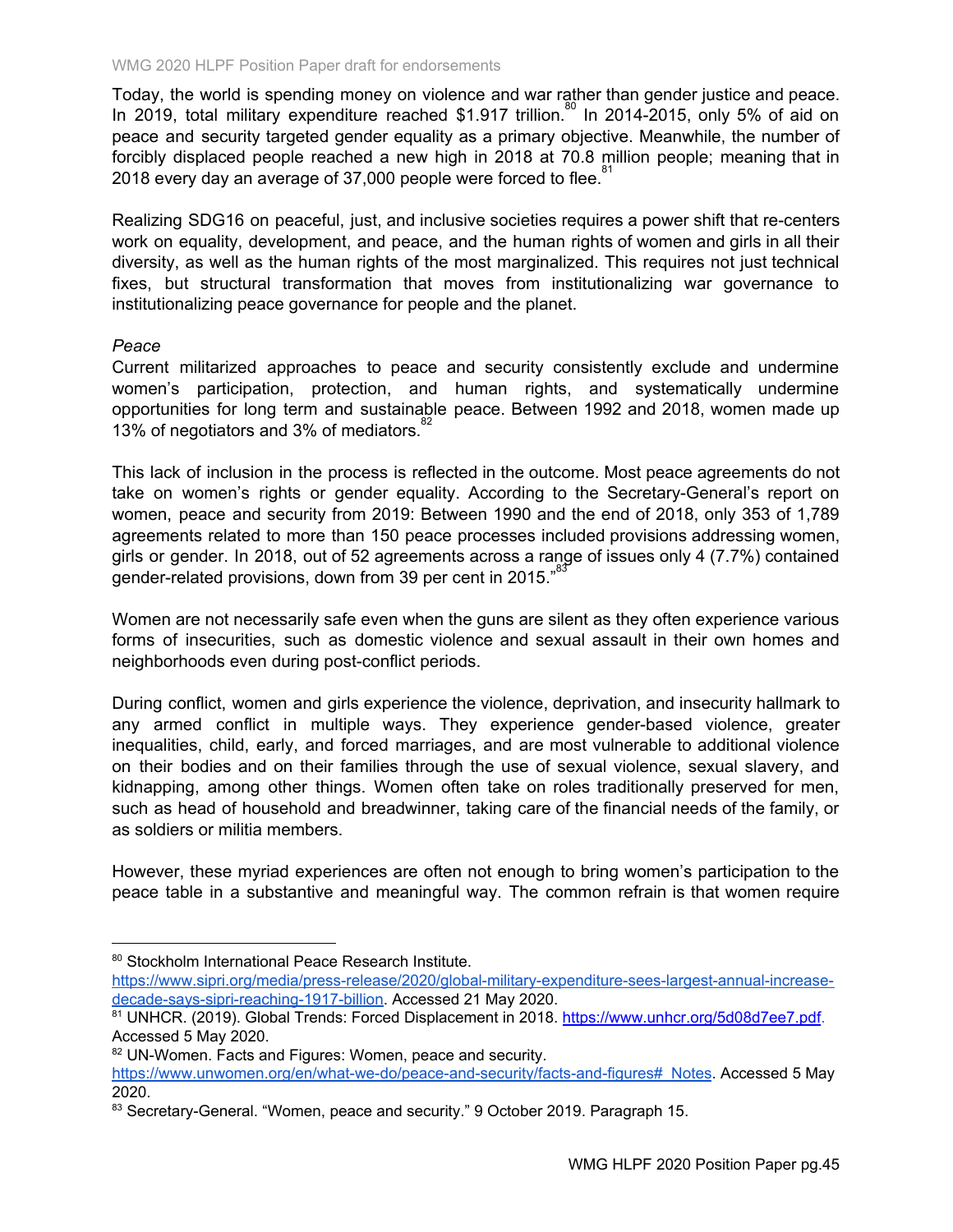capacity building to negotiate in peace processes, while men who represent the armed parties only need to have held a gun.

### *Human Rights Defenders*

There has been a rapid increase in violence against environmental and women human rights defenders and peacebuilders, with a disproportionate targeting of women activists. More than 300 human rights and environmental defenders were killed worldwide in 2019.<sup>84</sup> This increased climate of repression has contributed to shrinking space for civil society to operate and freely advocate for human rights.

Government and non-state actors have acted against activists for their work, including against women peacebuilders who have engaged with the UN system. The most recent documentation on reprisals from the Office of the High Commissioner for Human Rights reports a rise in cases of intimidation and reprisals for activists engaging with the UN system and members of their family.<sup>85</sup>

There are worrying signs that some governments will use the COVID-19 emergency to crack down on human rights defenders. When governments gain powers during emergencies, they rarely give up those powers, even upon the end of emergencies.

### *Sexual Abuse and Violence against Children*

Sexual abuse and violence against children are gross violations of children's human rights and occur in every region of the world. Although boys experience sexual abuse and violence, girls comprise the majority of known victims of sexual violence. UNICEF estimates that approximately 120 million girls under the age of 20 - about 1 in 10 girls - have been subjected to forced sexual intercourse or other forced sexual acts at some point during their lives.<sup>86</sup>

Sexual violence and abuse are most frequently committed as expressions of power and dominance over a victim. Social norms around the use of violence to achieve objectives have been strongly associated with the prevalence of rape.

### **Recommendations**

We recommend that Governments at the national and sub-national levels:

### *Peace and Conflict*

- Shift from funding the military to funding human security. Invest in social protection over crisis response for just, equitable, and nonviolent governance.
- Take immediate action to end existing conflicts through peace processes with the full and meaningful participation of civil society and women in all their diversity.
- Take immediate steps towards disarmament in order to prevent future violence, including by signing or ratifying the Treaty on the Prohibition of Nuclear Weapons.
- Institutionalize leadership for peace (i.e., ministries of reincorporation, decolonization, peace, women) and support feminist peace movement building and leadership.

<sup>84</sup> Frontline Defenders. (2019). "Frontline Defenders Global Analysis 2019."

<sup>85</sup> OHCHR. "Human rights: Reported reprisals on the rise, says UN." 19 September 2019.

<sup>86</sup> UNICEF. [https://www.unicef.org/protection/57929\\_58006.html.](https://www.unicef.org/protection/57929_58006.html) Accessed 10 May 2020.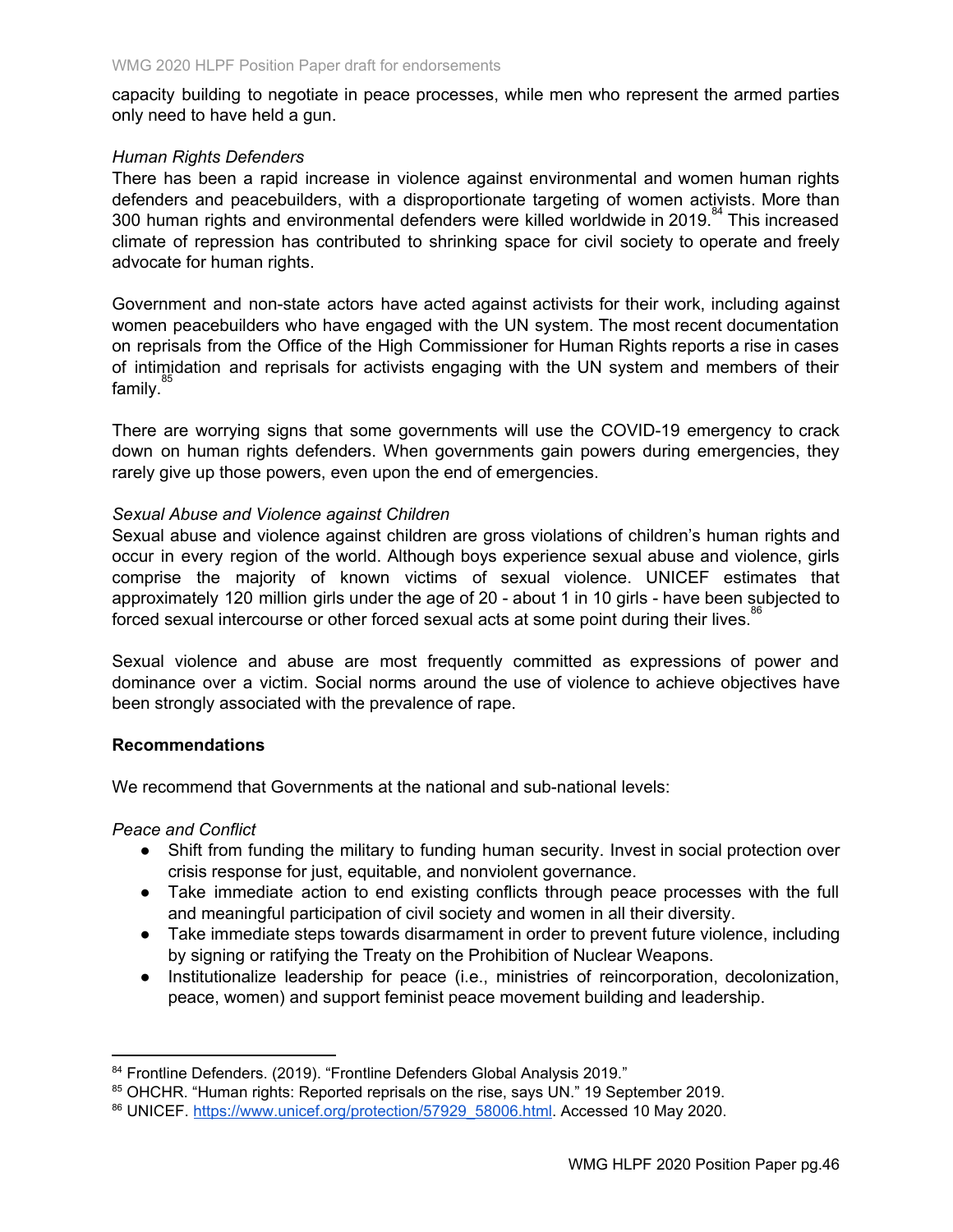- Accelerate commitments, including national and regional action plans on Women, Peace and Security, as a key priority for achieving SDG16.
- Stop the arms trade, particularly in situations which directly contribute to armed conflict, violations of human rights, and gender-based violence.
- Ensure extraterritorial accountability, including on flows of small arms and light weapons, to strengthen prevention of gender-based as well as all forms of violence, including by strengthening implementation of national action plans on small arms and light weapons in line with the Programme of Action to Prevent, Combat, and Eradicate the Illicit Trade in Small Arms and Light Weapons in All Its Aspects.

# *Environmental and Women Human Rights Defenders*

- Take immediate steps to protect environmental and women human rights defenders and peacebuilders against all violence and reprisals, including by non-state actors.
- Stop the criminalization of the work of environmental and women human rights defenders.
- Any emergency measures enacted during the COVID-19 crisis that restrict the activities of human rights defenders must be rescinded as quickly as possible.

# *Sexual Exploitation and Abuse of Children*

- Address and strongly denounce the sexual exploitation of children.
- Within programs and policies addressing child, early and forced marriage, acknowledge that child, early, and forced marriage can amount to sexual exploitation and heighten women and girls' overall vulnerability to violence.
- Enact or strengthen national laws to criminalize sexual violence, including in marriage, as well as violence and abuse committed online.

### *Civil Registration*

● Ensure that all children, including and especially girls, are registered at birth, and that women and girls are allowed to register their own children without the need for permission from male partners or legal guardians

### **SDG 17: Strengthen the means of implementation and revitalize the Global Partnership for Sustainable Development**

### *Financing for the 2030 Agenda*

If we look deeply into the key financing strategies to achieve the 2030 Agenda that have been prioritized and promoted, we only realize that not only are they fundamentally in contradiction with the commitment to achieve all the SDGs by the agreed deadline, but that they risk jeopardizing any progress feminist and women's rights movements have been able to achieve to date.

The key financing strategies prioritized for the implementation of the 2030 Agenda include trade and investment liberalization, a significant influential role for the private sector through public-private partnerships (PPPs), and international private finance. These strategies all undermine mobilization of domestic resources, particularly in developing countries, despite the considerable emphasis put on the role of domestic resource mobilization as a source of financing for development.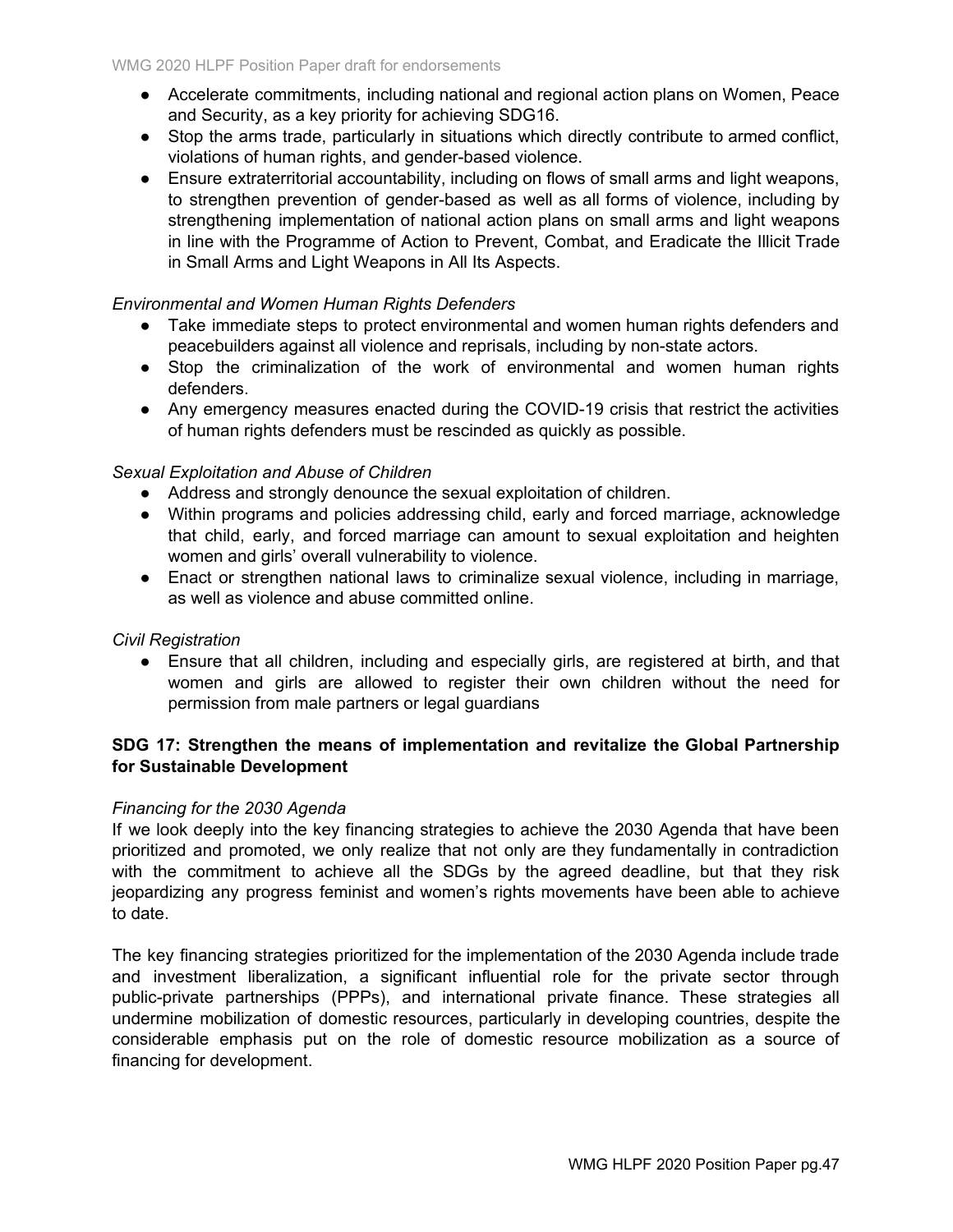Governments, and international actors, have increasingly given the private sector a significant role in policymaking and programming, abdicating their central responsibility to provide services to their populations. This outsourcing of government responsibility to fulfill human rights and the SDGs, also undermines civil society organizations, including women and girls' rights organizations, and other development actors. This trend goes against the SDGs' objectives of reducing inequality, poverty, leaving no one behind, and promoting peace and justice.

### *Public-Private Partnerships*

Rather than plugging corporate loopholes and ensuring tax justice, private-public partnerships are being touted as a key solution for means of implementation. By its nature, privatization puts profits over social goals, and that very fact is fundamentally in contradiction with government's human rights obligations.

When they come into developing countries, PPPs offer deals which are abusive: they are profiting even higher from deals with the public sector than they would in the regular market. In these partnerships, governments bear the risk, while companies make profits even in the case of a failure.

Combined with a sovereign debt crisis and austerity / structural adjustment programs enforced by international financial institutions, privatization or cuts in public spending as a means of SDGs implementation put the rights of women and girls and the achievement of gender equality at greater risk.

When public services are cut or privatized, women and girls are forced to fill in those gaps providing unpaid care and household work. According to Oxfam, women and girls globally do more than 75% of unpaid care work and are two-thirds of the paid care workforce.<sup>87</sup> Funding toward the public good and services would have a greater impact on achieving Goals 5, 8, and 10 in particular, and would prevent adverse impacts on women due to privatization.

### *Trade*

While trade agreements under the World Trade Organization are being considered tools to achieve the SDGs, none of these, including bilateral and multilateral trade and investment agreements, have been assessed for compatibility with human rights obligations and the SDGs. Moreover, the private sector uses investor state dispute settlement mechanisms (ISDS) present in these treaties to challenge legislation related to investments and environmental protection, workers' rights, and human rights. ISDS can pose threats to women and girls' human rights where investors have taken control over public services, such as health, water, education, or transportation, and have grabbed resources such as land, forests, and marine resources.

### *Official Development Assistance*

Official development assistance (ODA) is a key financing strategy to achieve the 2030 Agenda and yet countries still have not met the 0.7 percent commitment in the Addis Ababa Action

<sup>87</sup> Oxfam. "Not all gaps are created equal: the true value of care work." 20 January 2020. <https://www.oxfam.org/en/not-all-gaps-are-created-equal-true-value-care-work>. Accessed 5 May 2020.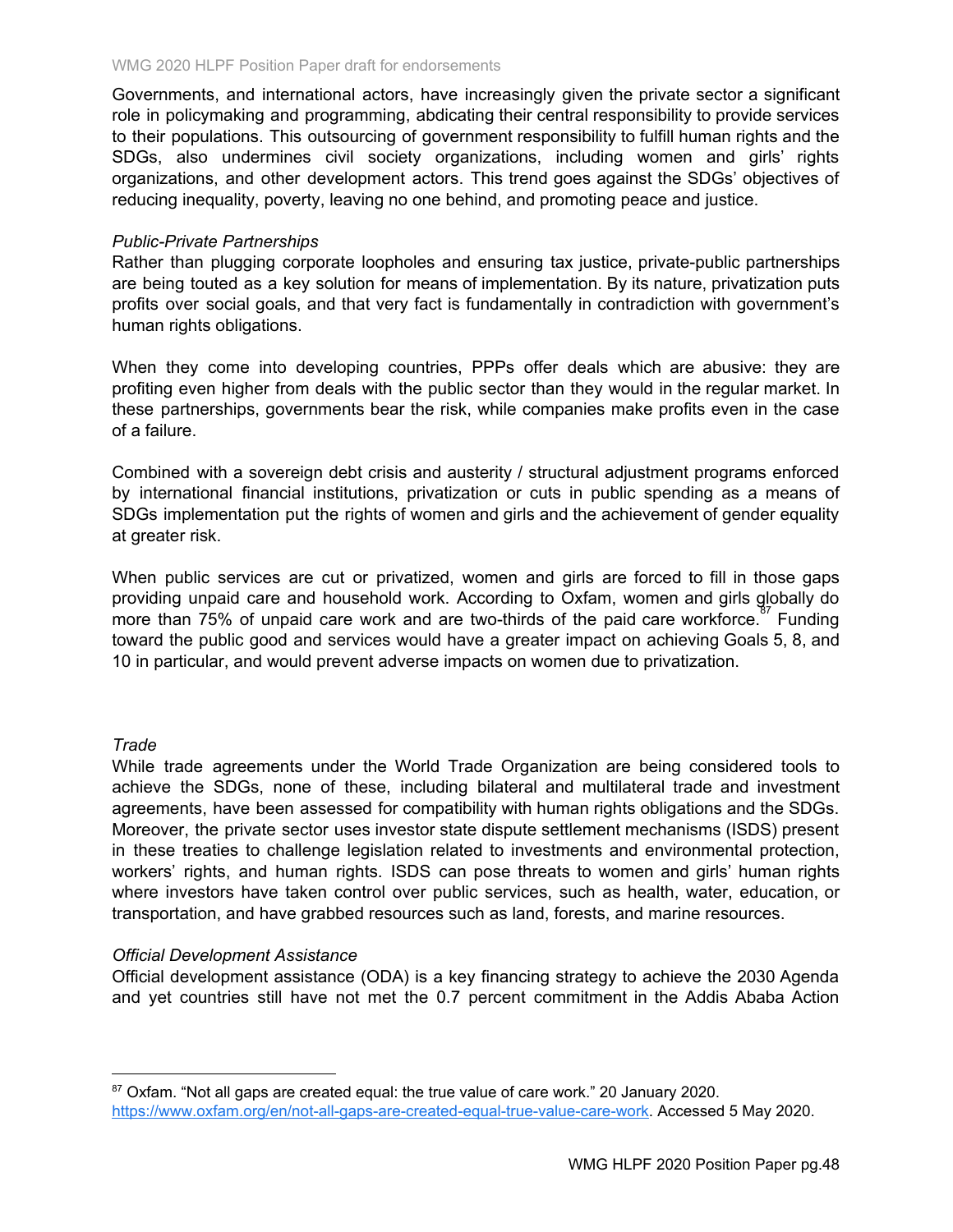Agenda.<sup>88</sup> Not only are countries not meeting their obligation - they are actually falling farther behind. In 2018, ODA declined by 4.3% and ODA to least-developed countries fell by 2.1%.<sup>89</sup>

While developed countries have not yet met their ODA commitments, current trends in the allocation of ODA are seen to deepen the "militarization of aid" and its diversion to countries and purposes linked to the strategic security interests of major provider countries. These resources can be used to suppress movements calling for protection of human rights.

### *Policy Coherence*

Although the 2030 Agenda is universal and requires policy coherence across the goals, action on the SDGs is "aligning" but not "integrating." Rather than creating holistic cross-sectoral priorities and strategies that evaluate impacts on people and planet, traditional siloed approaches that promote profit over people and violence over justice are continuing.

The 2030 Agenda was not crafted in a policy vacuum. The implementation of the 2030 Agenda will be stronger when governments design policies to fulfill other existing obligations, including for women and girls' human rights.

### **Recommendations:**

We recommend that Governments at the national and sub-national levels:

### *Official Development Assistance*

- Fulfill all ODA commitments. Redouble efforts and establish time-bound targets to deliver on long-standing ODA commitments..
- Reverse the trend of militarization of aid. Use ODA to address the root causes of conflict and end its misuse for security, military, and corporate interests, and focus on addressing the root causes of conflict to push for conflict resolution and prevention.
- Stop diverting ODA to promote private finance, blended finance, which includes public-private partnerships, or private sector investments, especially those directed through international financial institutions with the aim to leverage private sector funding.

### *Trade*

- Ensure the compatibility of trade and investment agreements against human rights and SDGs. The provisions of trade and investment agreements that are found to be inconsistent with the human rights obligations of governments should be revised or terminated.
- Remove ISDS provisions in trade and investment agreements. Unequal trade and investment deals must be rescinded.
- Conduct ex-ante, periodic, and ex-post human rights and environmental impact assessments for all trade and investment agreements.

### *Tax Justice*

- Establish transparent, accountable, and progressive tax systems.
- Support the creation of a global tax body within the UN to facilitate the creation and coordination of a just global tax system.

<sup>88</sup> Inter-agency Task Force on Financing for Development, p. 81.

<sup>89</sup> Ibid., p. xvii.